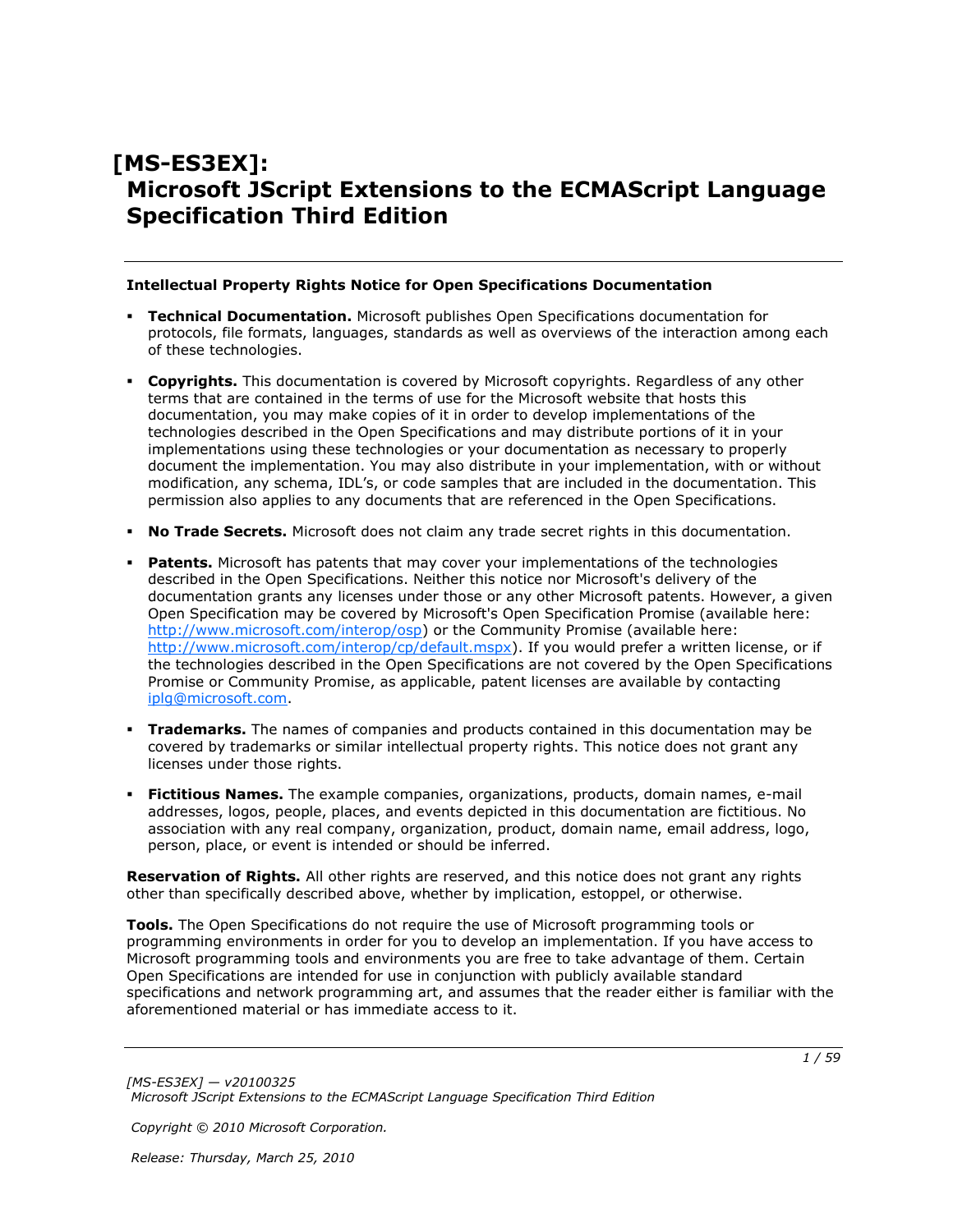# **Revision Summary**

| Date       | <b>Revision History</b> | <b>Revision Class</b> | <b>Comments</b>      |
|------------|-------------------------|-----------------------|----------------------|
| 03/26/2010 | 1.0                     | Maior                 | Initial Availability |

*[MS-ES3EX] — v20100325 Microsoft JScript Extensions to the ECMAScript Language Specification Third Edition* 

*Copyright © 2010 Microsoft Corporation.*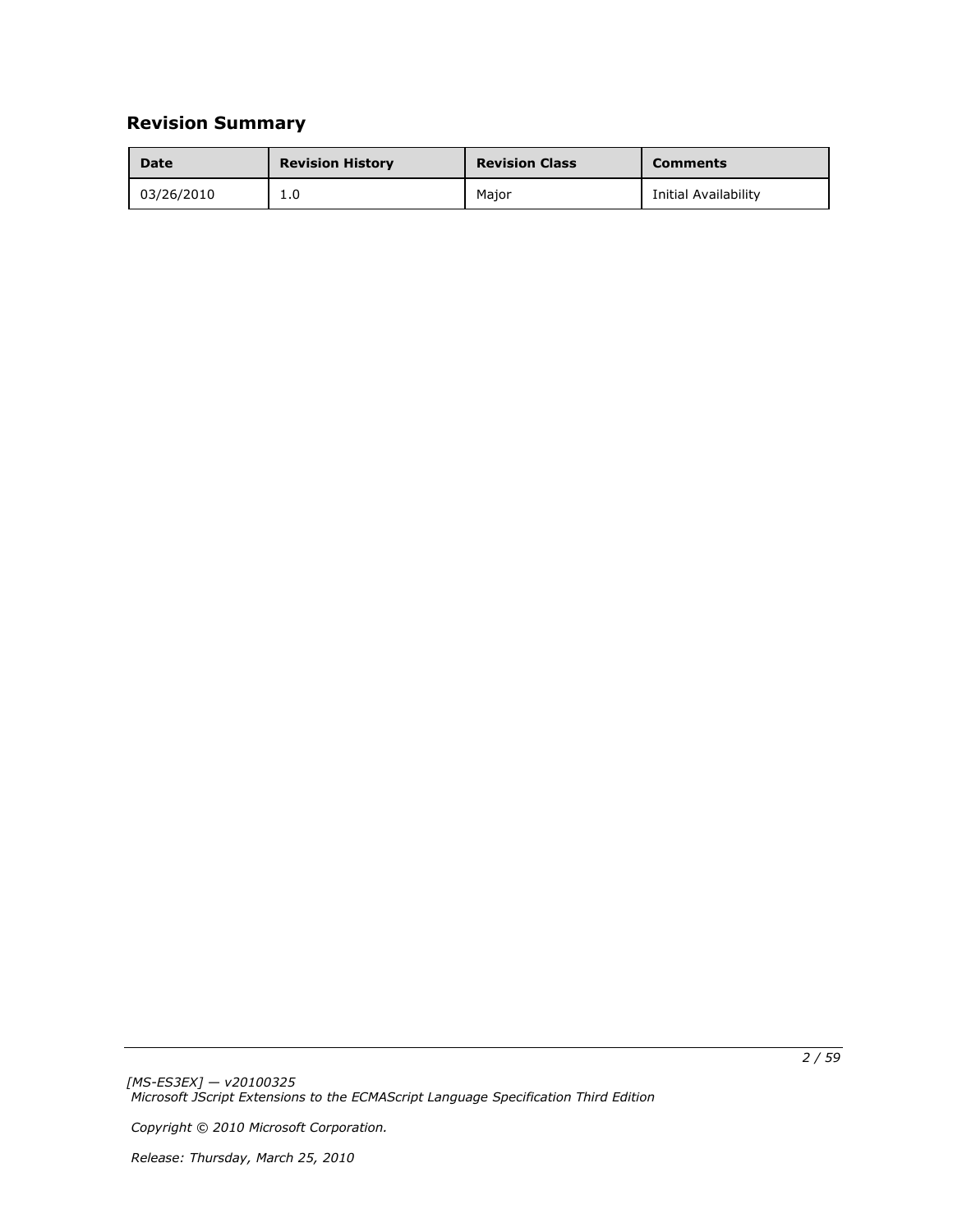# **Table of Contents**

| $1.1 -$            |  |
|--------------------|--|
|                    |  |
|                    |  |
|                    |  |
|                    |  |
|                    |  |
| $1.4^{\circ}$      |  |
| 1.5                |  |
|                    |  |
|                    |  |
|                    |  |
|                    |  |
|                    |  |
|                    |  |
|                    |  |
|                    |  |
|                    |  |
|                    |  |
|                    |  |
|                    |  |
| 2.4.1.1            |  |
|                    |  |
| 2.4.1.4            |  |
| 2.4.1.5            |  |
|                    |  |
| 2.4.1.6<br>2.4.1.7 |  |
|                    |  |
|                    |  |
|                    |  |
|                    |  |
|                    |  |
|                    |  |
|                    |  |
| 2.4.4.3            |  |
|                    |  |
| 2.4.5.1            |  |
| 2.4.5.2            |  |
| 2.4.5.3            |  |
| 2.4.5.4            |  |
| 2.4.5.5            |  |
| 2.4.5.6            |  |
| 2.4.5.7            |  |
| 2.4.5.8            |  |
| 2.4.5.9            |  |
| 2.4.5.10           |  |
| 2.4.5.11           |  |
| 2.4.5.12           |  |
| 2.4.5.13           |  |
|                    |  |

[MS-ES3EX] — v20100325<br>Microsoft JScript Extensions to the ECMAScript Language Specification Third Edition

Copyright © 2010 Microsoft Corporation.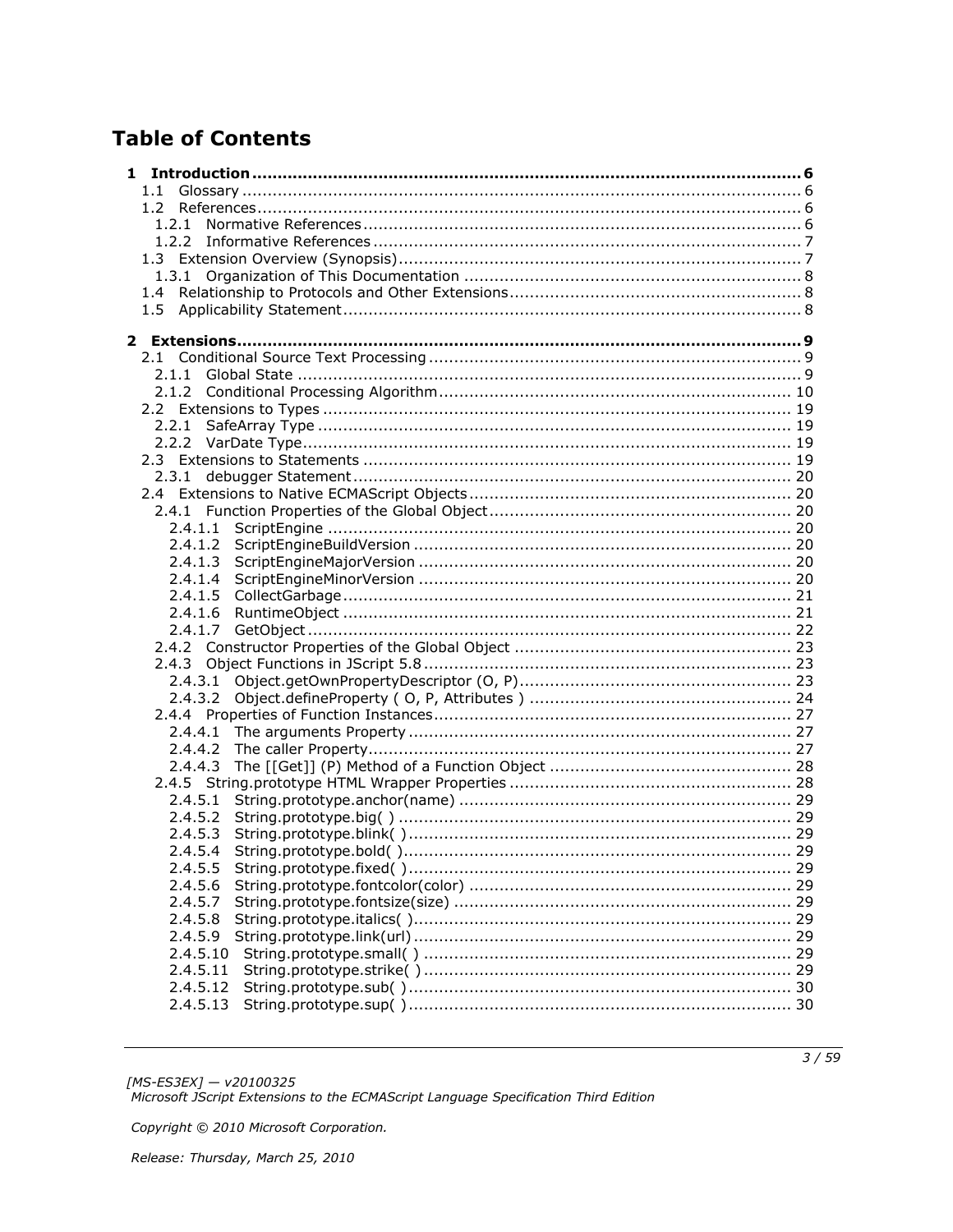| 2.4.6.3    |  |
|------------|--|
|            |  |
| 2.4.7.2    |  |
| 2.4.7.3    |  |
| 2.4.7.4    |  |
| 2.4.7.5    |  |
| 2.4.7.6    |  |
| 2.4.7.7    |  |
| 2.4.7.8    |  |
| 2.4.7.9    |  |
|            |  |
|            |  |
|            |  |
| 2.4.7.13   |  |
|            |  |
| 2.4.8.1    |  |
|            |  |
| 2.4.9.1    |  |
|            |  |
|            |  |
|            |  |
|            |  |
|            |  |
|            |  |
|            |  |
|            |  |
|            |  |
|            |  |
|            |  |
|            |  |
|            |  |
|            |  |
|            |  |
|            |  |
|            |  |
|            |  |
| 2.4.14.3   |  |
|            |  |
|            |  |
|            |  |
| 2.4.15.1.2 |  |
|            |  |
| 2.4.16.1   |  |
| 2.4.16.2   |  |
| 2.4.16.2.1 |  |
|            |  |
|            |  |
|            |  |
|            |  |
| 2.4.16.4.2 |  |
|            |  |
|            |  |

[MS-ES3EX] — v20100325<br>Microsoft JScript Extensions to the ECMAScript Language Specification Third Edition

Copyright © 2010 Microsoft Corporation.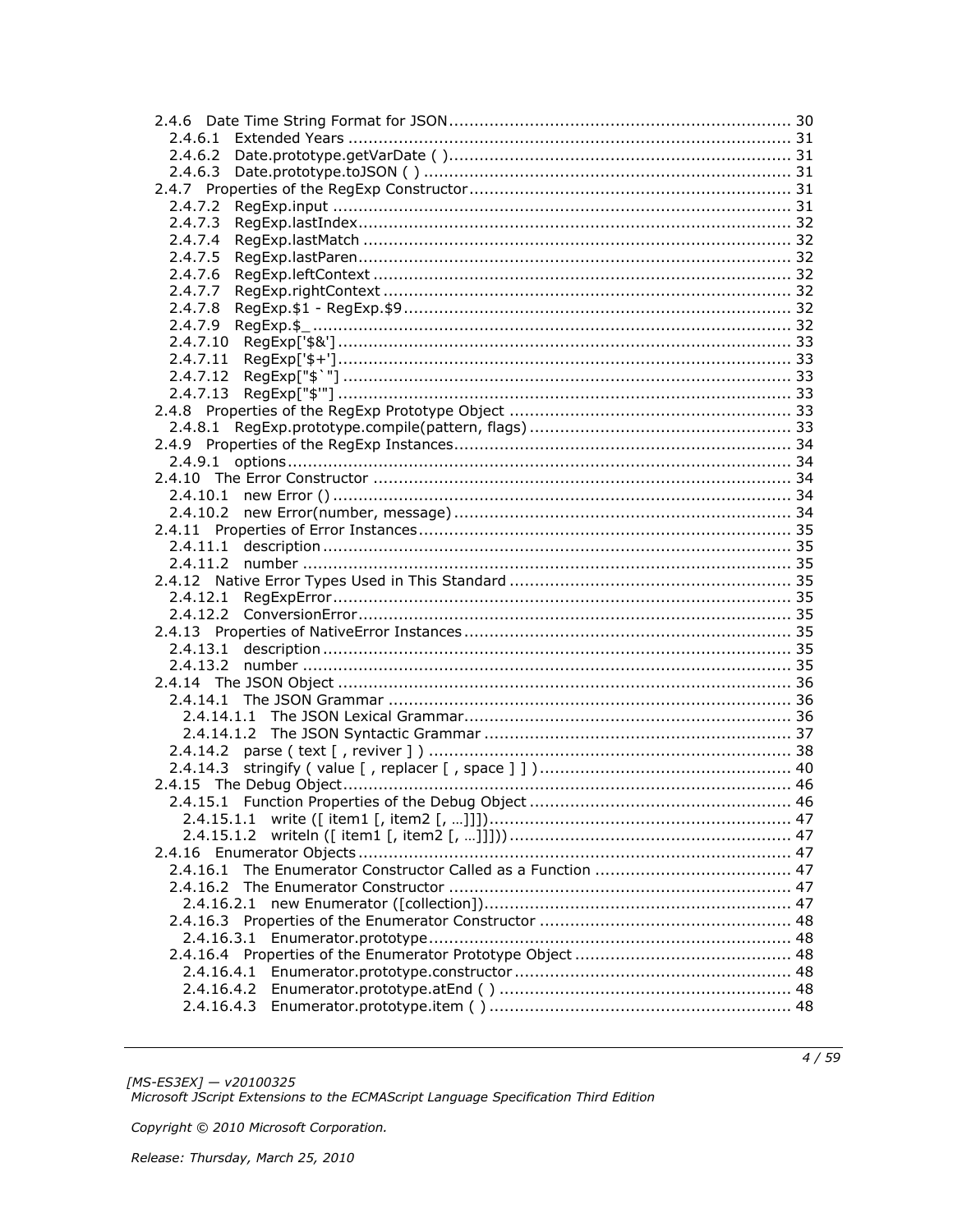|   | 2.4.17.4.3 VBArray.prototype.getItem ( dim1 [, dim2, [dim3, ]])  51 |  |
|---|---------------------------------------------------------------------|--|
|   |                                                                     |  |
|   |                                                                     |  |
|   |                                                                     |  |
|   |                                                                     |  |
|   |                                                                     |  |
|   |                                                                     |  |
|   |                                                                     |  |
|   |                                                                     |  |
|   |                                                                     |  |
|   |                                                                     |  |
|   |                                                                     |  |
|   |                                                                     |  |
|   |                                                                     |  |
|   |                                                                     |  |
|   |                                                                     |  |
|   |                                                                     |  |
| 4 |                                                                     |  |
| 5 |                                                                     |  |
|   |                                                                     |  |
|   |                                                                     |  |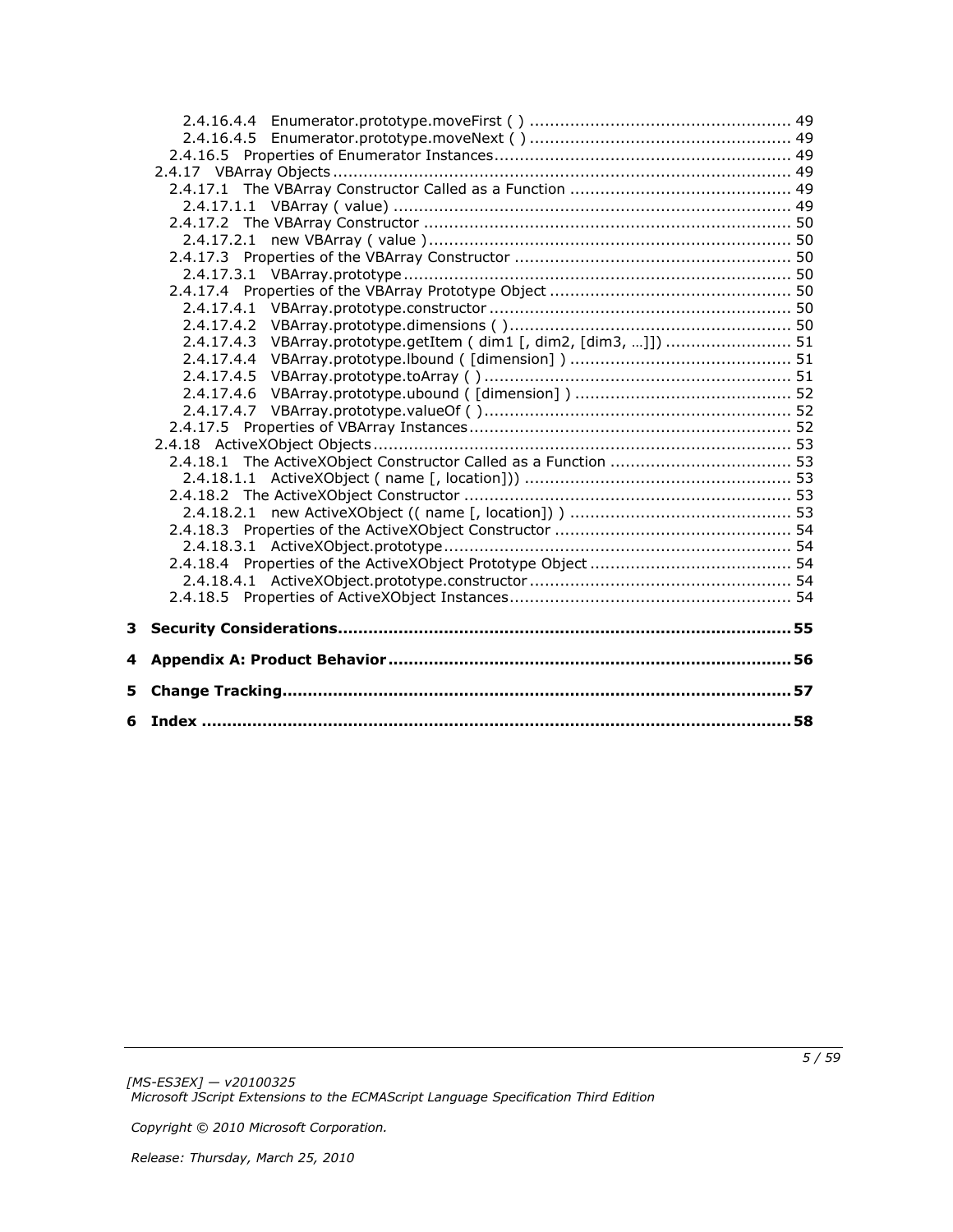## <span id="page-5-0"></span>**1 Introduction**

<span id="page-5-5"></span>This document describes extensions provided by Windows® Internet Explorer® 7 and Internet Explorer 8 to the *ECMAScript Language Specification 3*rd *Edition* [\[ECMA-262\]](http://go.microsoft.com/fwlink/?LinkId=153655)—a candidate recommendation published December 1999. These extensions are provided by the JScript 5.x language that is implemented in Internet Explorer 7 and Internet Explorer 8.

## <span id="page-5-1"></span>**1.1 Glossary**

<span id="page-5-6"></span><span id="page-5-4"></span>**MAY, SHOULD, MUST, SHOULD NOT, MUST NOT:** These terms (in all caps) are used as described in [\[RFC2119\].](http://go.microsoft.com/fwlink/?LinkId=90317) All statements of optional behavior use either MAY, SHOULD, or SHOULD NOT.

## <span id="page-5-2"></span>**1.2 References**

## <span id="page-5-3"></span>**1.2.1 Normative References**

We conduct frequent surveys of the normative references to assure their continued availability. If you have any issue with finding a normative reference, please contact [dochelp@microsoft.com.](mailto:dochelp@microsoft.com) We will assist you in finding the relevant information. Please check the archive site, [http://msdn2.microsoft.com/en-us/library/E4BD6494-06AD-4aed-9823-445E921C9624,](http://msdn2.microsoft.com/en-us/library/E4BD6494-06AD-4aed-9823-445E921C9624) as an additional source.

[CSS-Level2-2009] Bos, B., Celik, T., Hickson, I., and Wium Lie, H., Eds., "Cascading Style Sheets Level 2 Revision 1 (CSS 2.1) Specification", W3C Candidate Recommendation 08 September 2009, [http://www.w3.org/TR/2009/CR-CSS2-20090908/](http://go.microsoft.com/fwlink/?LinkId=182880)

[DOM Level 2 - Core] W3C, "Document Object Model (DOM) Level 2 Core Specification Version 1.0", W3C Recommendation 13 November, 2000, [http://www.w3.org/TR/DOM-Level-2-Core/](http://go.microsoft.com/fwlink/?LinkId=182703)

[DOM Level 2 - HTML] W3C, "Document Object Model (DOM) Level 2 HTML Specification Version 1.0", W3C Recommendation 09 January 2003, [http://www.w3.org/TR/DOM-Level-2-HTML/](http://go.microsoft.com/fwlink/?LinkId=182708)

[DOM Level 2 - Style] W3C, "Document Object Model (DOM) Level 2 Style Specification Version 1.0", W3C Recommendation 13 November, 2000, [http://www.w3.org/TR/DOM-Level-2-Style/](http://go.microsoft.com/fwlink/?LinkId=182710)

[ECMA-262/5] ECMA International, "Standard ECMA-262ECMAScript Language Specification", 5th Edition (December 2009), [http://www.ecma-international.org/publications/standards/Ecma-262.htm](http://go.microsoft.com/fwlink/?LinkId=185963)

[ECMA-262] ECMA international, "ECMAScript Language Specification" ECMA-262, December 1999, [http://www.ecma-international.org/publications/standards/Ecma-262.htm](http://go.microsoft.com/fwlink/?LinkId=115082)

[HTML] World Wide Web Consortium, "HTML 4.01 Specification", December 1999, [http://www.w3.org/TR/html4/](http://go.microsoft.com/fwlink/?LinkId=89880)

[ISO-8601] International Organization for Standardization, "Data Elements and Interchange Formats - Information Interchange - Representation of Dates and Times", ISO/IEC 8601:2004, December 2004,

[http://www.iso.org/iso/en/CatalogueDetailPage.CatalogueDetail?CSNUMBER=40874&ICS1=1&ICS2](http://go.microsoft.com/fwlink/?LinkId=89920)  $=140&1C$ CS3 $=30$ 

**Note** There is a charge to download the specification.

[MS-CSS21E] Microsoft Corporation, "Internet Explorer Extensions to the Cascading Style Sheets [\(CSS\) 2.1 Specification"](%5bMS-CSS21E%5d.pdf), March 2010.

*[MS-ES3EX] — v20100325 Microsoft JScript Extensions to the ECMAScript Language Specification Third Edition* 

*Copyright © 2010 Microsoft Corporation.*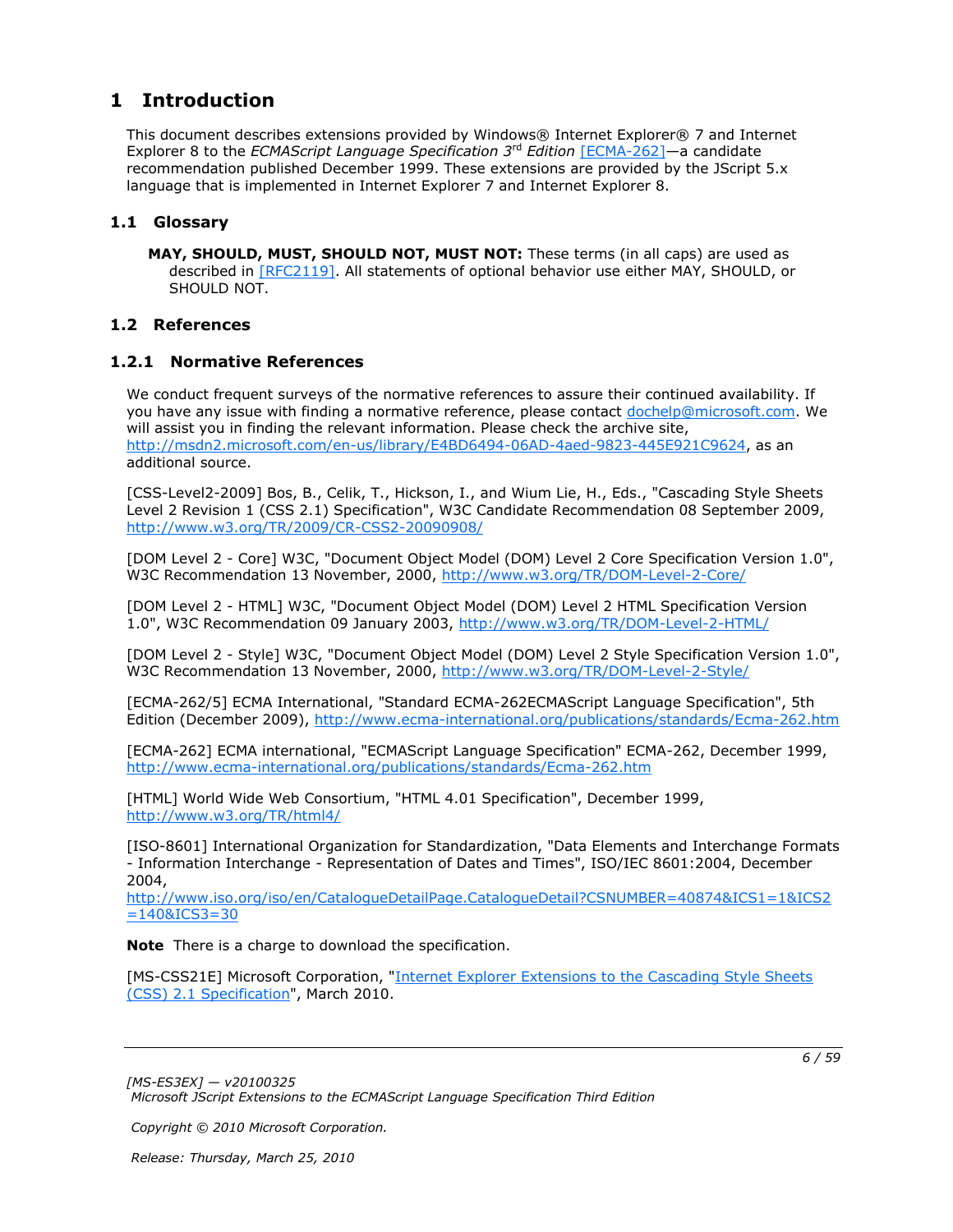[MS-DOM2CE] Microsoft Corporation, "Internet Explorer Extensions to the Document Object Model [\(DOM\) Level 2 Core Specification"](%5bMS-DOM2CE%5d.pdf), March 2010.

[MS-DOM2CEX] Microsoft Corporation, "Microsoft XML Extensions to the Document Object Model [\(DOM\) Level 2 Core Specification"](%5bMS-DOM2CEX%5d.pdf), March 2010.

[MS-HTML401E] Microsoft Corporation, "Internet Explorer Extensions to the HTML 4.01 [Specification"](%5bMS-HTML401E%5d.pdf), March 2010.

[RFC2119] Bradner, S., "Key words for use in RFCs to Indicate Requirement Levels", BCP 14, RFC 2119, March 1997, [http://www.ietf.org/rfc/rfc2119.txt](http://go.microsoft.com/fwlink/?LinkId=90317)

[RFC4627] Crockford, D., "The application/json Media Type for Javascript Object Notation (JSON)", RFC 4627, July 2006, [http://www.ietf.org/rfc/rfc4627.txt](http://go.microsoft.com/fwlink/?LinkId=140879)

## <span id="page-6-0"></span>**1.2.2 Informative References**

<span id="page-6-3"></span><span id="page-6-2"></span>None.

### <span id="page-6-1"></span>**1.3 Extension Overview (Synopsis)**

The extensions described in this document were selected for their applicability to [\[ECMA-262\].](http://go.microsoft.com/fwlink/?LinkId=153655) Portions of this document also refer to [\[ECMA-262/5\],](http://go.microsoft.com/fwlink/?LinkId=185963) the ECMAScript Language Specification 5th Edition, December 2009.

These extensions are organized based on sections of [\[ECMA-262\]](http://go.microsoft.com/fwlink/?LinkId=153655) as follows.

[Section 7, Lexical Conventions](#page-8-3)

- **[Global State](#page-8-4)**
- **[Conditional Processing Algorithm](#page-9-1)**

[Section 8, Types](#page-18-4)

[Section 12, Statements](#page-18-5)

[Section 15, Native ECMAScript Objects](#page-19-7)

- **[Function Properties of the Global Object](#page-19-8)**
- **[Constructor Properties of the Global Object](#page-22-3)**
- Object Functions in JScript [2.4.3](#page-22-4)
- **[Properties of Function Instances](#page-26-3)**
- **[String.prototype HTML Wrapper Properties](#page-27-2)**
- **[Date Time String Format for JSON](#page-29-3)**
- **[Properties of the RegExp Constructor](#page-30-5)**
- **[Properties of the RegExp Prototype Object](#page-32-6)**
- **[Properties of the RegExp Instances](#page-33-5)**
- **[The Error Constructor](#page-33-6)**

*Copyright © 2010 Microsoft Corporation.*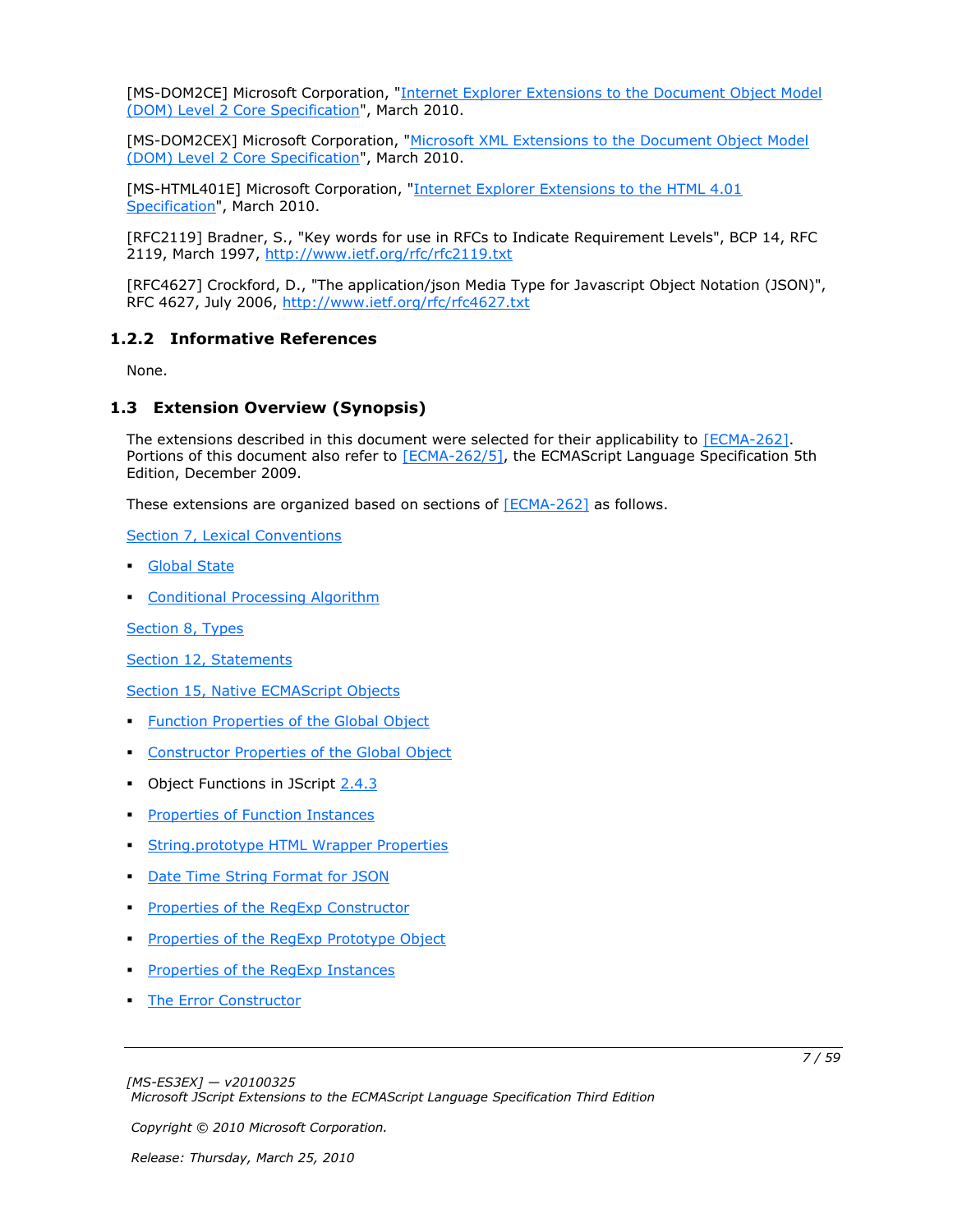- **[Properties of Error Instances](#page-34-9)**
- **[Native Error Types Used in This Standard](#page-34-10)**
- **[Properties of NativeError Instances](#page-34-11)**
- **[The JSON Object](#page-35-3)**
- **[The Debug Object](#page-45-2)**
- **[Enumerator Objects](#page-46-6)**
- **[VBArray Objects](#page-48-6)**
- **[ActiveXObject Objects](#page-52-5)**

## <span id="page-7-0"></span>**1.3.1 Organization of This Documentation**

This document is organized as follows:

- **Conditional Source Text Processing: Processing of source text by JScript 5.x.**
- **Extensions to Types:** Types defined by JScript 5.x that supplement types of [\[ECMA-262\].](http://go.microsoft.com/fwlink/?LinkId=153655)
- **Extensions to Statements:** A statement defined by JScript 5.x that supplements statements of [\[ECMA-262\].](http://go.microsoft.com/fwlink/?LinkId=153655)
- **Extensions to Native ECMAScript Objects**: Object extensions defined by JScript 5.x are listed according to object at the highest level.
- **Properties:** The object properties defined by JScript 5.x, typically functions, methods, or data formats, are described at the next levels.

## <span id="page-7-1"></span>**1.4 Relationship to Protocols and Other Extensions**

The following documents provide additional extensions.

- **[\[MS-HTML401E\]:](%5bMS-HTML401E%5d.pdf)** Extensions to [\[HTML\]](http://go.microsoft.com/fwlink/?LinkId=89880) and the [\[DOM Level 2 -](http://go.microsoft.com/fwlink/?LinkId=182708) HTML] specifications.
- [\[MS-CSS21E\]:](%5bMS-CSS21E%5d.pdf) Extensions to the [\[CSS-Level2-2009\]](http://go.microsoft.com/fwlink/?LinkId=182880) and [\[DOM Level 2 -](http://go.microsoft.com/fwlink/?LinkId=182710) Style] specifications.
- [\[MS-DOM2CE\]](%5bMS-DOM2CE%5d.pdf) and [\[MS-DOM2CEX\]:](%5bMS-DOM2CEX%5d.pdf) Extensions to the [\[DOM Level 2 -](http://go.microsoft.com/fwlink/?LinkId=182703) Core] specification for Internet Explorer and Microsoft XML Core Services.

## <span id="page-7-2"></span>**1.5 Applicability Statement**

<span id="page-7-3"></span>This document specifies a set of extensions to the [\[ECMA-262\]](http://go.microsoft.com/fwlink/?LinkId=153655) specifications. The extensions in this document provide access to some features that are unique to Internet Explorer 7 and Internet Explorer 8.

*Copyright © 2010 Microsoft Corporation.*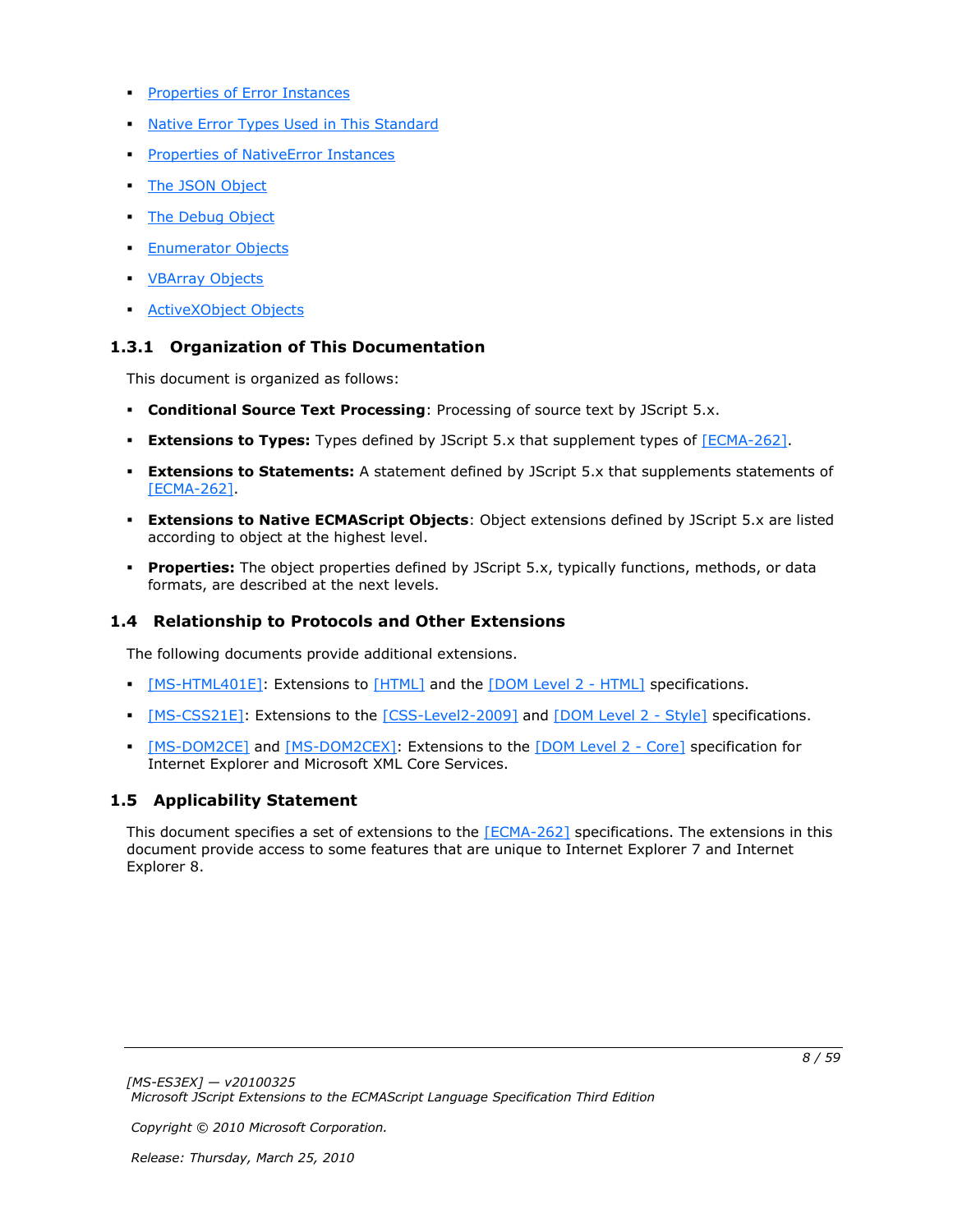## <span id="page-8-0"></span>**2 Extensions**

## <span id="page-8-1"></span>**2.1 Conditional Source Text Processing**

<span id="page-8-3"></span>When converting source text into input elements, JScript 5.x first does the processing necessary to remove or replace any conditional text spans and then does the input element conversion using the results of that processing as the actual sources text input to the identification of lexical input elements.

Each Program (see [\[ECMA-262\]](http://go.microsoft.com/fwlink/?LinkId=153655) section 14), whether presented as either a discrete source text or as the argument to the eval built-in function, and each FunctionBody (see [\[ECMA-262\]](http://go.microsoft.com/fwlink/?LinkId=153655) section 13) processed by the standard built-in Function constructor [\(\[ECMA-262\]](http://go.microsoft.com/fwlink/?LinkId=153655) section 15.3.2.1) has conditional source text processing performed independently upon it.

### *NOTE*

*This specification defines conditional source text processing as if it was performed over an entire source text prior to any input element identification. It is an unobservable implementation detail whether this processing is actually performed in that manner or if it is performed incrementally interweaved with input element identification.*

## <span id="page-8-2"></span>**2.1.1 Global State**

<span id="page-8-4"></span>The following state is shared by the conditional source text processing of all independent source texts that make up an ECMAScript program (see [\[ECMA-262\]](http://go.microsoft.com/fwlink/?LinkId=153655) section 14). The state is initialized as defined below prior to the first such processing.

- *SubstitutionEnabled* Boolean flag with an initial value of false.
- *CCvariables* A set of association between string valued keys and values. The keys are strings. The values may be either ECMAScript Number [\(\[ECMA-262\]](http://go.microsoft.com/fwlink/?LinkId=153655) section 8.5) or Boolean [\(\[ECMA-262\]](http://go.microsoft.com/fwlink/?LinkId=153655) section 8.3) values. The initial associations are defined in the following table:

| Key                | <b>Initial Value</b>                                                                                                                                               |  |
|--------------------|--------------------------------------------------------------------------------------------------------------------------------------------------------------------|--|
| "_win32"           | Defined as <b>true</b> if this JScript 5.x implementation is a Microsoft 32-bit-based<br>implementation. Otherwise this association is not initially defined.      |  |
| " win64"           | Defined as true if this JScript 5.x implementation is a Microsoft 64-bit-based<br>implementation. Otherwise this association is not initially defined.             |  |
| "_x86"             | Defined as <b>true</b> when running on a processor using the x86-based architecture.<br>Otherwise this association is not initially defined.                       |  |
| " ia64"            | Defined as true when running on a processor using the Itanium 64-bit<br>architecture. Otherwise this association is not initially defined.                         |  |
| " amd64"           | Defined as <b>true</b> when running on a processor using the x64 architecture.<br>Otherwise this association is not initially defined.                             |  |
| "_jscript"         | True                                                                                                                                                               |  |
| "_jscript_build"   | Number value that identifies the specific build of the JScript 5.x implementation<br>that is running.                                                              |  |
| "_jscript_version" | Number value representing the version of the JScript 5.x language implementation.<br>The value 5.7 indicates that the implementation only supports features of the |  |

*[MS-ES3EX] — v20100325 Microsoft JScript Extensions to the ECMAScript Language Specification Third Edition* 

*Copyright © 2010 Microsoft Corporation.*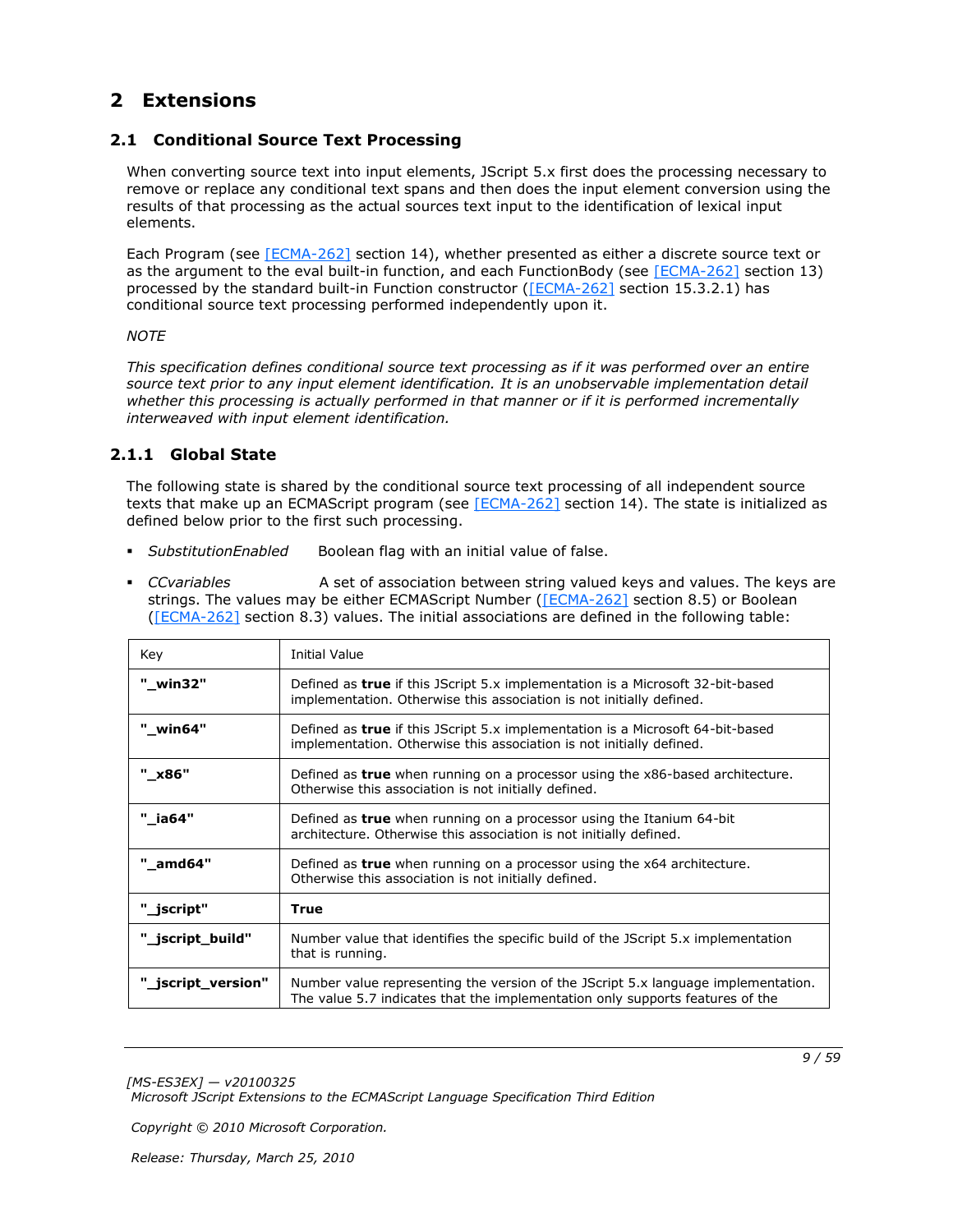| Key          | Initial Value                                                                                                                                      |  |
|--------------|----------------------------------------------------------------------------------------------------------------------------------------------------|--|
|              | JScript 5.7 language. The value 5.8 indicates that the implementation supports<br>both 5.7 and 5.8 language features.                              |  |
| " microsoft" | Defined as <b>true</b> when running on a JScript 5.x implementation provided by<br>Microsoft. Otherwise this association is not initially defined. |  |

## <span id="page-9-0"></span>**2.1.2 Conditional Processing Algorithm**

<span id="page-9-1"></span>For each source text to be processed let source be the original source text (a sequence of Unicode characters) and let output initially be an empty sequence of Unicode characters. Let IfNestingLevel be 0.

Processing of *source* proceeds by recognizing specific input elements from *source* and then taking specified actions. The processing is organized into several "states". The specific input elements that are recognized and the subsequent semantic action that is taken varies among states. The semantic action taken for a recognized input element may include transitioning to a different state. Processing of a source text begins by recognizing *CCInputElementState0* if *SubstitutionEnabled* is **false** and *CCInputElementState1* if *SubstitutionEnabled* is **true**.

The input elements for conditional processing are defined by the following grammar, which has Unicode characters as terminal symbols. Some rules of the grammar are defined using rules of the ECMAScript lexical grammar.

#### **Syntax**

NOTE:

*CCInputElementState0* is recognized during top level conditional processing when *SubstitutionEnabled* is false. When recognizing a *RegularExpressionLiteral* in this state the contextual distinction between *RegularExpressionLiteral* and *DivPunctuator* (see [ECMA-262] section 7) must be respected.

*CCInputElementState0 ::*

*RegularExpressionLiteral*

*StringLiteral*

*CCOn*

*CCSet0*

*CCIf0*

*CCMultiLineComment0*

*CCSingleLinecomment0*

*SourceCharacter*

*CCOn ::*

*@ CCOnId*

*/\*@ CCOnId*

*10 / 59*

*[MS-ES3EX] — v20100325 Microsoft JScript Extensions to the ECMAScript Language Specification Third Edition* 

*Copyright © 2010 Microsoft Corporation.*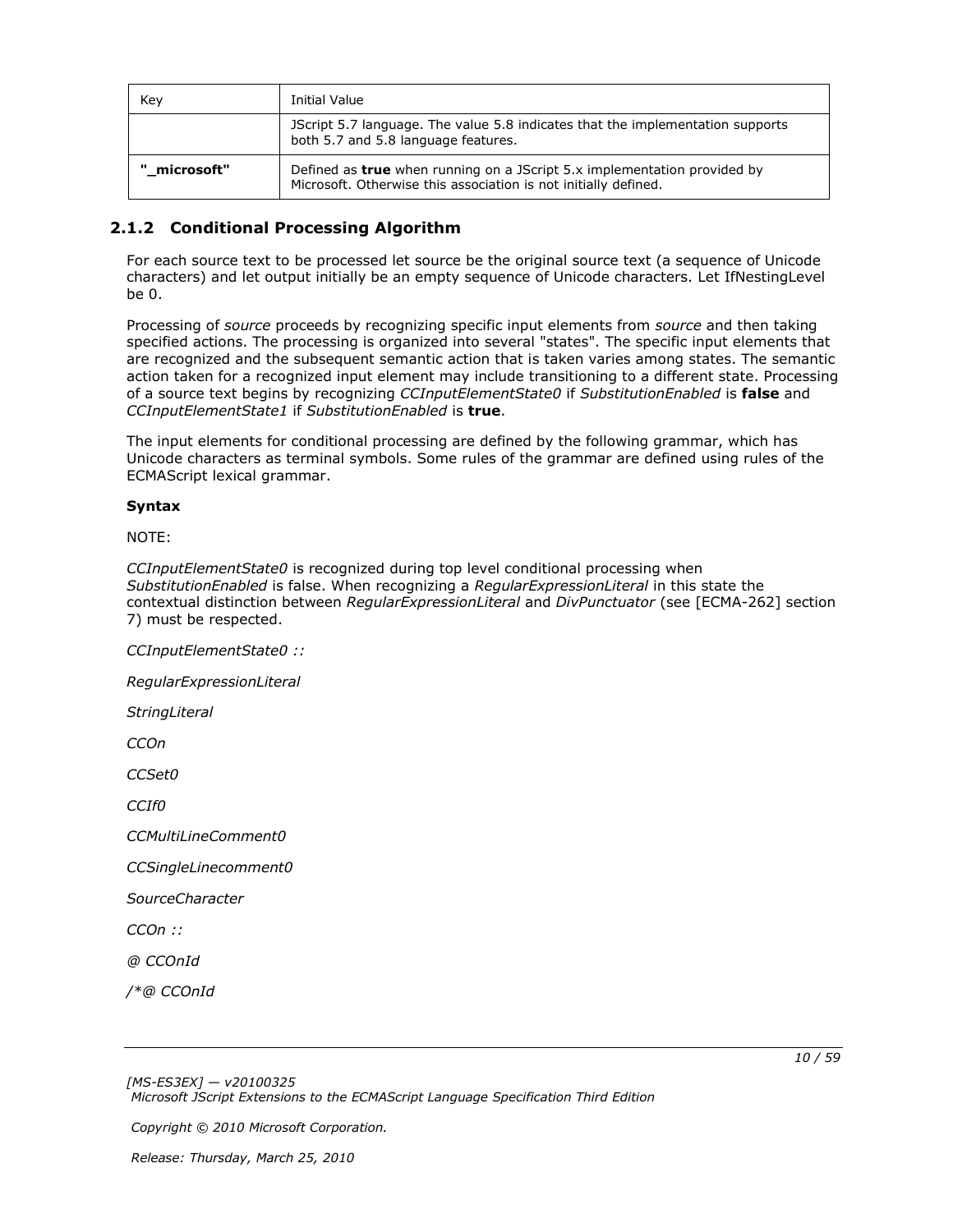*//@ CCOnId*

*CCOnId ::*

*cc\_on [lookahead IdentifierPart ]*

*CCSet0 ::*

*@set [lookahead IdentifierPart ]*

*CCIf0 ::*

*@if [lookahead IdentifierPart ]*

*CCMultiLineComment0 ::*

*/\* [lookahead ≠ CCOnId ] MultiLineCommentCharsopt \*/*

*SingleLineComment0 ::*

*// [lookahead ≠ CCOnId ] SingleLineCommentCharsopt*

### **Semantics**

If *CCInputElementState0* cannot be recognized because there are no remaining characters in source then Conditional Source processing is completed and the characters of the output supply the Unicode characters for subsequent input element processing. If *CCInputElementState0* cannot be recognized and there are characters in source a SyntaxError exception is thrown.

The productions *CCInputElementState0* :: *RegularExpressionLiteral*, *CCInputElementState0* :: *StringLiteral*, *CCInputElementState0* :: *CCMultiLineComment0*, *CCInputElementState0* :: *CCSingleLinecomment0*, and *CCInputElementState0* :: *SourceCharacter* upon recognition perform the following actions:

- 1. Append to the end of output, in left to right sequence, the Unicode characters from source that were recognized by the production. Remove the recognized characters from source.
- 2. Use CCInputElementState0 to recognize the next input element from source.

The production *CCInputElementState0* :: *CCOn* upon recognition performs the following actions:

- 1. Set SubstitutionEnable to true.
- 2. Append a <SP> character to the end of output. Remove the recognized characters from source.
- 3. Use CCInputElementState1 to recognize the next input element from source.

The production *CCInputElementState0* :: *CCSet0* upon recognition performs the following actions:

- 1. Set SubstitutionEnable to true.
- 2. Append a <SP> character to the end of output. Remove the recognized characters from source.
- 3. Use CCInputElementStateSetLHS to recognize the next input element from source.

The production *CCInputElementState0* :: *CCIf0* upon recognition performs the following actions:

1. Set SubstitutionEnable to true.

*Copyright © 2010 Microsoft Corporation.*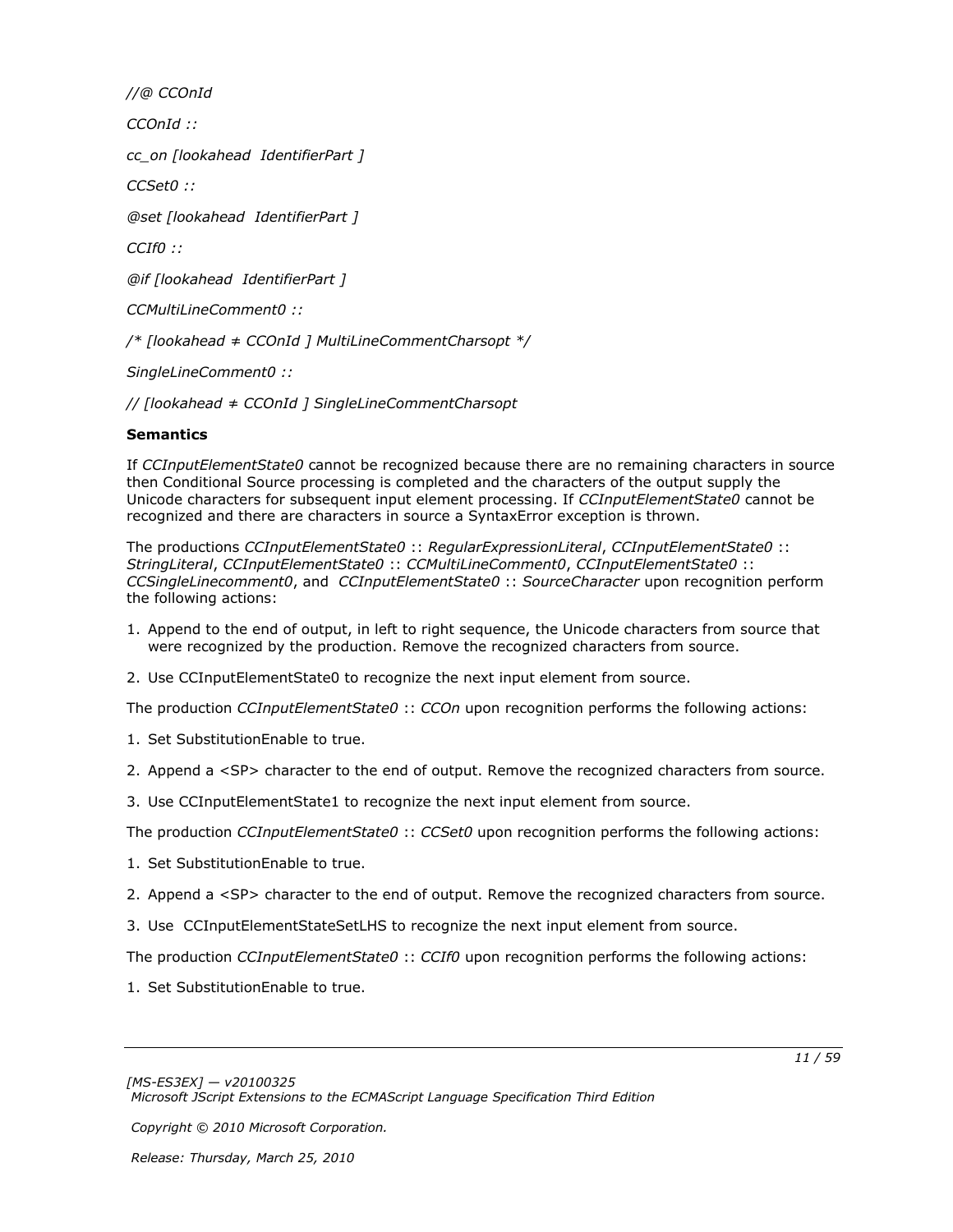- 2. Append a <SP> character to the end of output. Remove the recognized characters from source.
- 3. Increment the value of IfNestingLevel by 1.
- 4. Use CCInputElementStateIfPredicate to recognize the next input element from source.

#### **Syntax**

NOTE:

*CCInputElementState1* is recognized during active conditional processing when *SubstitutionEnabled* is true. This may be at the top level or in the clause of an @if statement that represents the "true" condition. When recognizing a *RegularExpressionLiteral* in this state the contextual distinction between *RegularExpressionLiteral* and *DivPunctuator* (see [ECMA-262] section 7) must be respected.

CCInputElementState1 ::

*RegularExpressionLiteralStringLiteralCCOnCCSet1CCIf1CCElif1CCElse1CCEnd1CCSubstitution1CCSta rtMarkerCCEndMarkerCCMultiLineComment1CCSingleLinecomment1SourceCharacter*

*CCSet1 ::*

*@set [lookahead IdentifierPart ]/\*@set [lookahead IdentifierPart ]//@set [lookahead IdentifierPart ]*

*CCIf1 ::*

*@if [lookahead IdentifierPart ]/\*@if [lookahead IdentifierPart ]//@if [lookahead IdentifierPart ]*

*CCElif1 ::*

*@elif [lookahead IdentifierPart ]/\*@elif [lookahead IdentifierPart ]//@elif [lookahead IdentifierPart ]*

*CCElse1 ::*

*@else [lookahead IdentifierPart ]/\*@else [lookahead IdentifierPart ]//@else [lookahead IdentifierPart ]*

*CCEnd1 ::*

*@end [lookahead IdentifierPart ]/\*@end [lookahead IdentifierPart ]//@end [lookahead IdentifierPart ]*

*CCSubstitution1 ::*

*@ CCSubIdentifier/\*@ CCSubIdentifier//@ CCSubIdentifier*

*CCStartMarker ::*

*/\*@ //@*

*CCEndMarker ::*

*@\*/*

*CCMultiLineComment1 ::*

*[MS-ES3EX] — v20100325 Microsoft JScript Extensions to the ECMAScript Language Specification Third Edition* 

*Copyright © 2010 Microsoft Corporation.* 

*Release: Thursday, March 25, 2010* 

*12 / 59*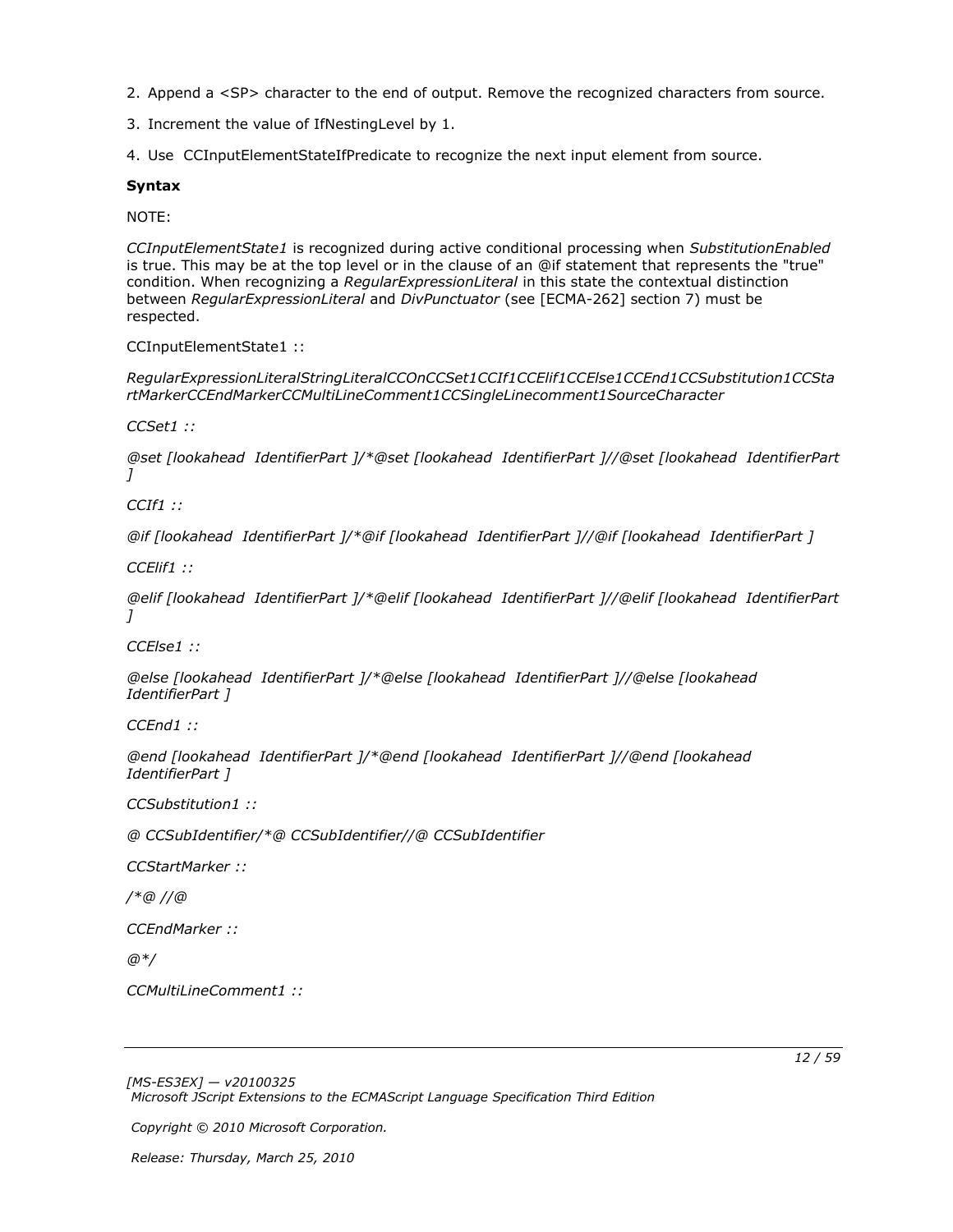*/\* [lookahead ≠ @ ] MultiLineCommentCharsopt \*/*

*SingleLineComment1 ::*

*// [lookahead ≠ @] SingleLineCommentCharsopt*

*CCSubIdentifer ::*

*[lookahead CCKeyword ] IdentifierName*

*CCKeyword ::*

*cc\_on setifelif elseend*

### **Semantics**

If *CCInputElementState1* cannot be recognized because there are no remaining characters in source then Conditional Source processing is completed and the characters of the output supply the Unicode characters for subsequent input element processing. If *CCInputElementState1* cannot be recognized and there are characters in source a SyntaxError exception is thrown.

The productions *CCInputElementState1* :: *RegularExpressionLiteral*, *CCInputElementState1* :: *StringLiteral*, *CCInputElementState1* :: *CCMultiLineComment1*, *CCInputElementState1* :: *CCSingleLinecomment1*, and *CCInputElementState1* :: *SourceCharacter* upon recognition perform the following actions:

- 1. Append to the end of output, in left to right sequence, the Unicode characters from source that were recognized by the production. Remove the recognized characters from source.
- 2. Use *CCInputElementState1* to recognize the next input element from source.

The productions *CCInputElementState1* :: *CCOn*, *CCInputElementState1* :: *CCStartMarker* , *CCInputElementState1* :: *CCEndMarker* upon recognition perform the following actions:

- 1. Append a <SP> character to the end of output. Remove the recognized characters from source.
- 2. Use *CCInputElementState1* to recognize the next input element from source.

The production *CCInputElementState1* :: *CCSet1* upon recognition performs the following actions:

- 1. Append a <SP> character to the end of output. Remove the recognized characters from source.
- 2. Use *CCInputElementStateSetLHS* to recognize the next input element from source.

The production *CCInputElementState1* :: *CCIf1* upon recognition performs the following actions:

- 1. Append a <SP> character to the end of output. Remove the recognized characters from source.
- 2. Increment the value of *IfNestingLevel* by 1.
- 3. Use *CCInputElementStateIfPredicate* to recognize the next input element from source.

The production *CCInputElementState1* :: *CCElif1* upon recognition performs the following actions:

- 1. Remove the recognized characters from source.
- 2. If *IfNestingLevel* is 0, then throw a SyntaxError Exception.
- 3. Use *CCInputElementStateFalseIfTail* to recognize the next input element from source.

*Copyright © 2010 Microsoft Corporation.*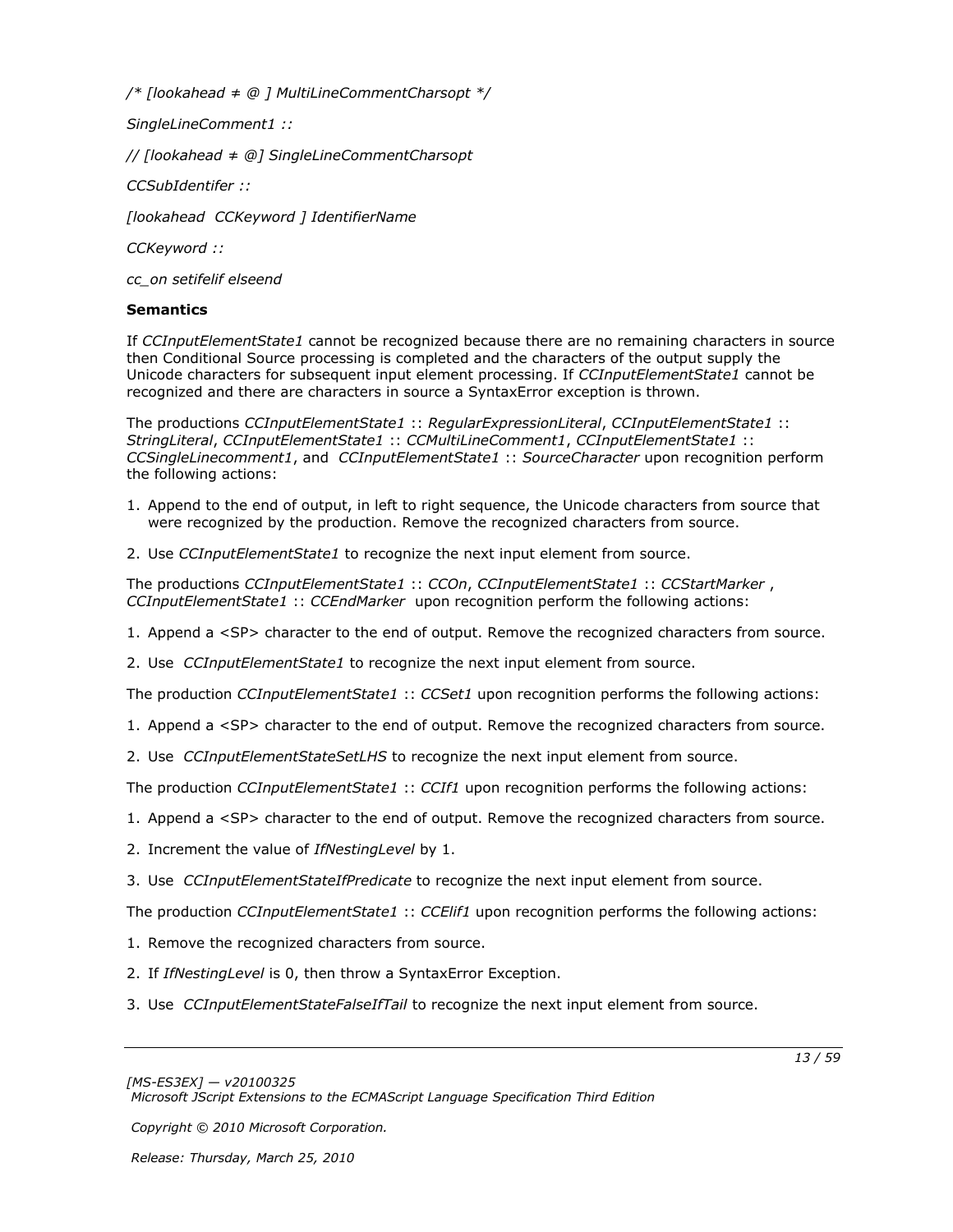The production *CCInputElementState1* :: *CCElse1* upon recognition performs the following actions:

- 1. Remove the recognized characters from source.
- 2. If *IfNestingLevel* is 0, then throw a SyntaxError Exception.
- 3. Use *CCInputElementStateFalseIfTail* to recognize the next input element from source.

The production *CCInputElementState1* :: *CCEnd* upon recognition performs the following actions:

- 1. Append a <SP> character to the end of output. Remove the recognized characters from source.
- 2. If *IfNestingLevel* is 0, then throw a SyntaxError Exception.
- 3. Decrement the value of *IfNestingLevel* by 1.
- 4. Use *CCInputElementState1* to recognize the next input element from source.

The production *CCInputElementState1* :: *CCSubstitution1* upon recognition performs the following actions:

- 1. Let var be the string of characters recognized as the *CCSubIdentifier* element of *CCSubstitution1*.
- 2. If the value of var is a key of *CCVariables*, then let the value be the associated value. Otherwise, let value be the string "NaN"
- 3. Let value be *ToString(value)*
- 4. Append the characters of the string value of value to the end of output.
- 5. Remove the recognized characters from source.
- 6. Use *CCInputElementStateIfPredicate* to recognize the next input element from source.

### **Syntax**

NOTE:

*CCInputElementStateSetLHS* is recognized during active conditional processing of the body of a @set statement.

*CCInputElementStateSetLHS ::*

*WhiteSpaceopt @ IdentifierName WhiteSpaceopt = CCExpression*

### **Semantics**

If *CCInputElementStateSetLHS* cannot be recognized a SyntaxError exception is thrown.

The production *CCInputElementStateSetLHS* :: *WhiteSpaceopt* @ *IdentifierName WhiteSpaceopt* = *CCExpression* upon recognition performs the following actions:

- 1. Let *setName* be the string of characters recognized as the *IdentifierName* element of *CCSubstitution1*.
- 2. Let value be the result of evaluating *CCExpression*.
- 3. Create an association within *CCVariables* where the key is the string value of *setName* and where the value is *value*. If an association with that key already exists, replace it.

*Copyright © 2010 Microsoft Corporation.*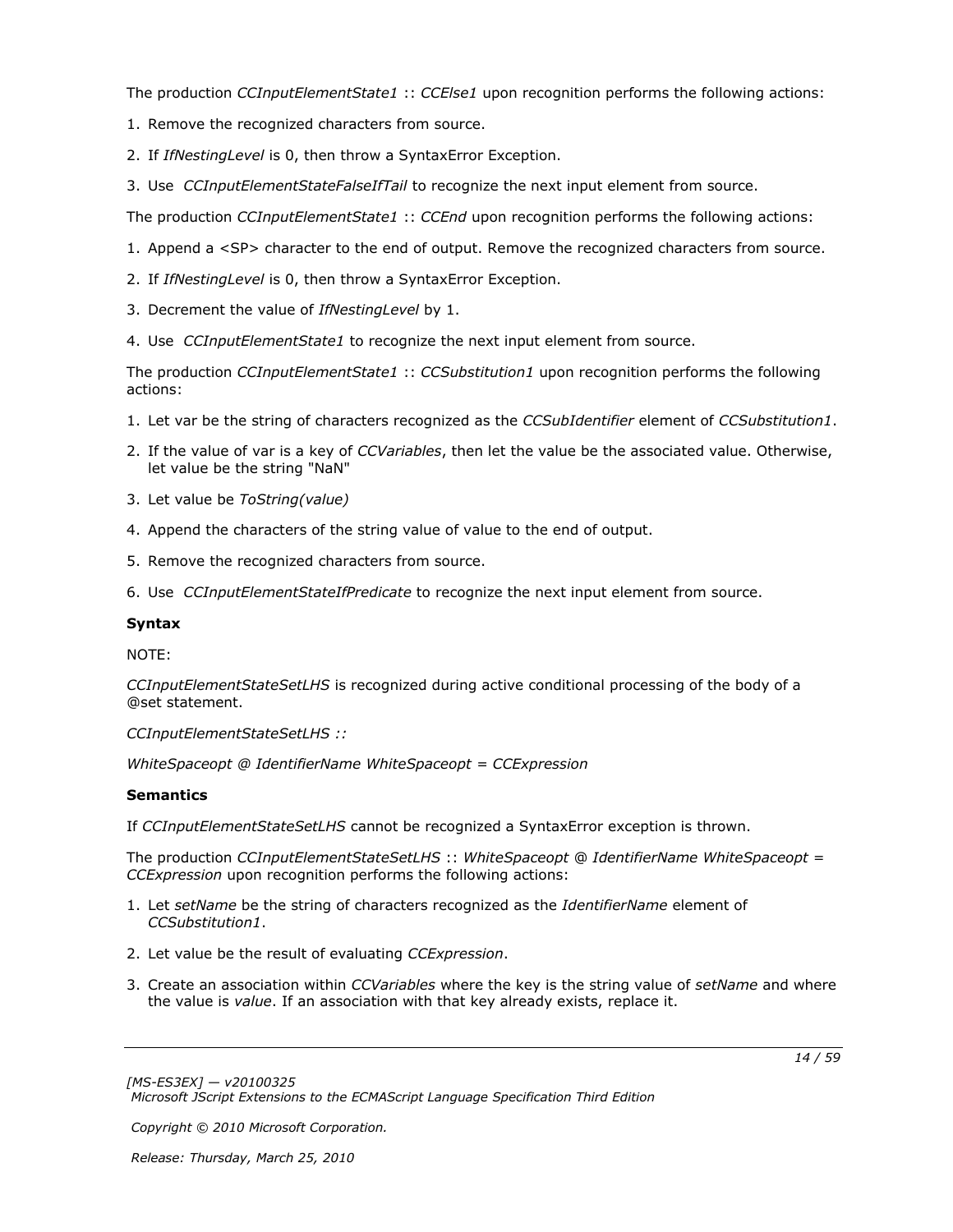- 4. Remove the recognized characters from source.
- 5. Use *CCInputElementState1* to recognize the next input element from source.

### **Syntax**

NOTE:

*CCInputElementStateIfPredicate* is recognized during active conditional processing of the predicate portion of a @if or @elif statement.

*CCInputElementStateIfPredicate ::*

*WhiteSpaceopt ( CCExpression WhiteSpaceopt )*

#### **Semantics**

If *CCInputElementStateIfPredicate* cannot be recognized a SyntaxError exception is thrown.

The production *CCInputElementStateSetIfPredicate* :: *WhiteSpaceopt* ( *CCExpression WhiteSpaceopt* ) upon recognition performs the following actions:

- 1. Let predicate be the result of evaluating *CCExpression*.
- 2. Increment the value of *IfNestingLevel* by 1.
- 3. Set *SkippedIfNestingLevel* to 0.
- 4. Remove the recognized characters from source.
- 5. If *ToBoolean*(predicate) is true, then use *CCInputElementState1* to recognize the next input element from source.
- 6. Otherwise, use *CCInputElementStateFalseThen* to recognize the next input element from source.

Syntax

NOTE:

*CCInputElementStateFalseThen* is recognized during processing of false clauses of an @if statement for which the true clause has not yet been processed. The current clause may be a "then" clause, an @elif clause, or an @else clause.

*CCInputElementStateFalseThen ::*

*@if [lookahead IdentifierPart ]@elif [lookahead IdentifierPart ]@else [lookahead IdentifierPart ]@end [lookahead IdentifierPart ]SourceCharacter*

### **Semantics**

If *CCInputElementStateFalseThen* cannot be recognized a SyntaxError exception is thrown.

The production *CCInputElementStateFalseThen* :: *@if* [lookahead IdentifierPart] upon recognition performs the following actions:

- 1. Increment the value of *SkippedIfNestingLevel* by 1.
- 2. Remove the recognized characters from source.

*[MS-ES3EX] — v20100325 Microsoft JScript Extensions to the ECMAScript Language Specification Third Edition* 

*Copyright © 2010 Microsoft Corporation.*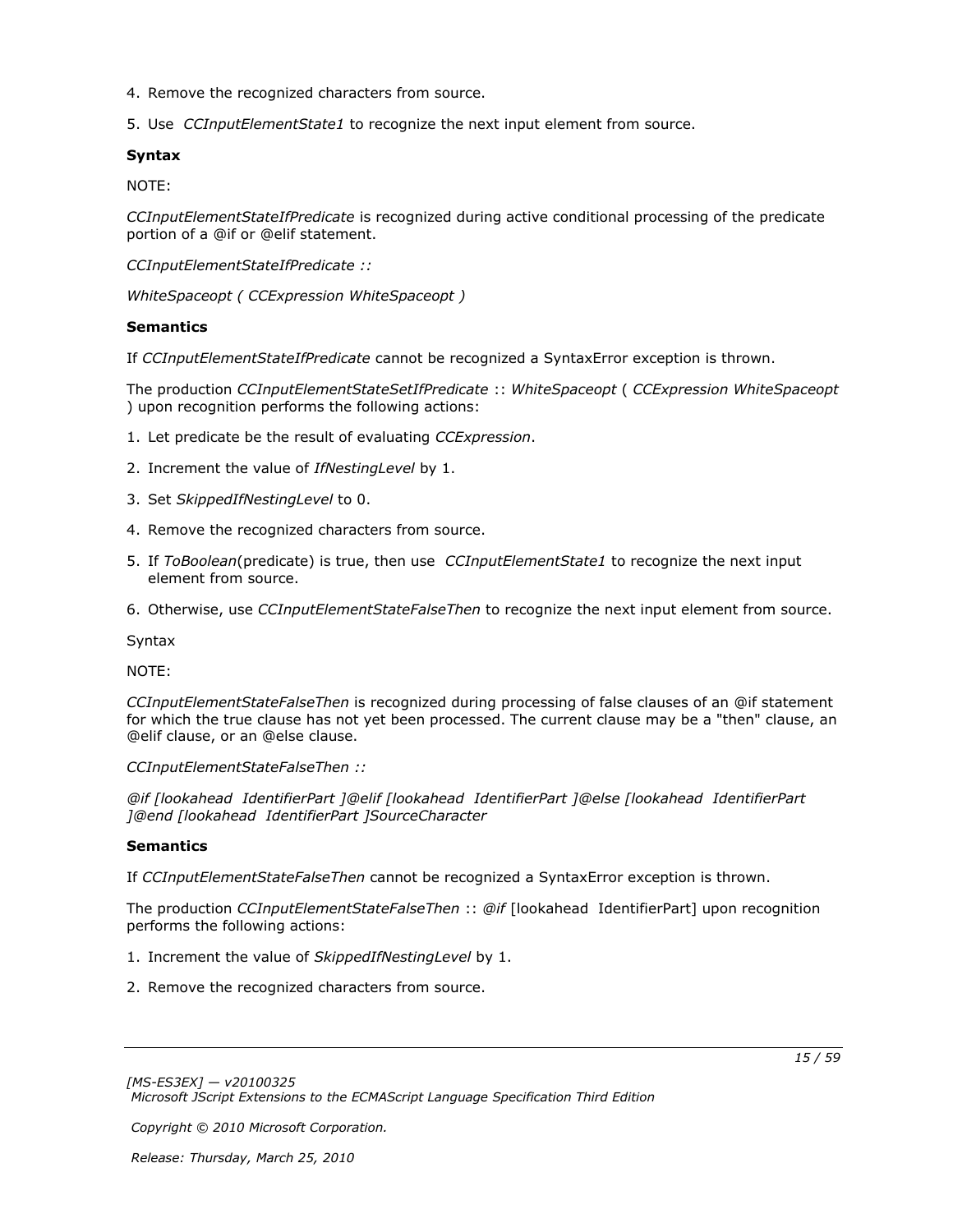3. Use *CCInputElementStateFalseThen* to recognize the next input element from source.

The production *CCInputElementStateFalseThen* :: *@elif* [lookahead IdentifierPart] upon recognition performs the following actions:

- 1. Remove the recognized characters from source.
- 2. If *SkippedIfNestingLevel* > 0, then use *CCInputElementStateFalseThen* to recognize the next input element from source.
- 3. Otherwise use *CCInputElementStateIfPredicate* to recognize the next input element from source.

The production *CCInputElementStateFalseThen* :: *@else* [lookahead IdentifierPart] upon recognition performs the following actions:

- 1. Remove the recognized characters from source.
- 2. If *SkippedIfNestingLevel* > 0, then use *CCInputElementStateFalseThen* to recognize the next input element from source.
- 3. Otherwise use *CCInputElementState1* to recognize the next input element from source.

The production *CCInputElementStateFalseThen* :: *@end* [lookahead IdentifierPart] upon recognition performs the following actions:

- 1. Remove the recognized characters from source.
- 2. If *SkippedIfNestingLevel* is 0, then go to step 6.
- 3. Decrement the value of *SkippedIfNestingLevel* by 1.
- 4. Use *CCInputElementStateFalseThen* to recognize the next input element from source.
- 5. Return.
- 6. Decrement the value of *IfNestingLevel* by 1.
- 7. Use *CCInputElementState1* to recognize the next input element from source.

The production *CCInputElementStateFalseThen* :: *SourceCharacter* upon recognition performs the following actions:

- 1. Remove the recognized characters from source.
- 2. Use *CCInputElementStateFalseThen* to recognize the next input element from source.

Syntax

NOTE:

*CCInputElementStateFalseThen* is recognized during processing of false clauses of an @if statement for which the true clause has already been processed. It is also used during processing of all clauses of a @if statement that is nested within a false clause of an enclosing @if statement. The current clause may be a "then" clause, an @elif clause or an @else clause.

*CCInputElementStateFalseIfTail ::*

*@if [lookahead IdentifierPart ]@elif [lookahead IdentifierPart ]@else [lookahead IdentifierPart ]@end [lookahead IdentifierPart ]SourceCharacter*

*Copyright © 2010 Microsoft Corporation.*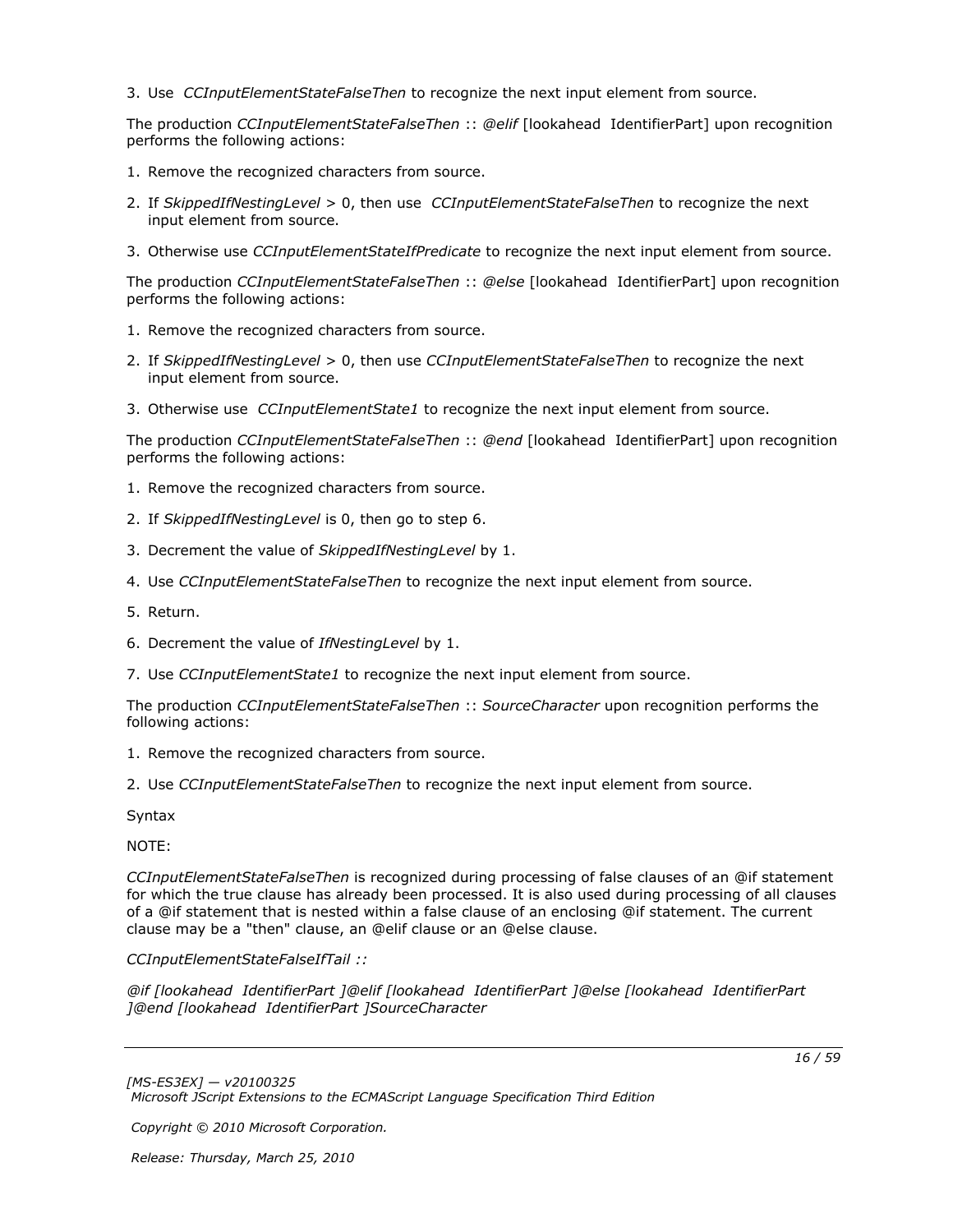#### **Semantics**

If *CCInputElementStateFalseIfTail* cannot be recognized a SyntaxError exception is thrown.

The production *CCInputElementStateFalseIfTail* :: *@if* [lookahead IdentifierPart] upon recognition performs the following actions:

- 1. Increment the value of *SkippedIfNestingLevel* by 1.
- 2. Remove the recognized characters from source.
- 3. Use *CCInputElementStateFalseIfTail* to recognize the next input element from source.

The productions *CCInputElementStateFalseIfTail* :: *@elif* [lookahead IdentifierPart] and *CCInputElementStateFalseIfTail* :: *@else* [lookahead IdentifierPart] upon recognition perform the following actions:

- 1. Remove the recognized characters from source.
- 2. Use *CCInputElementStateFalseIfTail* to recognize the next input element from source.

The production *CCInputElementStateFalseIfTail* :: *@end* [lookahead IdentifierPart] upon recognition performs the following actions:

- 1. Remove the recognized characters from source.
- 2. If *SkippedIfNestingLevel* is 0, then go to step 6.
- 3. Decrement the value of *SkippedIfNestingLevel* by 1.
- 4. Use *CCInputElementStateFalseIfTail* to recognize the next input element from source.
- 5. Return.
- 6. Decrement the value of *IfNestingLevel* by 1.
- 7. Use *CCInputElementState1* to recognize the next input element from source.

The production *CCInputElementStateFalseIfTail* :: *SourceCharacter* upon recognition performs the following actions:

- 1. Remove the recognized characters from source.
- 2. Use *CCInputElementStateFalseIfTail* to recognize the next input element from source.

Syntax

*CCExpression ::*

*CCLogicalANDExpression*

*CExpression WhiteSpaceopt || CCLogicalANDExpression*

*CCLogicalANDExpression ::*

*CCBitwiseORExpressionCCcLogicalANDExpression WhiteSpaceopt && CCBitwiseORExpression*

*CCBitwiseORExpression ::*

*Copyright © 2010 Microsoft Corporation.*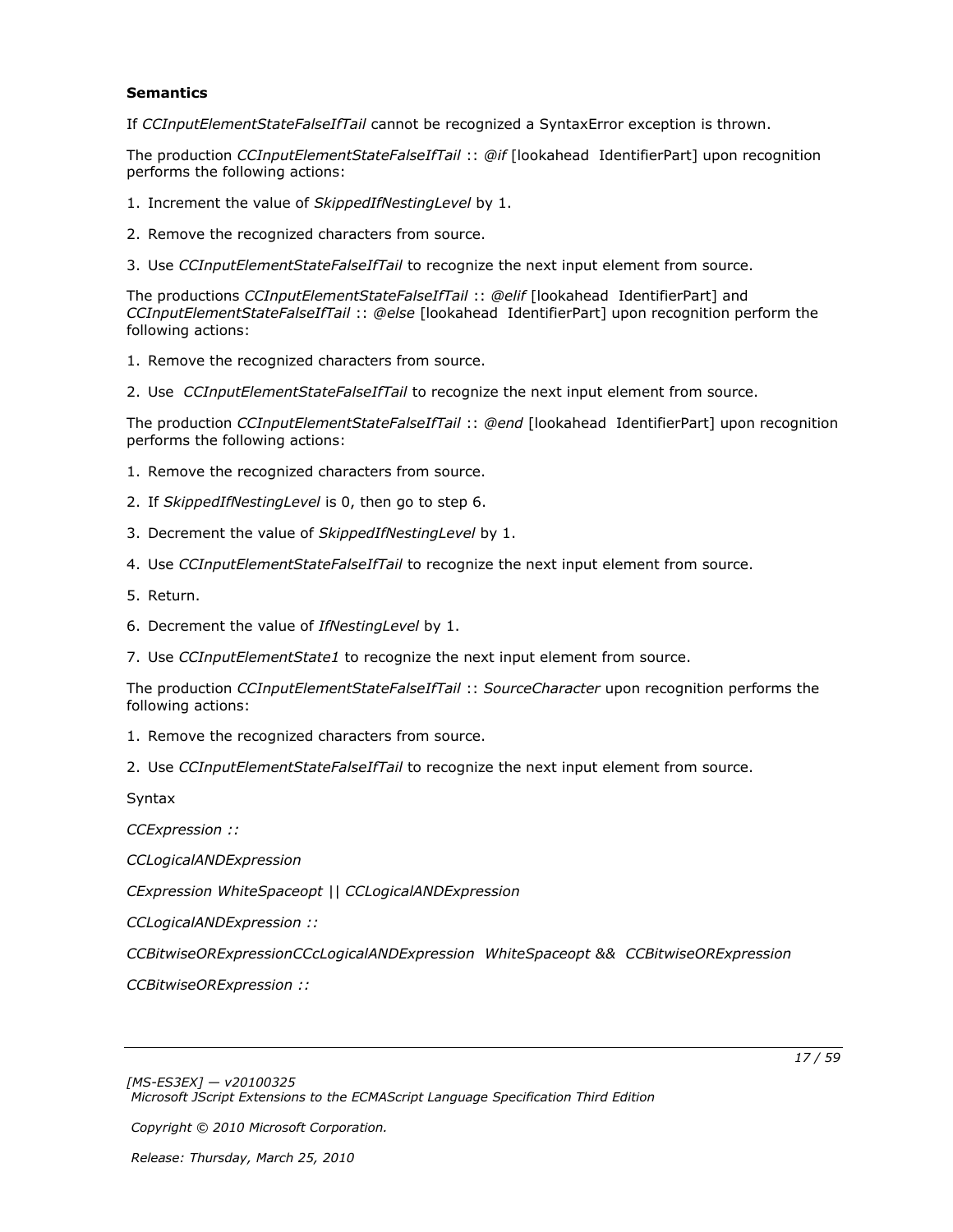*CCBitwiseXORExpressionCCBitwiseORExpression WhiteSpaceopt | CCBitwiseXORExpression*

*CCBitwiseXORExpression ::*

*CCBitwiseANDExpressionCCBitwiseXORExpression WhiteSpaceopt ^ CCBitwiseANDExpression*

*CCBitwiseANDExpression ::*

*CCEqualityExpressionCCBitwiseANDExpression WhiteSpaceopt & CCEqualityExpression*

*CCEqualityExpression ::*

*CCRelationalExpressionCCEqualityExpression WhiteSpaceopt == CCRelationalExpressionCCEqualityExpression WhiteSpaceopt!= CCRelationalExpressionCCEqualityExpression WhiteSpaceopt === CCRelationalExpressionCCEqualityExpression WhiteSpaceopt !== CCRelationalExpression*

*CCRelationalExpression ::*

*CCShiftExpressionCCRelationalExpression WhiteSpaceopt < CCShiftExpressionCCRelationalExpression WhiteSpaceopt > CCShiftExpressionCCRelationalExpression WhiteSpaceopt <= CCShiftExpressionCCRelationalExpression WhiteSpaceopt >= CCShiftExpression*

*CCShiftExpression ::*

*CCAdditiveExpressionCCShiftExpression WhiteSpaceopt << CCAdditiveExpressionCCShiftExpression WhiteSpaceopt >> CCAdditiveExpressionCCShiftExpression WhiteSpaceopt >>> CCAdditiveExpression*

*CCAdditiveExpression ::*

*CCMultiplicativeExpressionCCAdditiveExpression WhiteSpaceopt + CCMultiplicativeExpressionCCAdditiveExpression WhiteSpaceopt – CCMultiplicativeExpression*

*CCMultiplicativeExpression ::*

*CCUnaryExpressionCCMultiplicativeExpression WhiteSpaceopt \* CCUnaryExpressionCCMultiplicativeExpression WhiteSpaceopt / CCUnaryExpressionCCMultiplicativeExpression WhiteSpaceopt % CCUnaryExpression*

*UnaryExpression ::*

*CCPrimaryExpressionWhiteSpaceopt + CCUnaryExpressionWhiteSpaceopt - CCUnaryExpressionWhiteSpaceopt ~ CCUnaryExpressionWhiteSpaceopt! CCUnaryExpression*

*CCPrimaryExpression ::*

*CCVariableCCLiteralWhiteSpaceopt ( Expression )*

*CCLiteral ::*

*WhiteSpaceopt true [lookahead IdentifierPart ]WhiteSpaceopt false [lookahead IdentifierPart ]WhiteSpaceopt Infinity [lookahead IdentifierPart ]WhiteSpaceopt NumericLiteral*

*CCVariable ::*

*WhiteSpaceopt @ IdentifierName*

*Copyright © 2010 Microsoft Corporation.*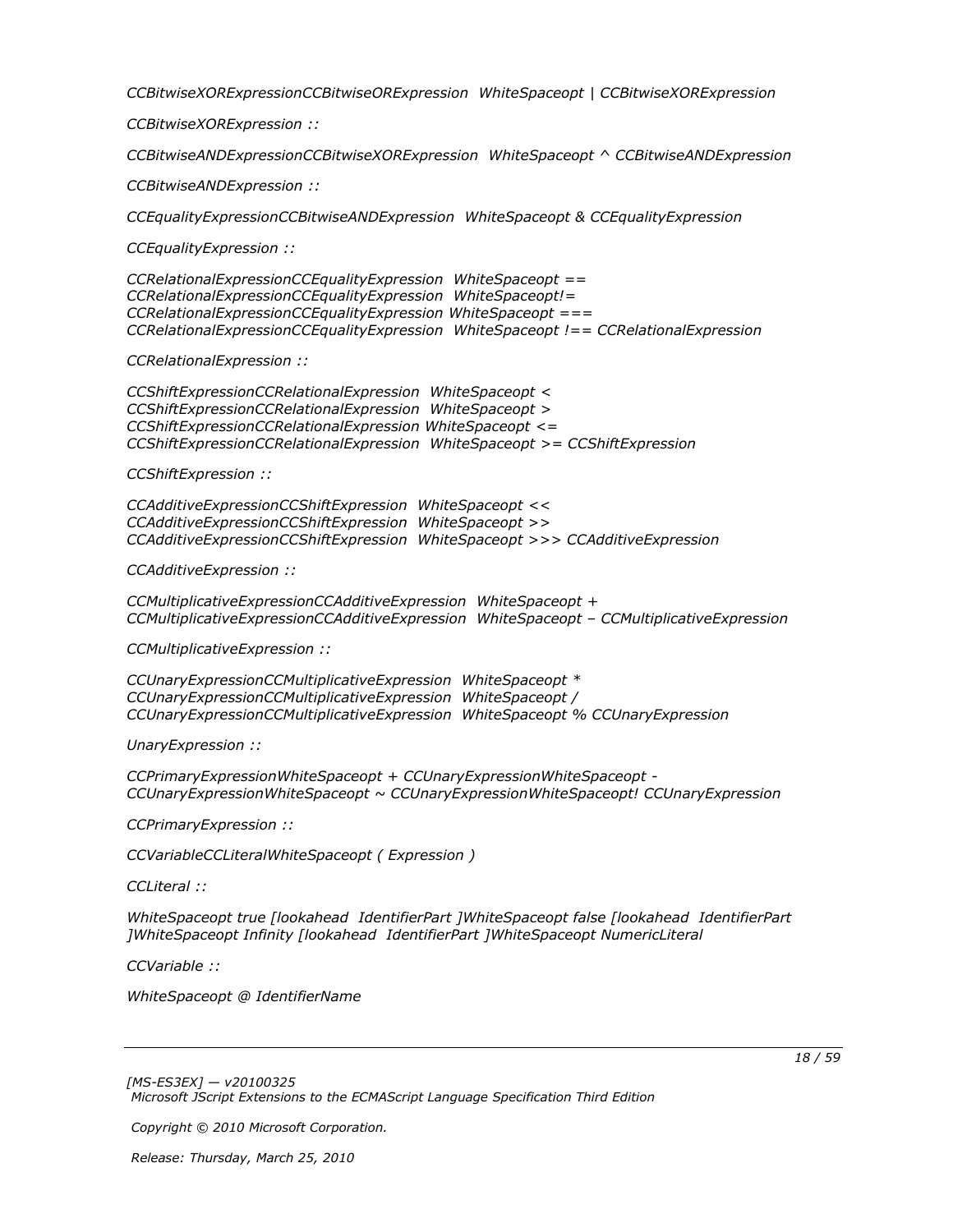#### **Semantics**

Unless otherwise specified below, the productions of *CCExpression* are evaluated using the same semantic rules as the analogous productions of the ECMAScript syntactic grammar for Expression in [ECMA-262] section 11. However, only values of types Number and Boolean can occur during the evaluation of *CCExpression* productions so any semantic steps that are relative to other types of values are not relevant.

The production *CCLitera*l :: *WhiteSpaceopt* true [lookahead IdentifierPart] is evaluated by returning the value true.

The production *CCLiteral* :: *WhiteSpaceopt* false [lookahead IdentifierPart] is evaluated by returning the value false.

The production *CCLiteral* :: *WhiteSpaceopt* Infinity [lookahead IdentifierPart] is evaluated by returning the value +∞.

The production *CCVariable* :: WhiteSpaceopt @ *IdentifierName* is evaluated by performing the following steps:

- 1. Let var be the string of characters recognized as the *IdentifierName* element of *CCVariable*.
- 2. If the value of var is a key of *CCVariables*, then let value be the associated value. Otherwise, let value be NaN.
- <span id="page-18-4"></span>3. Return value.

## <span id="page-18-0"></span>**2.2 Extensions to Types**

<span id="page-18-6"></span>JScript 5.x defines extensions to types of [\[ECMA-262\]](http://go.microsoft.com/fwlink/?LinkId=153655) that are described in the following sections.

## <span id="page-18-1"></span>**2.2.1 SafeArray Type**

The SafeArray type is the set of all references to Microsoft COM SAFEARRAY data structures.

SafeArray values can be created only by host objects and host functions. SafeArray values can be manipulated similarly to other ECMAScript data types.

## <span id="page-18-2"></span>**2.2.2 VarDate Type**

<span id="page-18-7"></span>The VarDate type is the set of all references to Microsoft COM VARIANT data structures that have a VARTYPE enumeration value of VT\_DATE.

VarDate values can be created only by host objects and host functions, or by calling the **getVarDate** method by using the **prototype** property of the **Date** object: **Date**.**prototype**.**getVarDate**. VarDate values can be manipulated similarly to other ECMAScript data types.

### <span id="page-18-3"></span>**2.3 Extensions to Statements**

<span id="page-18-5"></span>JScript 5.x defines an extension to statements of [\[ECMA-262\]](http://go.microsoft.com/fwlink/?LinkId=153655) that is described in the following section.

*Copyright © 2010 Microsoft Corporation.*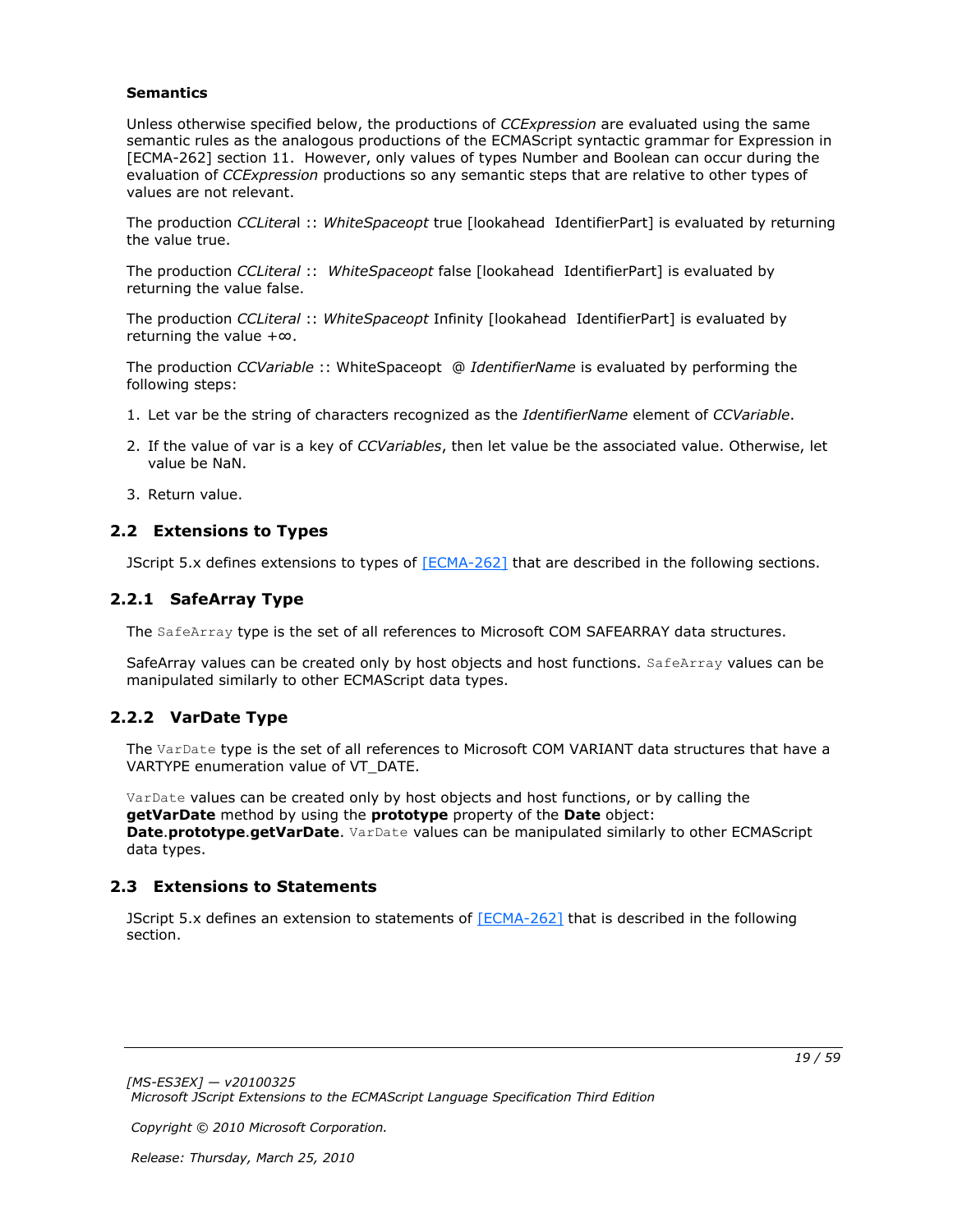## <span id="page-19-0"></span>**2.3.1 debugger Statement**

<span id="page-19-13"></span>The debugger statement causes a breakpoint to be entered if a debugger is available. If a debugger does not exist or is not active, this statement has no observable effect.

**Semantics** 

In JScript 5.x implementations, the debugger statement is evaluated as follows:

1.If a debugger is not available or is not active for this statement, return (**normal**, **empty**, **empty**).

2.Otherwise, suspend execution and enter the debugger.

3.When the debugging action is complete, if the debugger supplies a completion result, return that result; otherwise, return (**normal**, **empty**, **empty**).

## <span id="page-19-1"></span>**2.4 Extensions to Native ECMAScript Objects**

<span id="page-19-7"></span>JScript 5.x defines extensions to the native ECMAScript objects of [\[ECMA-262\].](http://go.microsoft.com/fwlink/?LinkId=153655) These extensions are described in the following sections.

### <span id="page-19-2"></span>**2.4.1 Function Properties of the Global Object**

<span id="page-19-8"></span>JScript 5.x defines additional properties of the **Global** object of [\[ECMA-262\].](http://go.microsoft.com/fwlink/?LinkId=153655) These properties are described in the following sections.

### <span id="page-19-3"></span>**2.4.1.1 ScriptEngine**

<span id="page-19-9"></span>When the **ScriptEngine** function is called, it returns a string value that specifies the implementation-defined name of the ECMAScript implementation that is executing the call. The JScript 5.x implementations within Internet Explorer 7 and Internet Explorer 8 always return the string 'JScript.'

### <span id="page-19-4"></span>**2.4.1.2 ScriptEngineBuildVersion**

<span id="page-19-10"></span>When the **ScriptEngineBuildVersion** function is called, it returns a value that uniquely identifies the specific build of the ECMAScript implementation that is executing the call.

## <span id="page-19-5"></span>**2.4.1.3 ScriptEngineMajorVersion**

<span id="page-19-11"></span>When the **ScriptEngineMajorVersion** function is called, it returns a value that identifies the major revision level of the implementation, not the revision level of the ECMAScript or JScript language specification that is currently supported by the implementation. This return value cannot be used as a reliable indicator of the availability or lack of availability of specific language features.

The JScript 5.x implementations within Internet Explorer 7 and Internet Explorer 8 always return a value of 5.

## <span id="page-19-6"></span>**2.4.1.4 ScriptEngineMinorVersion**

<span id="page-19-12"></span>When the **ScriptEngineMajorVersion** function is called, it returns a value that identifies the minor revision level of the implementation, not the revision level of the ECMAScript or JScript language specification that is currently supported by the implementation. An implementation of JScript 5.x that supports distinct modes that separately implement JScript 5.7 and JScript 5.8 functionality may return a single value that does not vary among modes and that does not reflect the language level

*Copyright © 2010 Microsoft Corporation.*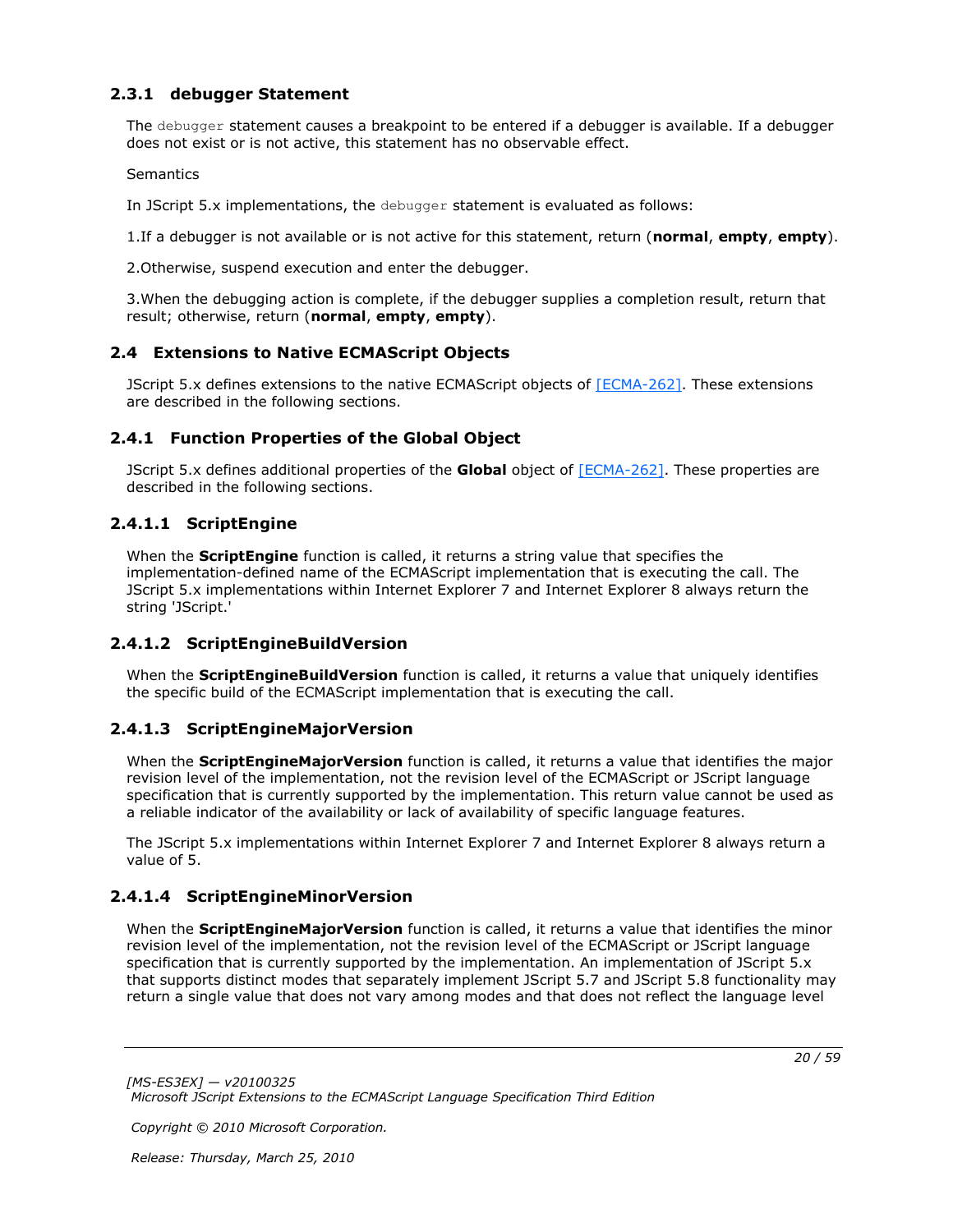implemented by the current mode. This return value cannot be used as a reliable indicator of the availability or lack of availability of specific language features.

The JScript 5.x implementation within Microsoft Internet Explorer 7 always returns a value of 7. The JScript 5.x implementation within Microsoft Internet Explorer 8 always returns a value of 8, even when Internet Explorer 8 is operating in IE7 compatibility mode.

## <span id="page-20-0"></span>**2.4.1.5 CollectGarbage**

<span id="page-20-2"></span>When the **CollectGarbage** function is called, the JScript 5.x implementation may attempt to reclaim unused or unneeded resources that are associated with the currently running application. Whether or not any action is actually taken depends on the current state of the execution environment and the resource management strategies and heuristics used by the implementation. An application may call this function to request that any such pending reclamation activities be completed immediately. However, a JScript 5.x implementation is not required to honor such a request.

## <span id="page-20-1"></span>**2.4.1.6 RuntimeObject**

<span id="page-20-3"></span>The **RuntimeObject** function is used to search a global object for properties with names that match a specified pattern. The function only locates properties of the global object that were explicitly created by **VariableStatement** or **FunctionDeclaration** functions, or that were implicitly created by appearing as an identifier on the left side of an assignment operator. The function does not locate properties that were created by means of explicit property access on the global object.

When the **RuntimeObject** function is called, the following steps are taken:

1.If *pattern* is present, set *name* to "\*" and go to step 6.

2.Call the function **toPrimitive**(*pattern*, hint Number).

3.If the type of Result(2) is not **String**, raise a **TypeError** exception.

4.If Result(2) is the empty string, set *name* to **"\*" a**nd go to step 6.

5.Set *name* = *pattern*.

6.Set the values of both *leftWild* and *rightWild* to **false**.

7.If the first character of *name* is "\*", let *leftWild* be **true**, and remove the first character from *name*.

8.If the last character of *name* is "\*", let *rightWild* be **true**, and remove the last character from *name*.

9.Let *obj* be a new ECMAScript object created as if by the expression new Object(), where **Object** is the original built-in constructor with that name.

10.Let *enum* be an enumeration of the names of the properties of the global object.

11.Let *n* be the next element of *enum*. If there are no more elements, return *obj*.

12.If *n* is the name of a built-in property defined by [\[ECMA-262\]](http://go.microsoft.com/fwlink/?LinkId=153655) Section 15.1, or by the implementation or the host environment, go to step 11.

13.If *n* was not created by variable instantiation [\(\[ECMA-262\]](http://go.microsoft.com/fwlink/?LinkId=153655) Section 10.1.3), or by an assignment operator in which the left side was the identifier *n*, go to step 11.

*Copyright © 2010 Microsoft Corporation.*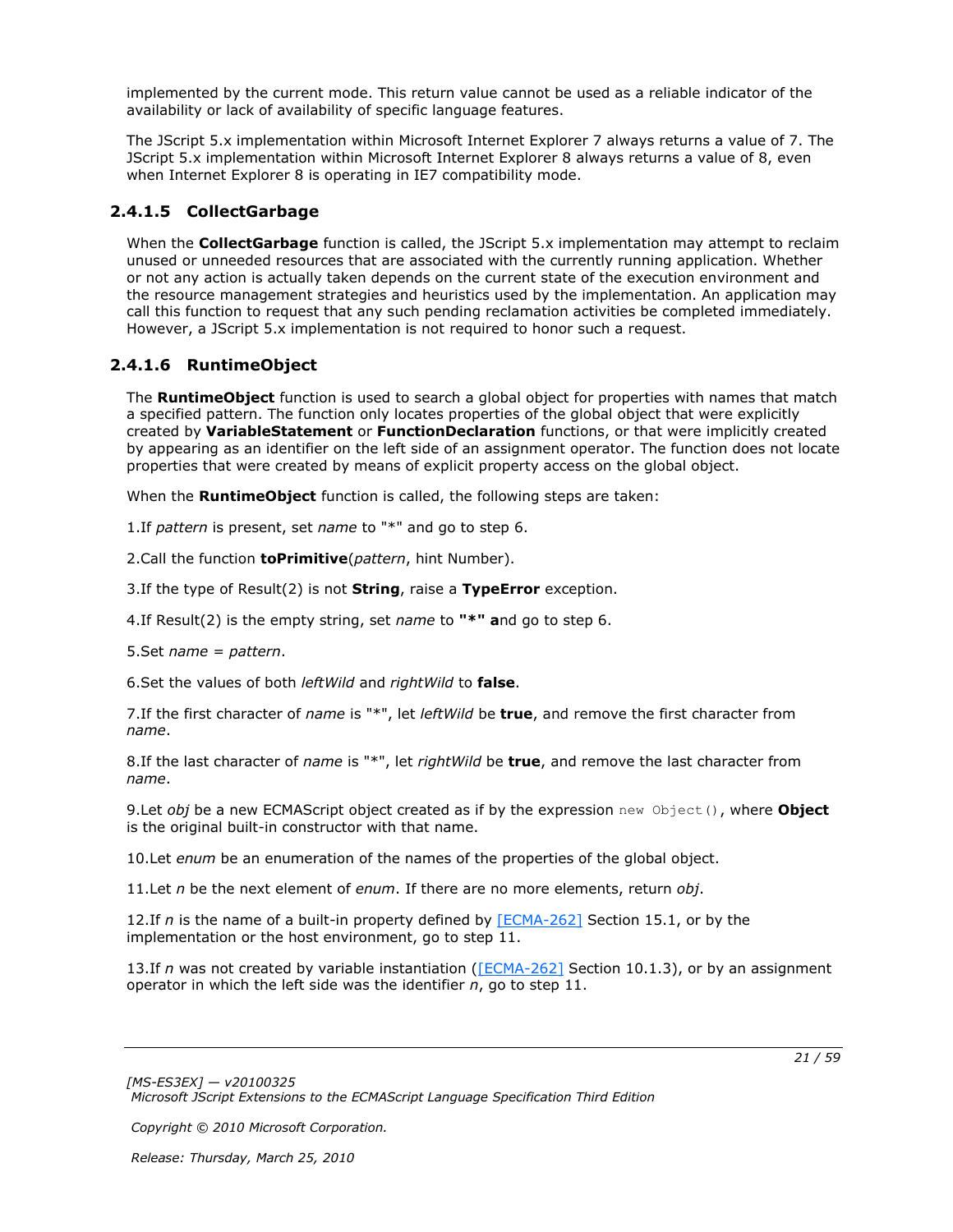14.If *name* is the empty string, go to step 19.

15.Search for the first substring *name* within *n*, and let *left* be the position within *n* of the first character of the matched substring, and let *right* be the position within *n* of the last character of the matched substring.

16.If a substring match was not found, go to step 11.

17.If *leftWild* is **false** and *left* is not 1, go to step 11.

18.If *rightWild* is **false** and *right* is not the last character position of *n*, go to step 11.

19.Let *value* be the result of calling the **[[Get]]** property of the global object, passing *n* as the argument.

20.If *value* is **undefined**, go to step 11.

21.Call the **[[Put]]** method of *obj*, passing *n* and *value* as arguments.

22.Go to step 11.

<span id="page-21-1"></span>The **length** property of the **RuntimeObject** function has a value of 1.

### <span id="page-21-0"></span>**2.4.1.7 GetObject**

The **GetObject** function is similar to the **ActiveXObject** constructor in that it provides a mechanism for creating and interacting with host objects provided by Microsoft Windows ActiveX automation servers. **GetObject** is used when a current automation object is already active, or if an automation object is to be retrieved from a file. When the **GetObject** constructor is called with one or more arguments, the following steps are taken:

1.Call **toPrimitive**(*nameOrPath*, hint Number).

2.If the type of Result(1) is not **String**, raise a **TypeError** exception.

3.If Result(1) is the empty string, raise a **TypeError** exception.

4.If *name* is not present, go to step 7.

5.Call the function **toPrimitive**(*name*, hint Number).

6.If the type of Result(5) is not **String**, raise a **TypeError** exception.

7.If only one argument was passed to this function, the string value of Result(1) may be an implementation-dependent file locator or an implementation-dependent automation object name. If two arguments were passed, Result(1) is a file locator, and Result(5) is the automation object name. If only one argument was passed, Step 8 first attempts to interpret Result(1) as a file path; if not successful, Step 8 attempts to interpret Result(1) as an automation object name.

8.Attempt to create or retrieve a host object that can be used to communicate with the application and application-specific object identified by Result(1) and Result(5).

9.If any error occurs during Step(8) such that the host object cannot be created or retrieved, raise an **Error** exception.

10.Return Result(8).

*[MS-ES3EX] — v20100325 Microsoft JScript Extensions to the ECMAScript Language Specification Third Edition* 

*Copyright © 2010 Microsoft Corporation.*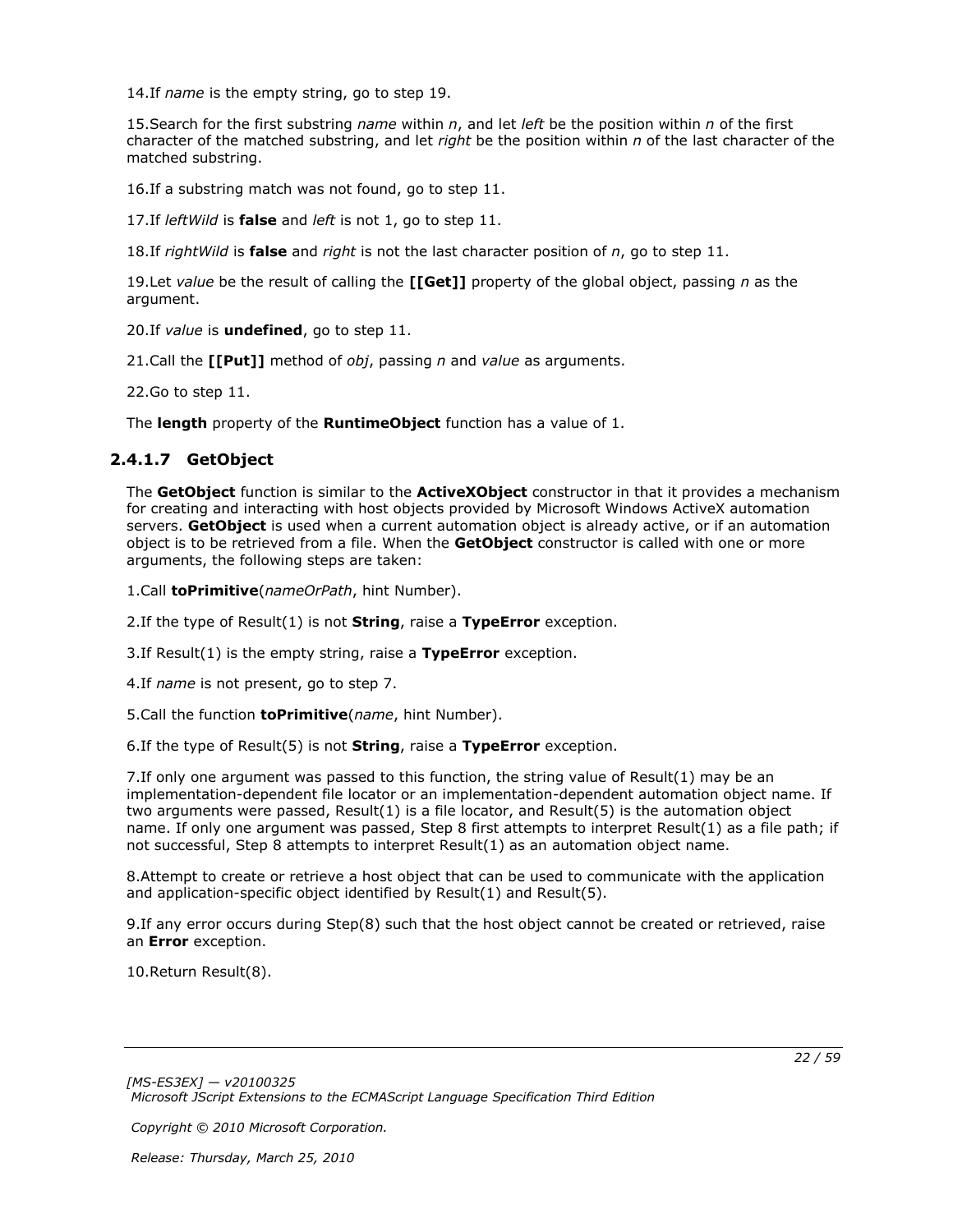The format of the string values passed as arguments to this function are defined by the host operating system.

<span id="page-22-3"></span>The **length** property of the **GetObject** function has a value of 1.

## <span id="page-22-0"></span>**2.4.2 Constructor Properties of the Global Object**

JScript 5.x defines the following additional constructor properties of the **Global** object:

- **[RegExpError](#page-34-12)**
- [ConversionError](#page-34-13)
- **[JSON](#page-35-3)**
- [Debug](#page-45-2)
- [Enumerator](#page-46-6)
- <u>[VBArray](#page-48-6)</u>
- <span id="page-22-4"></span>[ActiveXObject](#page-52-5)

## <span id="page-22-1"></span>**2.4.3 Object Functions in JScript 5.8**

The following two functions implement functionality similar to that of the like-named functions defined in the ECMAScript,  $5^{th}$  Edition Specification ( $[ECMA-262/5]$ ). In the definition of these functions, the term "data property" means a normal ECMAScript 3rd Edition property as defined in [\[ECMA-262\]](http://go.microsoft.com/fwlink/?LinkId=153655) section 4.3.3. The term "accessor property" means a property that has two function objects associated with it, such that accessing the property using its object's **[[Get]]** and **[[Put]]** internal methods cause one of the functions to be implicitly invoked. The associated function that is invoked when the **[[Get]]** method is called is known as the "get" function of the accessor property. The value that the get function returns is used as the return value of the [[Get]] method. The associated function that is invoked when the **[[Put]]** method is called is known as the "set" function of the accessor property. The second argument of the **[[Put]]** method is passed as the argument to the set function.

## <span id="page-22-2"></span>**2.4.3.1 Object.getOwnPropertyDescriptor (O, P)**

<span id="page-22-5"></span>This function is not defined for JScript 5.7. It exists only in JScript 5.8.

When the **getOwnProperty** function is called, the following steps are taken:

- 1. If the Type(*O*) is not Object, raise a **TypeError** exception.
- 2. If the *O* is not a host object that supports property access using this function, raise a **TypeError** exception.
- 3. Let *name* be ToString(*P*)
- 4. If *O* does not have an own property named *name*, return a new object created as if by evaluating the ECMAScript expressions: **{configurable:true,enumerable: true,value: undefined, writable: true}**
- 5. Let *desc* be a new object created as by evaluating the expression **{ }**.

*Copyright © 2010 Microsoft Corporation.*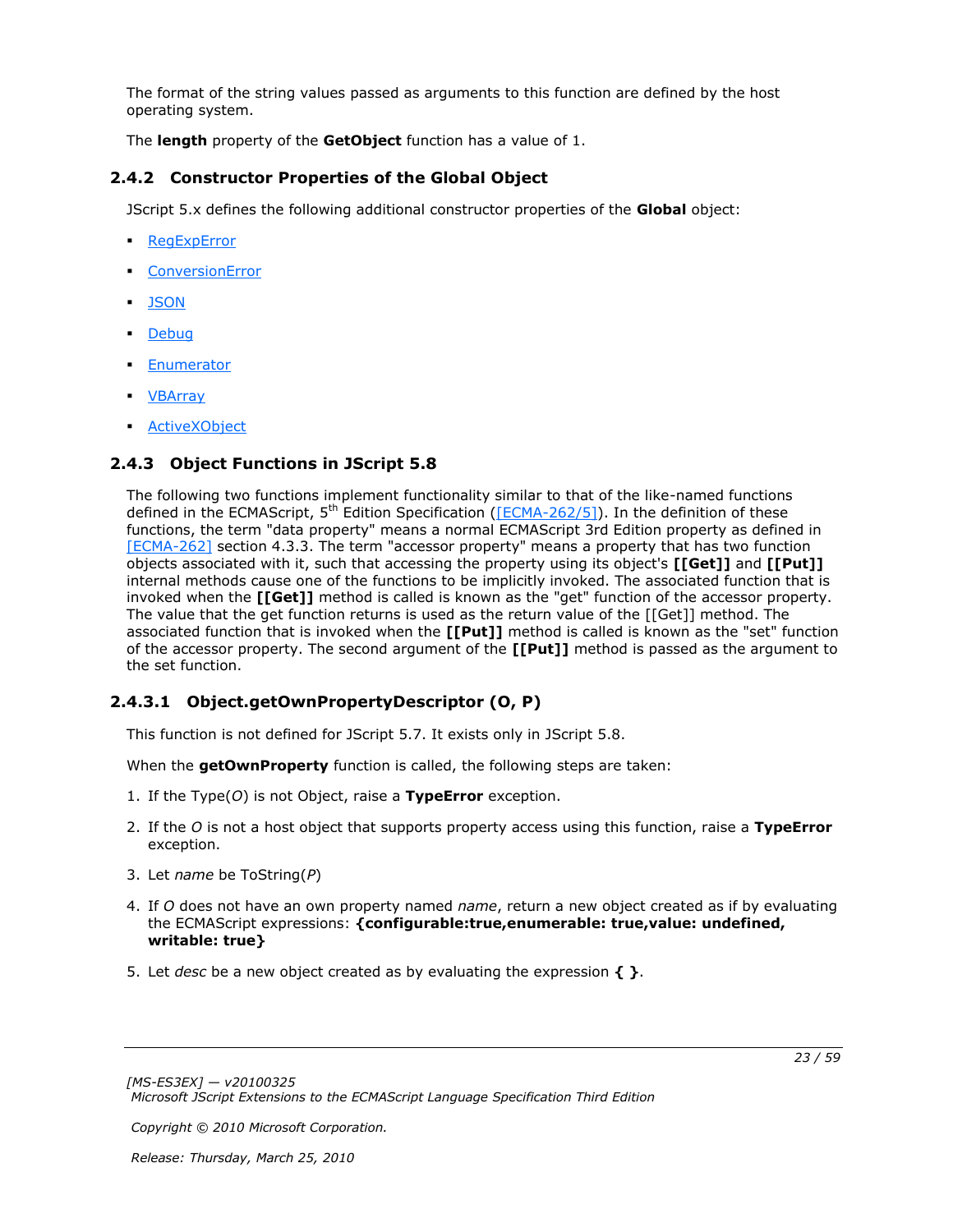- 6. If the own property named *name* of *O* has the DontEnum attribute, let *flag* be **true**; if it does not have the DontEnum attribute, let *flag* be **false**.
- 7. Call the **[[Put]]** method of *desc* passing **"enumerable"** and *flag* as arguments.
- 8. If the own property named *name* of *O* has the **DontDelete** attribute, let *flag* be **false**; if it does not, have the **DontEnum** attribute let *flag* be **true**.
- 9. Call the **[[Put]]** method of *desc* passing **"configurable"** and *flag* as arguments.
- 10.If the own property named *name* of *O* is an accessor property, go to step 16.
- 11.Let *value* be the current value of the own property named *name* of *O.*
- 12.Call the **[[Put]]** method of *desc* passing **"value"** and *value* as arguments.
- 13.If the own property named *name* of *O* has the ReadOnly attribute, let *flag* be **false**; if it does not have the ReadOnly attribute, let *flag* be **true**.
- 14.Call the **[[Put]]** method of *desc* passing **"writable"** and *flag* as arguments.
- 15.Return *desc*.
- 16.If the own accessor property named *name* of *O* has a defined get function, let *func* be that function object; otherwise, let *func* be **undefined**.
- 17.Call the **[[Put]]** method of *desc* passing **"get"** and *func* as arguments.
- 18.If the own accessor property named *name* of *O* has a defined set function, let *func* be that function object; otherwise, let *func* be **undefined**.
- 19.Call the **[[Put]]** method of *desc* passing **"set"** and *func* as arguments.
- <span id="page-23-1"></span>20.Return *desc*.

### <span id="page-23-0"></span>**2.4.3.2 Object.defineProperty ( O, P, Attributes )**

This function is not defined for JScript 5.7. It exists only in JScript 5.8.

When the **defineProperty** function is called, the following steps are taken:

- 1. If the Type(*O*) is not Object, raise a **TypeError** exception.
- 2. If the *O* is not a host object that supports property creation using this function, raise a **TypeError** exception.
- 3. Let *name* be ToString(*P*).
- 4. Let *attrs* be ToObject(*Attributes*).
- 5. Let *enumerable* be **undefined**.
- 6. If the result of calling the **[[HasProperty]]** internal method of *O* with argument **"enumerable"** is **false**, go to step 9.
- 7. Let *val* be the result of calling the **[[Get]]** internal method of *O* with **"enumerable"**.
- 8. Let *enumerable* be ToBoolean(*val*).

*Copyright © 2010 Microsoft Corporation.*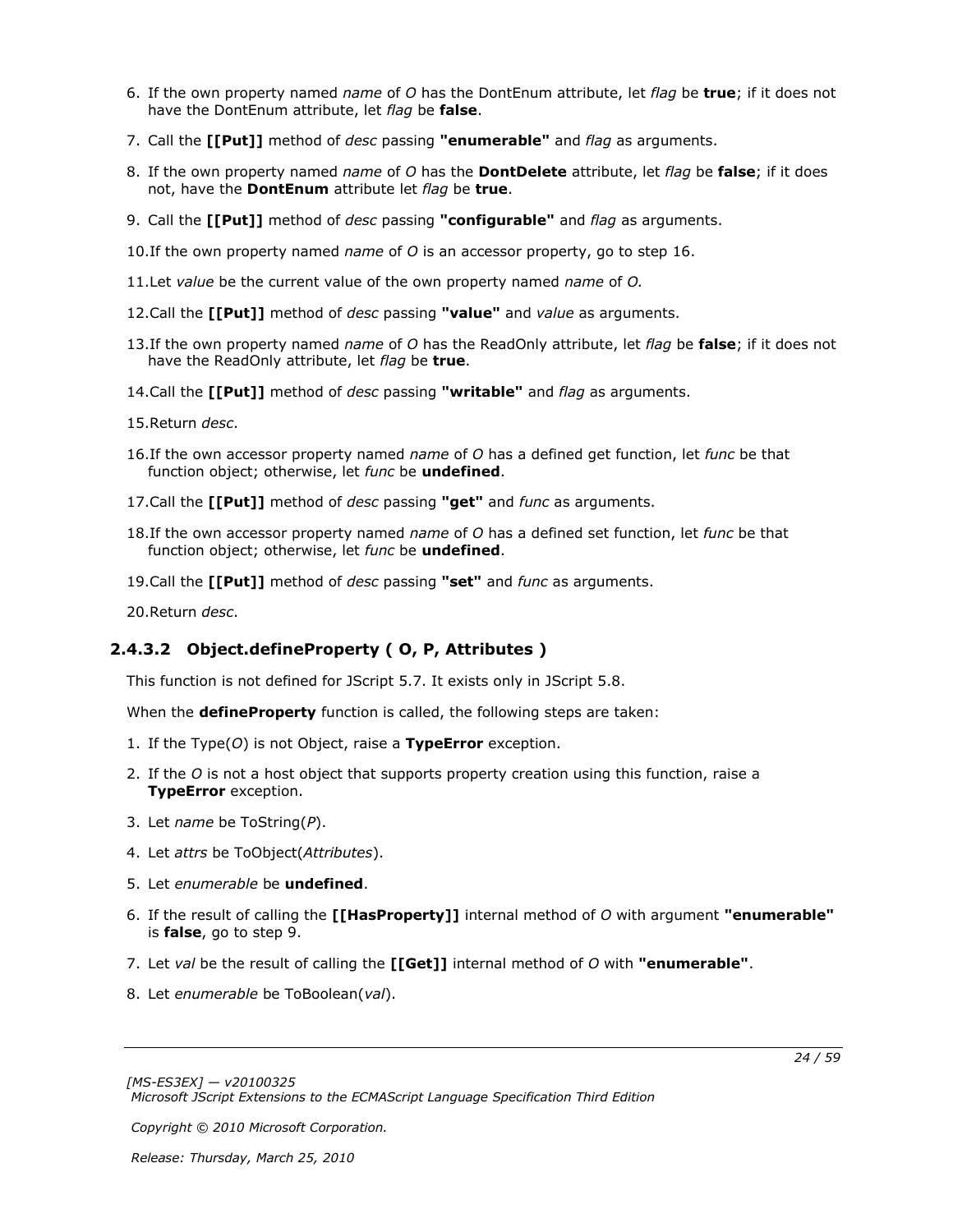- 9. Let *configurable* be **undefined**.
- 10.If the result of calling the **[[HasProperty]]** internal method of *O* with argument **"configurable"** is **false**, go to step 13.
- 11.Let *val* be the result of calling the **[[Get]]** internal method of *O* with **"configurable"**.
- 12.Let *configurable* be ToBoolean(*val*).
- 13.Let *valuePresent* be **false**.
- 14.If the result of calling the **[[HasProperty]]** internal method of *O* with argument **"value"** is **false**, go to step 17.
- 15.Let *value* be the result of calling the **[[Get]]** internal method of *O* with **"value"**.
- 16.Let *valuePresent* be **true**.
- 17.Let *writable* be **undefined**.
- 18.If the result of calling the **[[HasProperty]]** internal method of *O* with argument **"writable"** is **false**, go to step 21.
- 19.Let *val* be the result of calling the **[[Get]]** internal method of *O* with **"writable"**.
- 20.Let *writable* be ToBoolean(*val*).
- 21.Let *getPresent* be **false**.
- 22.If the result of calling the **[[HasProperty]]** internal method of *O* with argument **"get"** is **false**, go to step 27.
- 23.Let *getter* be the result of calling the **[[Get]]** internal method of *O* with **"get"**.
- 24.Let *getPresent* be **true**.
- 25.If *getter* is **undefined**, go to step 27.
- 26.If *getter* is not a function, raise a **TypeError** exception.
- 27.Let *setPresent* be **false**.
- 28.If the result of calling the **[[HasProperty]]** internal method of *O* with argument **"set"** is **false**, go to step 33.
- 29.Let *setter* be the result of calling the **[[Get]]** internal method of *O* with **"set"**.
- 30.Let *setPresent* be **true**.
- 31.If *setter* is **undefined**, go to step 33.
- 32.If *setter* is not a function, raise a **TypeError** exception.
- 33.If *getPresent* is **false**, let *setter* be **undefined**.
- 34.If *setPresent* is **false**, let *setter* be **undefined**.
- 35.If *O* does not have an own property named *name*, go to step 50.

*Copyright © 2010 Microsoft Corporation.*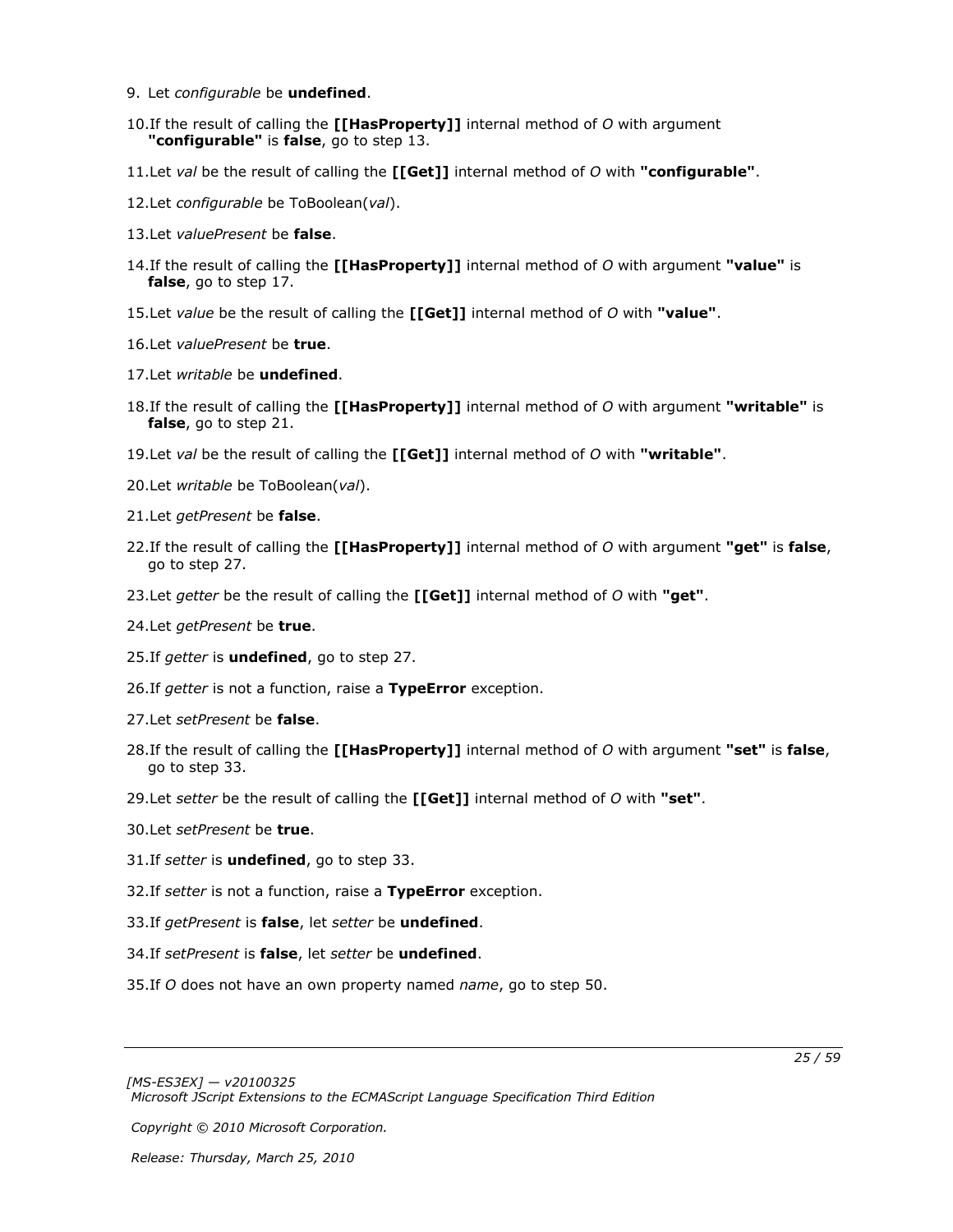36.If either *getPresent* or *setPresent* is true, go to step 44.

- 37.If *valuePresent* is **false**, return *O*.
- 38.If the own property named *name* of *O* is an accessor property, go to step 42.
- 39.If *writable* is **false**, raise a **TypeError** exception.
- 40.If *configurable* is **false**, raise a **TypeError** exception.
- 41.If *enumerable* is **false**, raise a **TypeError** exception.
- 42.Create a data property of *O* named *name* that has a value of *value* and with no attributes.

43.Return *O*.

- 44.If *configurable* is **false**, raise a **TypeError** exception.
- 45.If *enumerable* is **true**, raise a **TypeError** exception.
- 46.If *writable* is not **undefined**, raise a **TypeError** exception.
- 47.If *valuePresent* is **true**, raise a **TypeError** exception.
- 48.Create an accessor property of *O* named *name* that has a set function of *setter*, a get function of *getter*, and that has the **DontEnum** attribute.

49.Return *O*.

- 50.If the own property named *name* of *O* is an accessor property, go to step 65.
- 51.If either *getPresent* or *setPresent* is **true**, go to step 59.
- 52.If *valuePresent* is **false**, return *O*.
- 53.Call the **[[Put]]** method of *desc*, passing **"value"** and *value* as arguments.
- 54.If *configurable* is **false**, raise a **TypeError** exception.
- 55.If *writable* is **false**, raise a **TypeError** exception.
- 56.If *enumerable* is **false**, raise a **TypeError** exception.
- 57.Set the value of the data property of *O* named *name* to *value*.

58.Return *O*.

- 59.If *configurable* is **false**, raise a **TypeError** exception.
- 60.If *enumerable* is **true**, raise a **TypeError** exception.
- 61.If *writable* is not **undefined**, raise a **TypeError** exception.
- 62.If *valuePresent* is **true**, raise a **TypeError** exception.
- 63.Convert the own property of *O* named *name* into an accessor property that has a set function of *setter*, a get function of *getter*, and that has the DontEnum attribute.

64.Return *O*.

*[MS-ES3EX] — v20100325 Microsoft JScript Extensions to the ECMAScript Language Specification Third Edition* 

*Copyright © 2010 Microsoft Corporation.*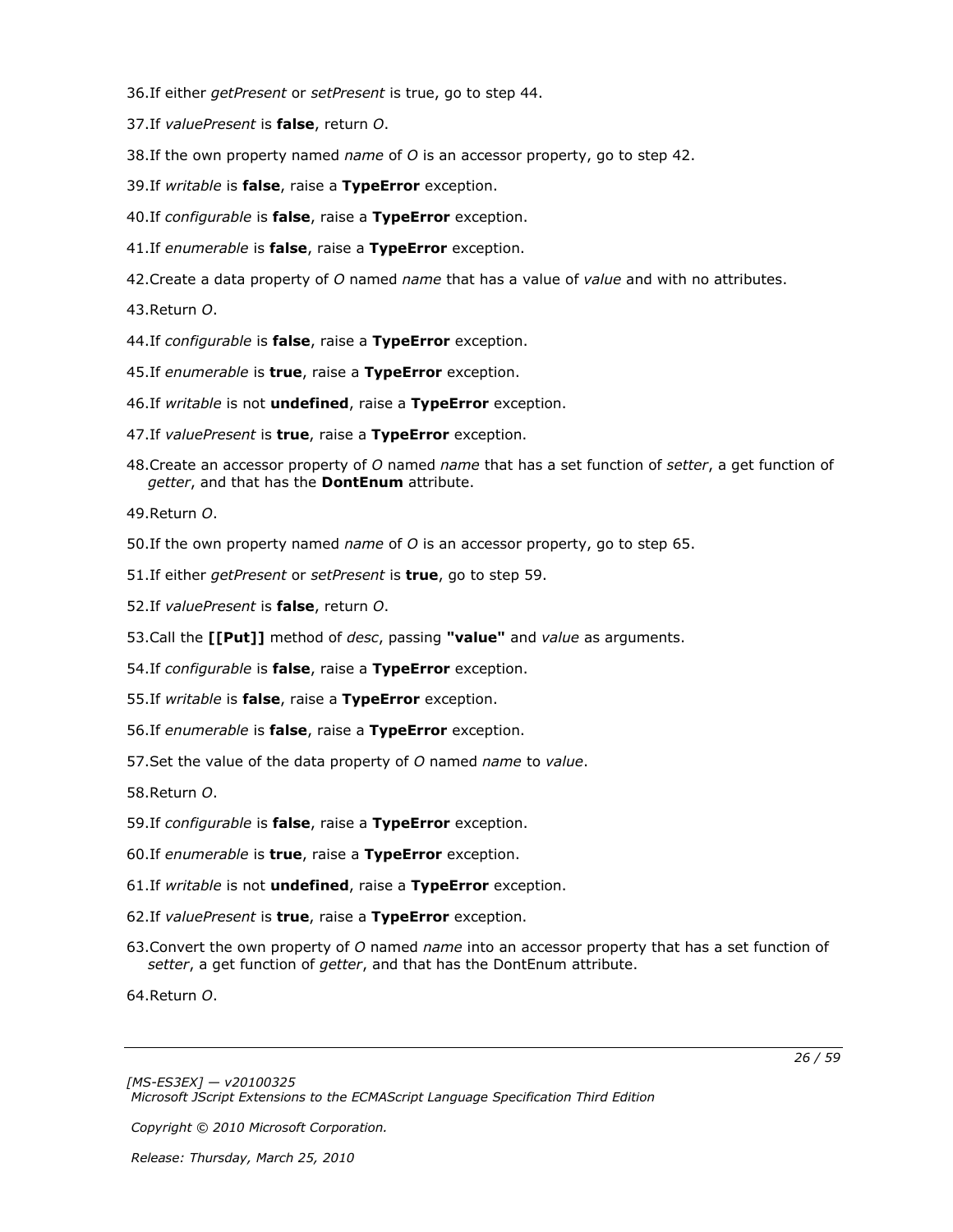65.If *valuePresent* is **true**, go to step 73.

66.If neither *getPresent* nor *setPresent* is **true**, return *O*.

67.If *configurable* is **false**, raise a **TypeError** exception.

68.If *enumerable* is **true**, raise a **TypeError** exception.

69.If *writable* is not **undefined**, raise a **TypeError** exception.

70.If *setPresent* is **true**, set the set function of the accessor property of *O* named *name* to *setter*.

71.If *getPresent* is **true**, set the get function of the accessor property of *O* named *name* to *getter*.

72.Return *O*.

73.If either *getPresent* or *setPresent* is **true**, go to step 79.

74.If *configurable* is **false**, raise a **TypeError** exception.

75.If *writable* is **false**, raise a **TypeError** exception.

76.If *enumerable* is **false**, raise a **TypeError** exception.

77.Call the **[[Put]]** method of *O* passing *name* and *value* as arguments.

78.Return *O*.

79.If *configurable* is **false**, raise a **TypeError** exception.

80.If *enumerable* is **true**, raise a **TypeError** exception.

81.If *writable* is not **undefined**, raise a **TypeError** exception.

<span id="page-26-3"></span>82.Raise a **TypeError** exception.

### <span id="page-26-0"></span>**2.4.4 Properties of Function Instances**

JScript 5.x defines additional properties of **Function** instances of [\[ECMA-262\].](http://go.microsoft.com/fwlink/?LinkId=153655) These properties are described in the following sections.

### <span id="page-26-1"></span>**2.4.4.1 The arguments Property**

<span id="page-26-4"></span>The value of the **arguments** property of a function instance is null. This property has the attributes { DontDelete, ReadOnly, DontEnum }. However, function instances also have a special **[[Get]]** internal method which in certain circumstances will return a value other than null when accessing the **arguments** property.

## <span id="page-26-2"></span>**2.4.4.2 The caller Property**

<span id="page-26-5"></span>The value of the **caller** property of a function instance is null. This property has the attributes { DontDelete, ReadOnly, DontEnum }. However,function instances also have a special **[[Get]]** internal method which in certain circumstances will return a value other than null when accessing the **caller** property.

*Copyright © 2010 Microsoft Corporation.*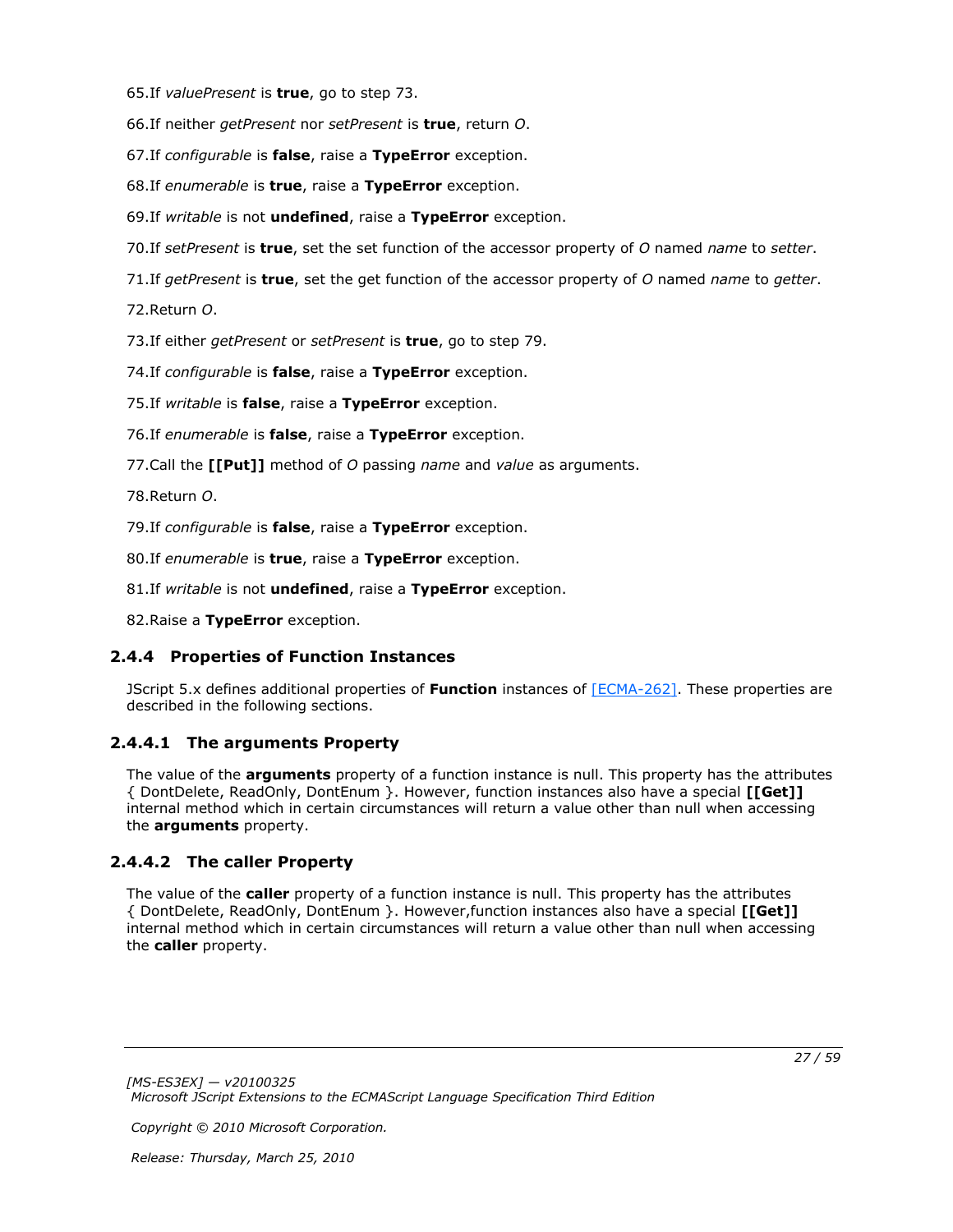## <span id="page-27-0"></span>**2.4.4.3 The [[Get]] (P) Method of a Function Object**

<span id="page-27-3"></span>Assume *F* is a Function object.

When the **[[Get]]** method of *F* is called with value *P*, the following steps are taken:

- 1. If *P* is not the string **'arguments'** then go to step 6.
- 2. If an active execution context for *F* does not exist, go to step 13.
- 3. Let *X* be the most recently created active execution context for *F*.
- 4. If *X* is marked as having a partially accessible arguments object, let *A* be the orginal arguments object for *X*; otherwise, let *A* be the value of the property named **'arguments'** of *X's* variable object.
- 5. Return *A*.
- 6. If *P* is not the string **'caller'**, go to step 13.
- 7. Let *X* be the most recently created active execution context for *F*.
- 8. If *X* does not have an execution context to which it could normally exit, return null.
- 9. Let *R* be the execution context which would become the current execution context if *X* exited normally (not via an exception).
- 10.If *R* is an execution context for a built-in function or a host object function, return null.
- 11.If *R* is an execution context for global code or for eval code, return null.
- 12.*R* must be an execution context for function code, so return the function object whose call caused *R* to be created.
- <span id="page-27-2"></span>13.Return the result of calling the default **[[Get]]** method [\(\[ECMA-262\]](http://go.microsoft.com/fwlink/?LinkId=153655) section 8.6.2.1) passing *P* as the argument.

## <span id="page-27-1"></span>**2.4.5 String.prototype HTML Wrapper Properties**

JScript 5.x defines **String**.**prototype** functions that wrap the string value of a **this** value with an HTML tag. The following abstraction is used to specify the behavior of these functions.

The abstract operation *WrapWithHTML* is called with arguments *body*, *tag*, *attribute*, and *data*. The *tag* and *attribute* arguments must be strings; *attribute* and *data* may be obmitted. The following steps are performed:

1.Append the character "<" to the characters of *tag*.

2.If *attribute* is not present, go to Step 7.

3.Append to Result(1) a single-space character followed by the characters of *attribute*.

4.Append to Result(3) the characters "=" and """.

5.Append to Result(4) the characters of the string returned by **ToString**(*data*).

6.Append to Result(5) the character """.

7.If *attribute* is present, use Result(6); otherwise, use Result(1).

*Copyright © 2010 Microsoft Corporation.*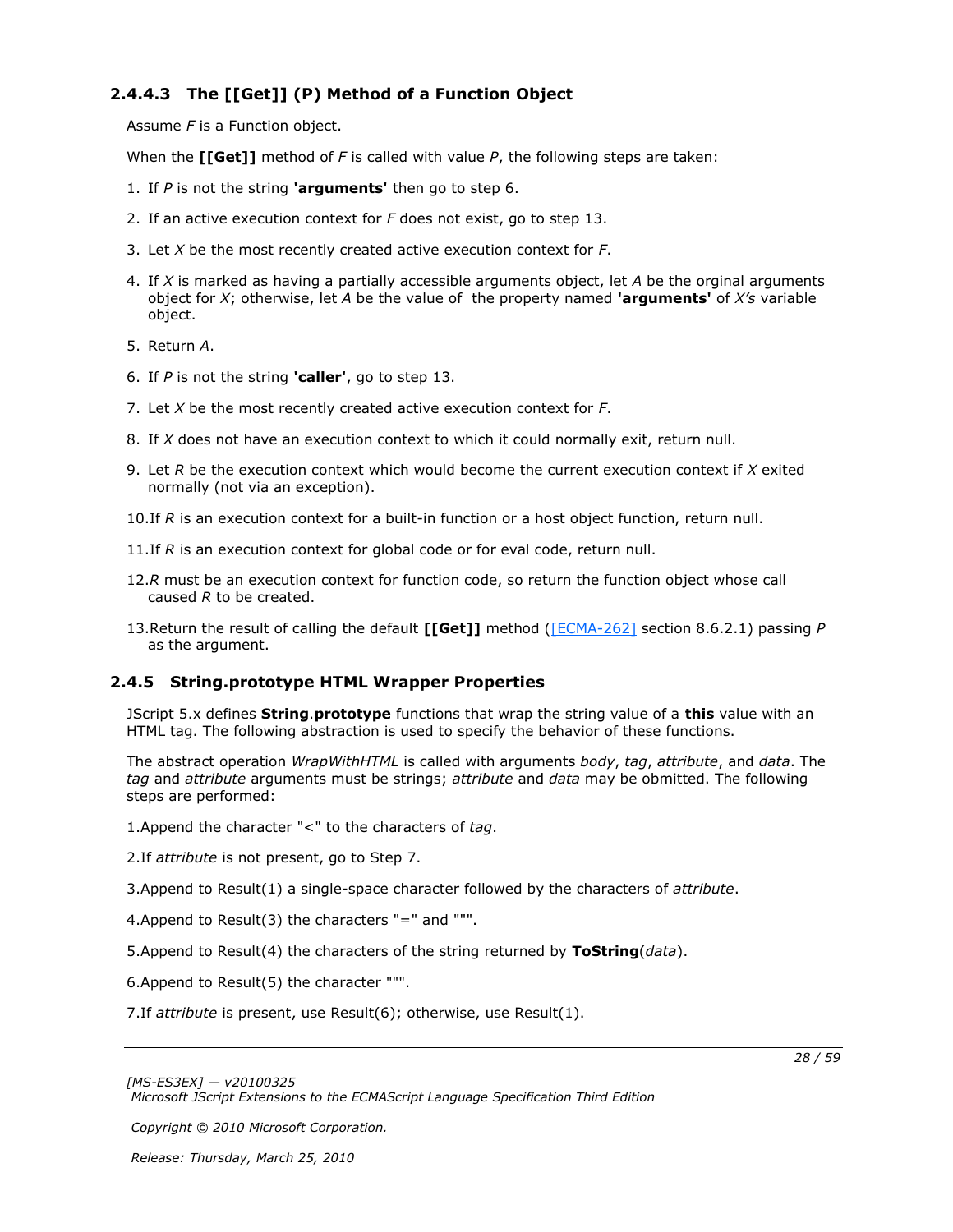8.Append to Result(7) the character ">".

9.Append to Result(8) the characters of the string returned by **ToString**(*body*).

10.Append to Result(9) the characters "<" and "/".

11.Append to Result(10) the characters of *tag*.

12.Append to Result(11) the character ">".

13.Return the string value of the characters from Result(12).

## <span id="page-28-0"></span>**2.4.5.1 String.prototype.anchor(name)**

<span id="page-28-12"></span><span id="page-28-11"></span>Return the result of *WrapWithHTML*(**this** value, "A", "NAME", *name*).

## <span id="page-28-1"></span>**2.4.5.2 String.prototype.big( )**

<span id="page-28-13"></span>Return the result of *WrapWithHTML*(**this** value, "BIG").

## <span id="page-28-2"></span>**2.4.5.3 String.prototype.blink( )**

<span id="page-28-14"></span>Return the result of *WrapWithHTML*(**this** value, "BLINK").

## <span id="page-28-3"></span>**2.4.5.4 String.prototype.bold( )**

<span id="page-28-15"></span>Return the result of *WrapWithHTML*(**this** value, "B").

## <span id="page-28-4"></span>**2.4.5.5 String.prototype.fixed( )**

<span id="page-28-16"></span>Return the result of *WrapWithHTML*(**this** value, "TT").

## <span id="page-28-5"></span>**2.4.5.6 String.prototype.fontcolor(color)**

<span id="page-28-17"></span>Return the result of *WrapWithHTML*(**this** value, "FONT", "COLOR", *color*).

## <span id="page-28-6"></span>**2.4.5.7 String.prototype.fontsize(size)**

<span id="page-28-18"></span>Return the result of *WrapWithHTML*(**this** value, "FONT", "SIZE", *size*).

## <span id="page-28-7"></span>**2.4.5.8 String.prototype.italics( )**

Return the result of *WrapWithHTML*(**this** value, "I").

## <span id="page-28-8"></span>**2.4.5.9 String.prototype.link(url)**

<span id="page-28-20"></span><span id="page-28-19"></span>Return the result of *WrapWithHTML*(**this** value, "A", "HREF", *url*).

## <span id="page-28-9"></span>**2.4.5.10 String.prototype.small( )**

<span id="page-28-21"></span>Return the result of *WrapWithHTML*(**this** value, "SMALL").

## <span id="page-28-10"></span>**2.4.5.11 String.prototype.strike( )**

Return the result of *WrapWithHTML*(**this** value, "STRIKE").

*[MS-ES3EX] — v20100325 Microsoft JScript Extensions to the ECMAScript Language Specification Third Edition* 

*Copyright © 2010 Microsoft Corporation.*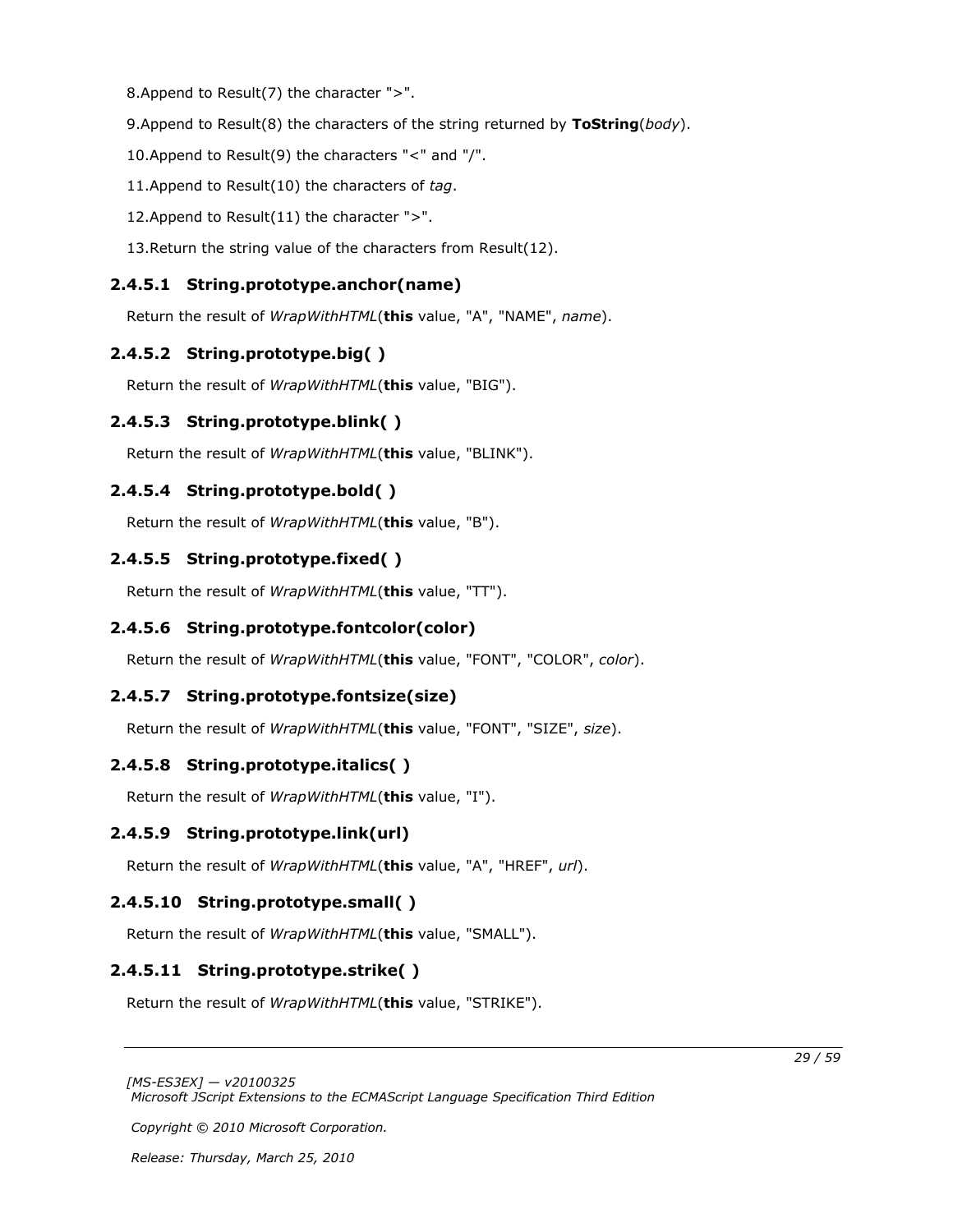## <span id="page-29-0"></span>**2.4.5.12 String.prototype.sub( )**

<span id="page-29-5"></span><span id="page-29-4"></span>Return the result of *WrapWithHTML*(**this** value, "SUB").

## <span id="page-29-1"></span>**2.4.5.13 String.prototype.sup( )**

<span id="page-29-3"></span>Return the result of *WrapWithHTML*(**this** value, "SUP").

### <span id="page-29-2"></span>**2.4.6 Date Time String Format for JSON**

This section is based upon the ECMAScript 5th Edition Specification, [\[ECMA-262/5\].](http://go.microsoft.com/fwlink/?LinkId=185963) The format defined here is used only by JScript 5.8 for the **Date.prototype.toJSON** method.

ECMAScript defines a string interchange format for date-times based upon a simplification of the [\[ISO-8601\]](http://go.microsoft.com/fwlink/?LinkId=89920) Extended Format, which is YYYY-MM-DDTHH:mm:ss.sssZ

These fields are defined as follows:

YYYYDecimal digits of the year in the Gregorian calendar.

-The character "-" (hyphen) appears literally twice in the string.

MMMonth of the year from 01 (January) to 12 (December).

DDDay of the month from 01 to 31.

TThe character "T" appears literally in the string, to indicate the beginning of the time element.

HHNumber of complete hours that have passed since midnight as two decimal digits.

:The character ":" (colon) appears literally twice in the string.

mmNumber of complete minutes since the start of the hour as two decimal digits.

ssNumber of complete seconds since the start of the minute as two decimal digits.

.The character "." (dot) appears literally in the string.

sssNumber of complete milliseconds since the start of the second as three decimal digits.

Both the "." and the milliseconds field may be omitted.

ZTime zone offset is specified as "Z" (for UTC), or either "+" or "-" followed by a time expression hh:mm

This format includes date-only forms:

YYYY

YYYY-MM

YYYY-MM-DD

It also includes time-only forms with an optional time zone offset appended:

THH:mm

THH:mm:ss

*Copyright © 2010 Microsoft Corporation.*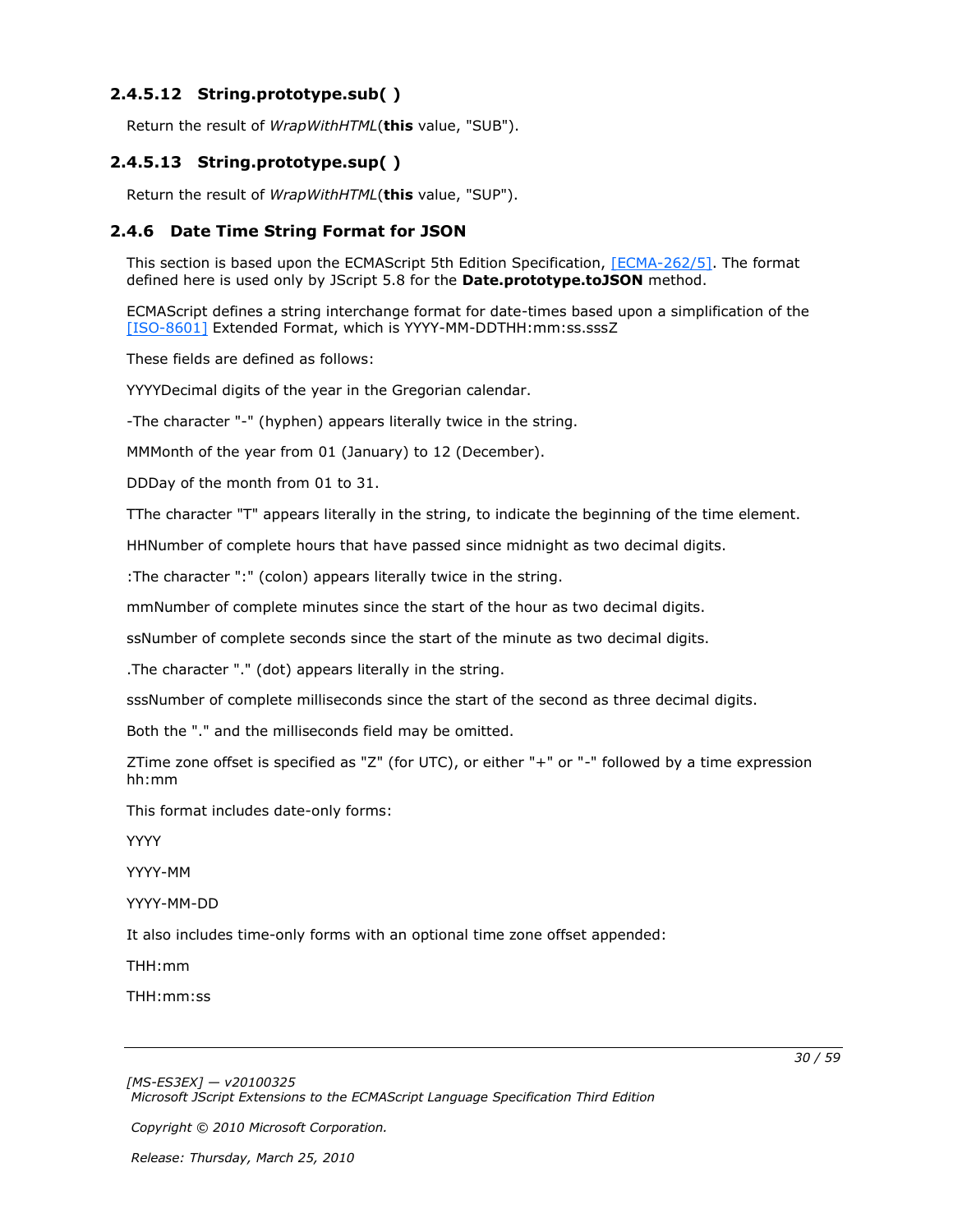THH:mm:ss.sss

Also included are "date-times," which may be any combination of the above.

All numbers must be decimal (base 10).

Illegal values (out-of-bounds as well as syntax errors) in a format string means that the format string is not a valid instance of this format.

Because each day both starts and ends with midnight, the two notations 00:00 and 24:00 are available to distinguish the two midnights that can be associated with one date. This means that the following two notations refer to exactly the same moment in time: 1995-02-04T24:00 and 1995-02- 05T00:00

There exists no international standard that specifies abbreviations for civil time zones such as CET, EST, PDT, and so on. Sometimes the same abbreviation is even used for two very different time zones. For this reason, [\[ISO-8601\]](http://go.microsoft.com/fwlink/?LinkId=89920) and this format specify entirely numeric representations of date and time.

## <span id="page-30-0"></span>**2.4.6.1 Extended Years**

<span id="page-30-6"></span>The ECMAScript 3rd Edition Specification [\[ECMA-262\]](http://go.microsoft.com/fwlink/?LinkId=153655) requires the ability to specify 6-digit years (extended years). This amounts to approximately 285,616 years, either forward or backward, from 01 January, 1970 UTC. To represent years before 0 or after 9999, [\[ISO-8601\]](http://go.microsoft.com/fwlink/?LinkId=89920) permits the expansion of the year representation, but only by prior agreement between the sender and the receiver. In the simplified ECMAScript format, such an expanded year representation shall have 2 extra year digits and is always prefixed with a plus (+) or minus (–) sign. The year 0 is considered positive and therefore is prefixed with a plus (+) sign.

## <span id="page-30-1"></span>**2.4.6.2 Date.prototype.getVarDate ( )**

<span id="page-30-7"></span>The **getVarDate** method is implemented as follows:

- 1. Let *t* be the time value.
- 2. It *t* is **NaN**, return a date value in VT\_DATE format for which the value of **ToNumber** is **NaN**.
- <span id="page-30-8"></span>3. Otherwise, return a date value in VT\_DATE format that corresponds to the time value *t*.

## <span id="page-30-2"></span>**2.4.6.3 Date.prototype.toJSON ( )**

The **toJSON** method returns a **String** value that represents the instance in time that corresponds to the current **Date** object. All fields are present in the **String**. The time zone is always specified in UTC, denoted by the suffix **Z**. If this time value is not finite, null is returned.

<span id="page-30-5"></span>This method is only defined for JScript 5.8.

## <span id="page-30-3"></span>**2.4.7 Properties of the RegExp Constructor**

JScript 5.x defines additional properties of the **RegExp** constructor of [\[ECMA-262\].](http://go.microsoft.com/fwlink/?LinkId=153655) These properties are described in the following sections.

## <span id="page-30-4"></span>**2.4.7.2 RegExp.input**

<span id="page-30-9"></span>The initial value of **RegExp.input** is the empty string. This property shall have the attributes { DontEnum, DontDelete }. The value of this property may be modified by calls to

*Copyright © 2010 Microsoft Corporation.*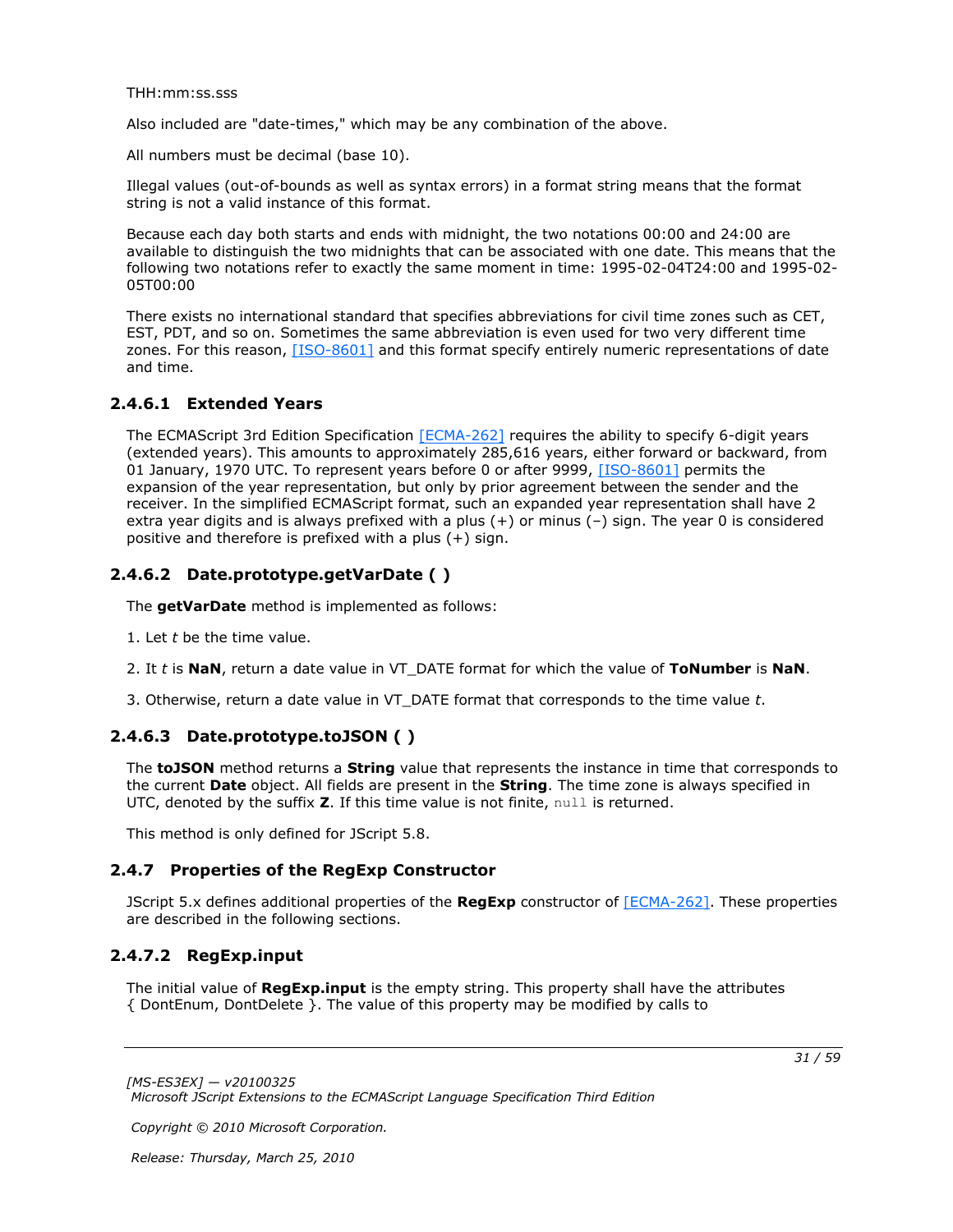**RegExp.prototype.exec**. The properties **RegExp.input** and **RegExp.\$\_** always have the same value. When one is set to some value, the other is automatically also set to that same value. Unlike most other **RegExp** constructor properties, this property is does not have the ReadOnly attribute.

## <span id="page-31-0"></span>**2.4.7.3 RegExp.lastIndex**

<span id="page-31-7"></span>The initial value of **RegExp.lastIndex** is the number −1. This property shall have the attributes { DontEnum, DontDelete, ReadOnly }. Even though this is a ReadOnly property, its value may be modified by calls to **RegExp.prototype.exec**.

## <span id="page-31-1"></span>**2.4.7.4 RegExp.lastMatch**

<span id="page-31-8"></span>The initial value of **RegExp.lastMatch** is the empty string. This property shall have the attributes { DontEnum, DontDelete, ReadOnly }. Even though this is a ReadOnly property, its value may be modified by calls to **RegExp.prototype.exec**.

## <span id="page-31-2"></span>**2.4.7.5 RegExp.lastParen**

<span id="page-31-9"></span>The initial value of **RegExp.lastParen** is the empty string. This property shall have the attributes { DontEnum, DontDelete, ReadOnly }. Even though this is a ReadOnly property, its value may be modified by calls to **RegExp.prototype.exec**.

## <span id="page-31-3"></span>**2.4.7.6 RegExp.leftContext**

<span id="page-31-10"></span>The initial value of **RegExp.leftContext** is the empty string. This property shall have the attributes { DontEnum, DontDelete, ReadOnly }. Even though this is a ReadOnly property, its value may be modified by calls to **RegExp.prototype.exec**.

## <span id="page-31-4"></span>**2.4.7.7 RegExp.rightContext**

<span id="page-31-13"></span>The initial value of **RegExp.rightContext** is the empty string. This property shall have the attributes { DontEnum, DontDelete, ReadOnly }. Even though this is a ReadOnly property, its value may be modified by calls to **RegExp.prototype.exec**.

## <span id="page-31-5"></span>**2.4.7.8 RegExp.\$1 - RegExp.\$9**

<span id="page-31-12"></span>The initial value of **RegExp.rightContext** is the empty string. This property shall have the attributes { DontEnum, DontDelete, ReadOnly }. Even though these are ReadOnly properties, their values may be modified by calls to **RegExp.prototype.exec**.

## <span id="page-31-6"></span>**2.4.7.9 RegExp.\$\_**

<span id="page-31-11"></span>The initial value of each of the properties **RegExp.\$1**, **RegExp.\$2**, **RegExp.\$3**, **RegExp.\$4**, **RegExp.\$5**, **RegExp.\$6**, **RegExp.\$7**, **RegExp.\$8**, and **RegExp.\$9** is the empty string. These properties shall have the attributes { DontEnum, DontDelete, ReadOnly}. The value of this property may be modified by calls to **RegExp.prototype.exec**. The properties **RegExp.input** and **RegExp.\$\_** always have the same value. When one of these properties is set to some value, the other is automatically also set to that same value. Unlike most other **RegExp** constructor properties, this property does not have the ReadOnly attribute.

*Copyright © 2010 Microsoft Corporation.*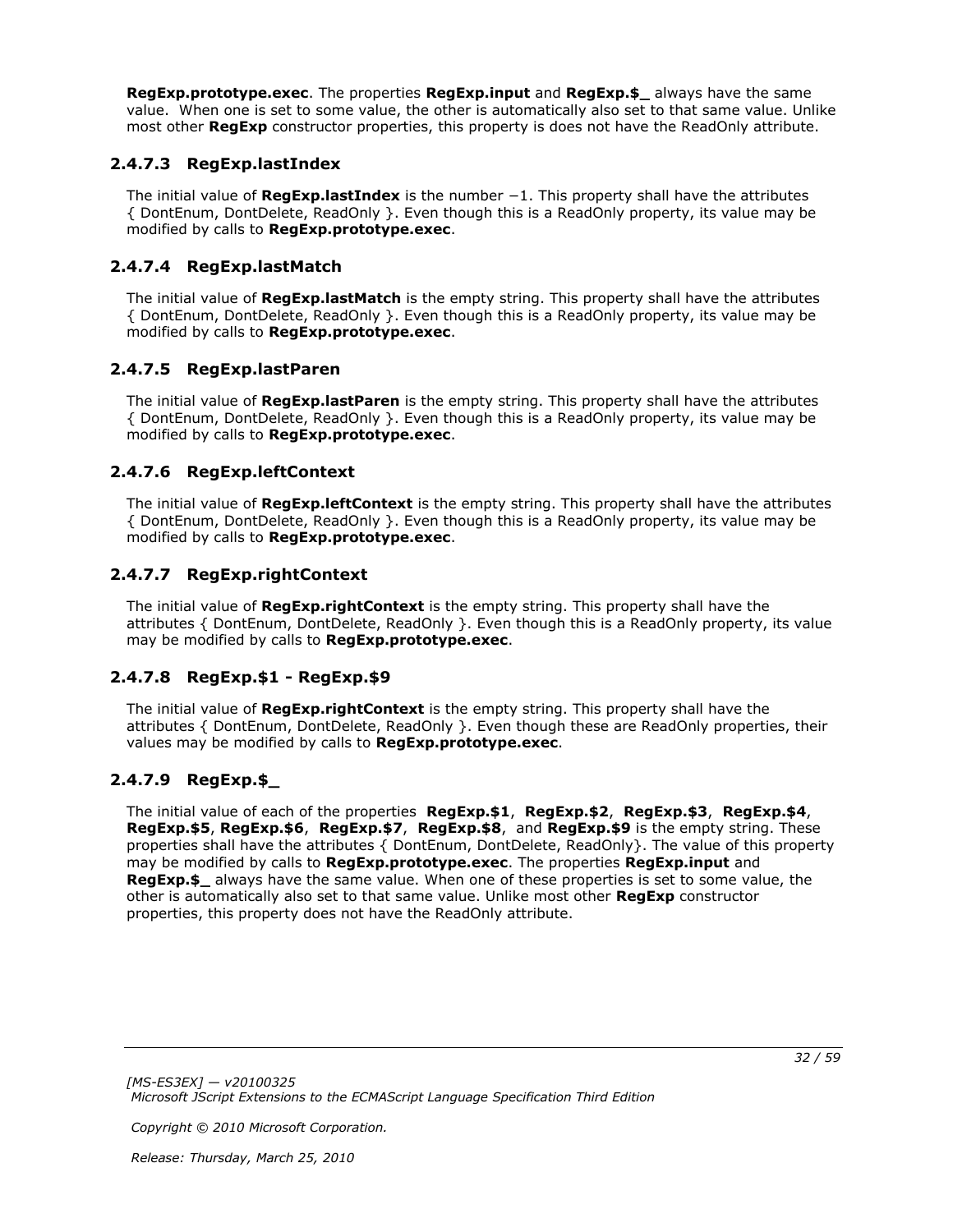## <span id="page-32-0"></span>**2.4.7.10 RegExp['\$&']**

<span id="page-32-9"></span>The initial value of **RegExp['\$&']** is the empty string. This property shall have the attributes { DontEnum, DontDelete, ReadOnly }. Even though this is a ReadOnly property, its value may be modified by calls to **RegExp.prototype.exec**.

## <span id="page-32-1"></span>**2.4.7.11 RegExp['\$+']**

<span id="page-32-10"></span>The initial value of **RegExp['\$+']** is the empty string. This property shall have the attributes { DontEnum, DontDelete, ReadOnly }. Even though this is a ReadOnly property, its value may be modified by calls to **RegExp.prototype.exec**.

## <span id="page-32-2"></span>**2.4.7.12 RegExp["\$`"]**

<span id="page-32-7"></span>The initial value of **RegExp["\$`"**] is the empty string. This property shall have the attributes { DontEnum, DontDelete, ReadOnly }. Even though this is a ReadOnly property, its value may be modified by calls to **RegExp.prototype.exec**.

## <span id="page-32-3"></span>**2.4.7.13 RegExp["\$'"]**

<span id="page-32-8"></span>The initial value of **RegExp["\$'"]** is the empty string. This property shall have the attributes { DontEnum, DontDelete, ReadOnly }. Even though this is a ReadOnly property, its value may be modified by calls to **RegExp.prototype.exec**.

## <span id="page-32-4"></span>**2.4.8 Properties of the RegExp Prototype Object**

<span id="page-32-6"></span>JScript 5.x defines additional properties of the **RegExp** Prototype Object of [\[ECMA-262\].](http://go.microsoft.com/fwlink/?LinkId=153655) These properties are described in the following sections.

## <span id="page-32-5"></span>**2.4.8.1 RegExp.prototype.compile(pattern, flags)**

<span id="page-32-11"></span>If *pattern* is an object *R* whose **[[Class]]** property is **"RegExp"** and *flags* is **undefined**, let *P* be the *pattern* used to construct *R* and let *F* be the flags used to construct *R*. If *pattern* is an object *R* whose **[[Class]]** property is **"RegExp"** and *flags* is not **undefined**, raise a **RegExpError** exception. Otherwise, let *P* be the empty string if *pattern* is **undefined** and ToString(*pattern*) otherwise, and let *F* be the empty string if *flags* is **undefined** and ToString(*flags*) otherwise.

The **global** property of this **RegExp** object is set to a Boolean value that is **true** if *F* contains the character **"g"** and that is **false** otherwise.

The **ignoreCase** property of this **RegExp** object is set to a Boolean value that is **true** if *F* contains the character **"i"** and that is **false** otherwise.

The **multiline** property of this **RegExp** object is set to a Boolean value that is **true** if *F* contains the character **"m"** and that is **false** otherwise.

If *F* contains any character other than **"g"**, **"i"**, or **"m"**, raise a **RegExpError** exception.

If *P*'s characters do not have the form *Pattern,* raise a **RegExpError** exception. Otherwise, let the newly constructed object have a **[[Match]]** property obtained by evaluating ("compiling") *Pattern*. Note that evaluating *Pattern* may raise a **RegExpError** exception. (Note: if *pattern* is a *StringLiteral*, the usual escape sequence substitutions are performed before the string is processed by **RegExp**. If *pattern* must contain an escape sequence to be recognized by **RegExp**, the "**\**" character must be escaped within the *StringLiteral* to prevent its being removed when the contents of the *StringLiteral* are formed.)

*[MS-ES3EX] — v20100325 Microsoft JScript Extensions to the ECMAScript Language Specification Third Edition* 

*Copyright © 2010 Microsoft Corporation.*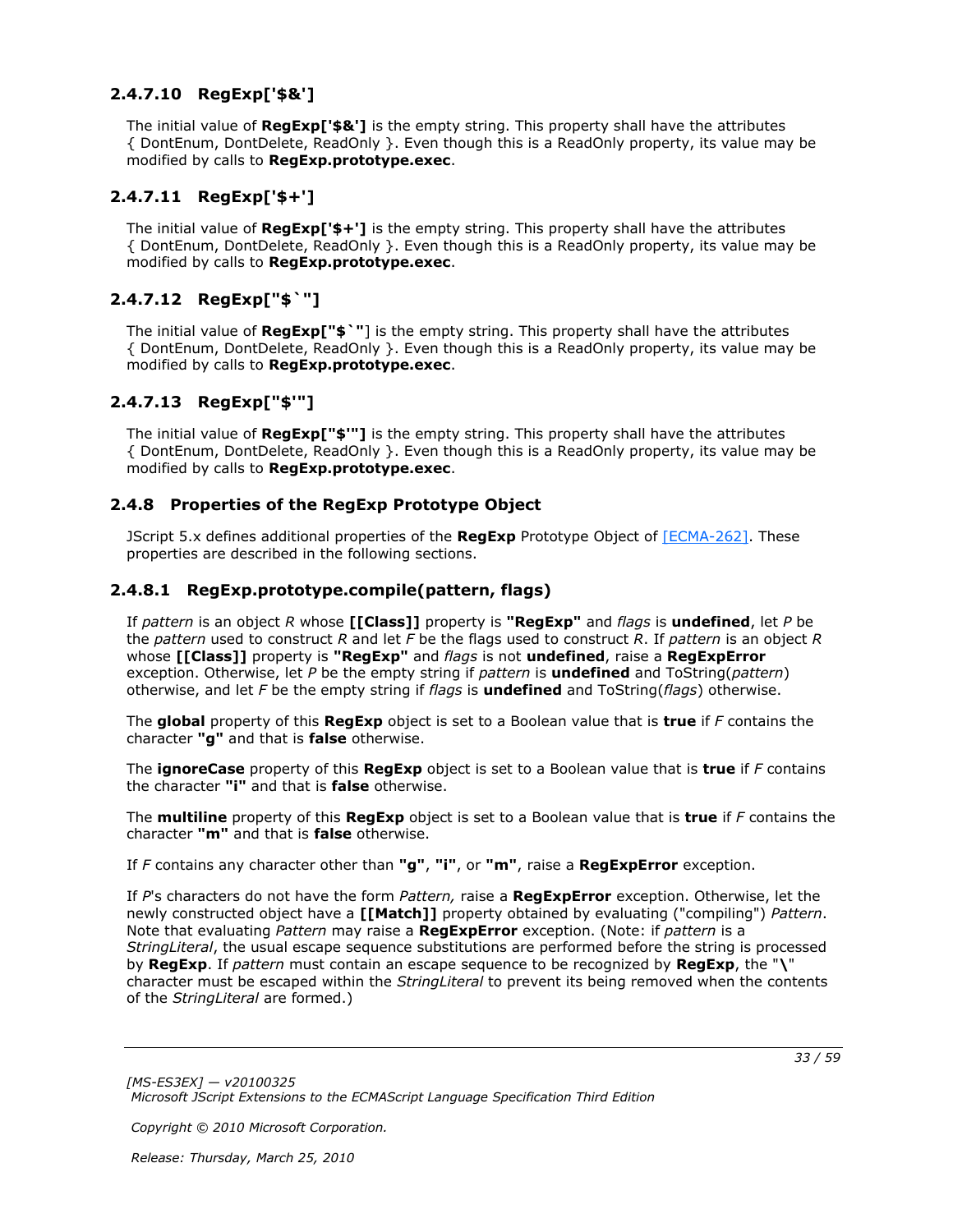The **source** property of this **RegExp** object is set as follows:

When *pattern* is an object *R* whose **[[Class]]** property is **"RegExp"**, this **RegExp** object is set to the same string value as the value of the **source** property of *pattern*. Otherwise, the **source** property of this **RegExp** object is set to *P*.

The **lastIndex** property of this **RegExp** object is set to **0**.

The **options** property of this **RegExp** object is set as described in section [2.4.9.1.](#page-33-7)

This **RegExp** object is optimized using the assumption that it will be executed multiple times.

### <span id="page-33-0"></span>**2.4.9 Properties of the RegExp Instances**

<span id="page-33-5"></span>JScript 5.x defines an additional property of the **RegExp** instances of [\[ECMA-262\].](http://go.microsoft.com/fwlink/?LinkId=153655) This property is described in the following section.

## <span id="page-33-1"></span>**2.4.9.1 options**

<span id="page-33-7"></span>The value of the **options** property is a string that specifies the values of the **global, ignoreCase**, and **multiline** properties of this **RegExp** instance. If the value of the **ignoreCase** property is **true**, the string contains the character "**i**". If the value of the **global** property is **true**, the string contains the character "**g**". If the value of the **multiline** property is **true**, the string contains the character "**i**". When present, the characters appear in the order "**igm**". If all of the **global, ignoreCase**, and **multiline** properties have the value **false**, the value of this property is the empty string. This property shall have the attributes { DontDelete, ReadOnly, DontEnum }.

## <span id="page-33-2"></span>**2.4.10 The Error Constructor**

<span id="page-33-6"></span>JScript 5.x defines additional behaviors of the **Error** constructor of [\[ECMA-262\].](http://go.microsoft.com/fwlink/?LinkId=153655) These behaviors are described in the following sections.

## <span id="page-33-3"></span>**2.4.10.1 new Error ()**

<span id="page-33-8"></span>When the **Error** constructor is called with no arguments, the call is equivalent to calling the **Error** constructor and passing the number 0 as the only argument.

### <span id="page-33-4"></span>**2.4.10.2 new Error(number, message)**

<span id="page-33-9"></span>When the **Error** constructor is called with two or more arguments, the following steps are taken:

- 1. The **[[Prototype]]** property of the newly constructed object is set to the original Error prototype object, the one that is the initial value of **Error.prototype** [\(\[ECMA-262\]](http://go.microsoft.com/fwlink/?LinkId=153655) Section 15.11.3.1).
- 2. The **[[Class]]** property of the newly constructed **Error** object is set to **"Error"**.
- 3. Let *num* be **ToNumber**(*number*).
- 4. Let *msg* be **ToString**(*message*).
- 5. The **description** propert*y* of the newly constructed object is set to *msg*.
- 6. The **message** property of the newly constructed object is set to *msg*.
- 7. The **name** property of the newly constructed object is set to "**Error**".
- 8. The **number** property of the newly constructed object is set to *num*.

*Copyright © 2010 Microsoft Corporation.*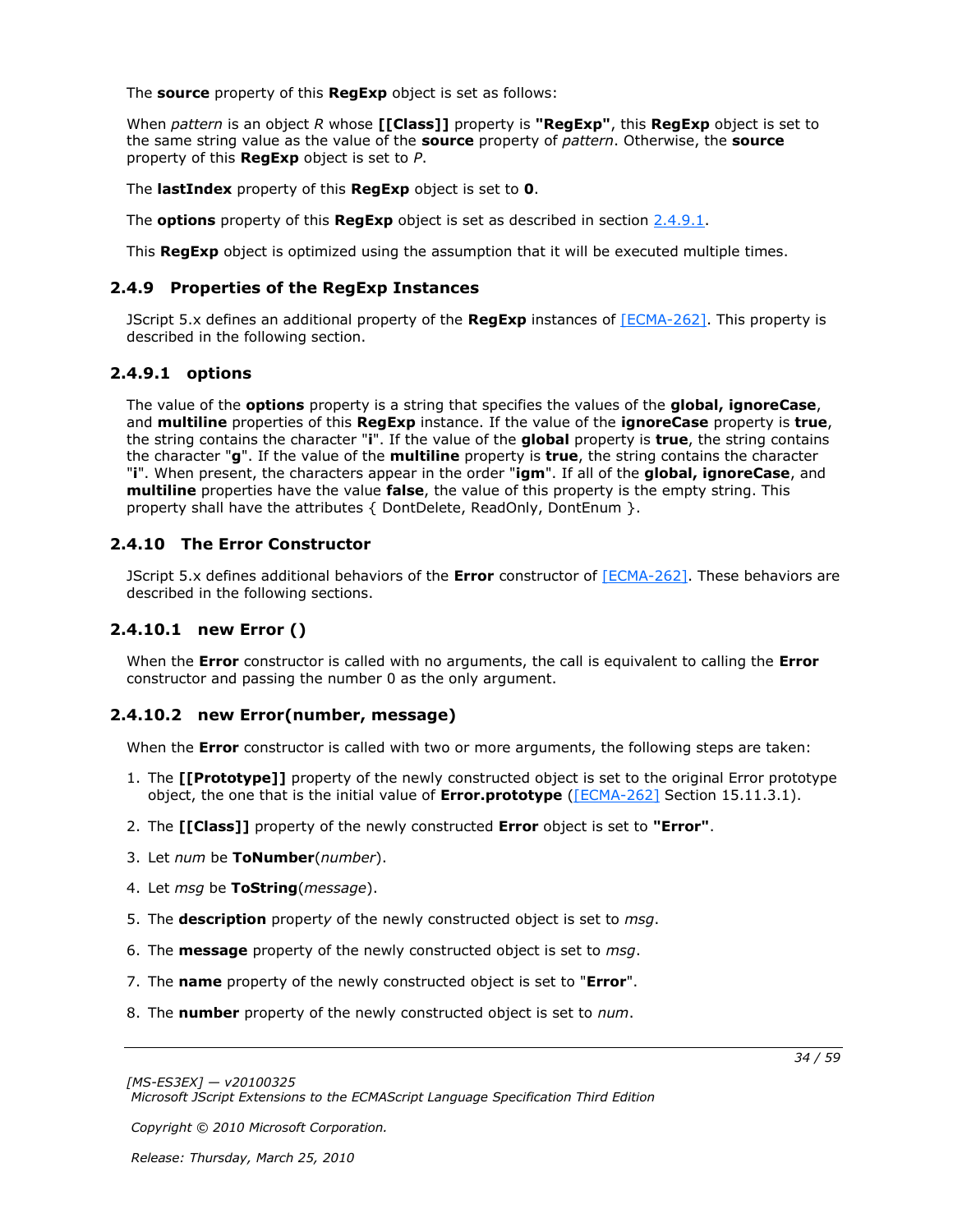<span id="page-34-9"></span>9. Return the newly constructed object.

### <span id="page-34-0"></span>**2.4.11 Properties of Error Instances**

JScript 5.x defines additional error instances inherited from the **[[Prototype]]** object of [\[ECMA-](http://go.microsoft.com/fwlink/?LinkId=153655)[262\].](http://go.microsoft.com/fwlink/?LinkId=153655) These error instances are described in the following sections.

### <span id="page-34-1"></span>**2.4.11.1 description**

<span id="page-34-14"></span>The initial value of **description** is the same as the initial value of **message**.

### <span id="page-34-2"></span>**2.4.11.2 number**

An Error instance only initially has a **number** property if the first argument passed to the Error constructor was a number or could be converted to a number. The initial value of **number** is the number value passed to the constructor.

## <span id="page-34-3"></span>**2.4.12 Native Error Types Used in This Standard**

<span id="page-34-10"></span>JScript 5.x defines additional native error types of  $[ECMA-262]$ . These error instances are described in the following sections.

## <span id="page-34-4"></span>**2.4.12.1 RegExpError**

<span id="page-34-12"></span>Indicates that a regular expression could not be parsed or that an error occurred while matching a regular expression. See [\[ECMA-262\]](http://go.microsoft.com/fwlink/?LinkId=153655) Sections 7.8.5, 15.10.2.2, 15.10.2.5, 15.10.2.15, 15.10.4.1, and 15.10.6.4.

## <span id="page-34-5"></span>**2.4.12.2 ConversionError**

<span id="page-34-13"></span>This **NativeError** object is defined by JScript 5.x, but it is not raised by the JScript 5.x implementation or by any built-in objects.

### <span id="page-34-6"></span>**2.4.13 Properties of NativeError Instances**

<span id="page-34-11"></span>Error instances inherit properties from their **[[Prototype]]** object and **Error** prototype as specified previously. In addition, those **NativeError** instances that are created to represent a runtime error that is detected by the JScript 5.x implementation have the following properties:

### <span id="page-34-7"></span>**2.4.13.1 description**

<span id="page-34-15"></span>An **Error** instance only initially has a **description** property if it is created by the JScript 5.x implementation in response to the occurrence of a runtime error. The initial value of **description** is the same as the initial value of **message**.

### <span id="page-34-8"></span>**2.4.13.2 number**

<span id="page-34-16"></span>An **Error** instance only initially has a **number** property if it is created by the JScript 5.x implementation in response to the occurrence of a runtime error. The initial value of **number** is the number value passed to the constructor.

*Copyright © 2010 Microsoft Corporation.*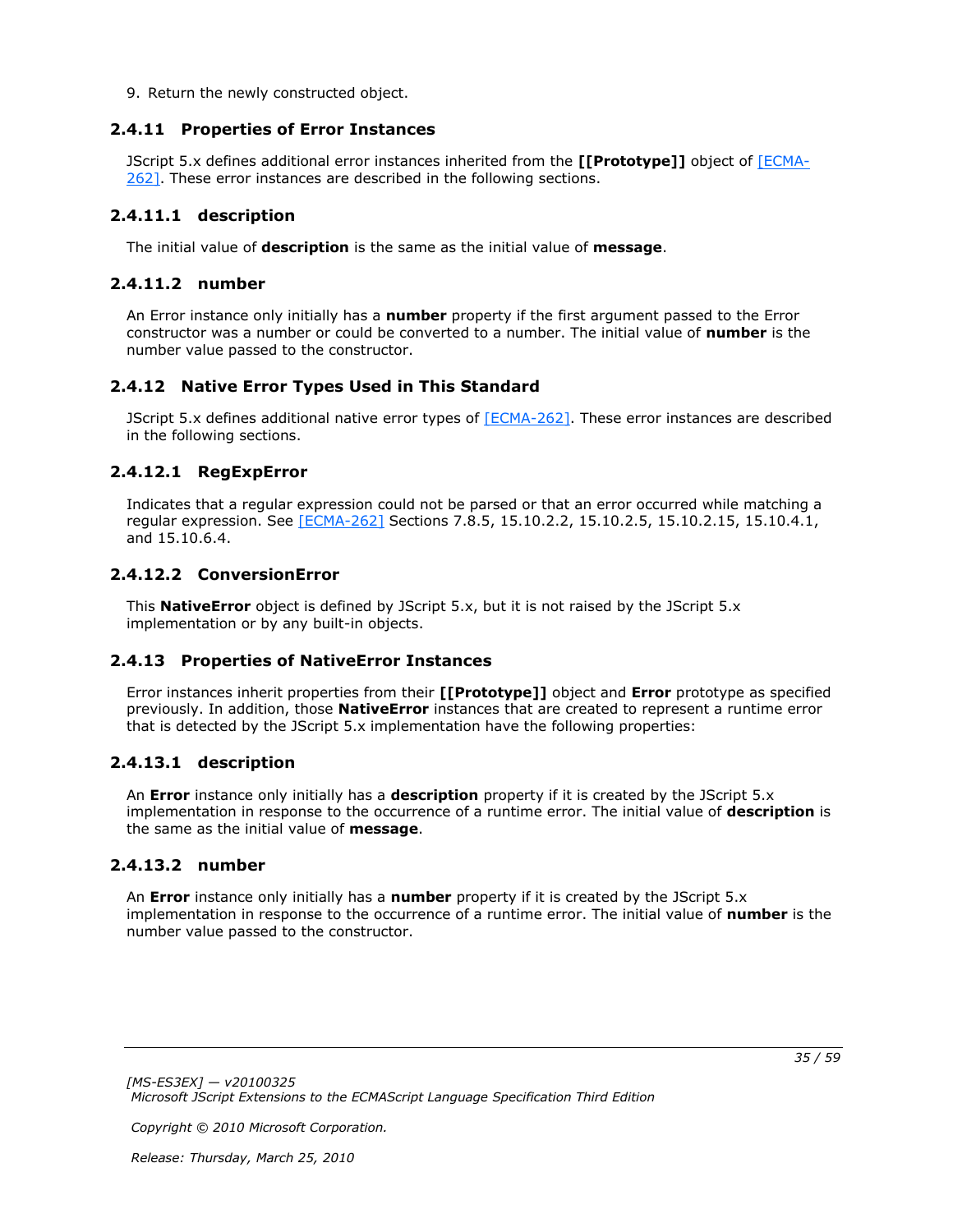## <span id="page-35-0"></span>**2.4.14 The JSON Object**

<span id="page-35-3"></span>JScript 5.8 provides support for processing objects represented using the JSON Data Interchange Format. The JSON support in JScript 5.8 is an implementation of the JSON APIs defined in the ECMAScript  $5<sup>th</sup>$  Edition Language Specification [\[ECMA-262/5\].](http://go.microsoft.com/fwlink/?LinkId=185963) The text in the sections that follow is a copy of the JSON specification text from clause 15.12 of [\[ECMA-262/5\].](http://go.microsoft.com/fwlink/?LinkId=185963) Additions or deletions to this text reflect variances between the JScript 5.8 JSON support and the original [\[ECMA-262/5\]](http://go.microsoft.com/fwlink/?LinkId=185963) specification, and the differences between specification techniques used by the two base specifications.

The JSON object and its properties are not defined for JScript 5.7. They exist only in JScript 5.8.

The **JSON** object is a single object that contains two functions, **parse** and **stringify**, that are used to parse and construct JSON texts. The JSON Data Interchange Format is described in [RFC4627]. The JSON interchange format used in this specification is exactly that described by [\[RFC4627\]](http://go.microsoft.com/fwlink/?LinkId=151303) with two exceptions:

- 1. The top level *JSONText* production of the ECMAScript JSON grammar may consist of any *JSONValue,* rather than being restricted to either a *JSONObject* or a *JSONArray* as specified by [\[RFC4627\].](http://go.microsoft.com/fwlink/?LinkId=151303)
- 2. Conforming implementations of **JSON.parse** and **JSON.stringify** must support the exact interchange format described in this specification without any deletions or extensions to the format. This differs from [\[RFC4627\],](http://go.microsoft.com/fwlink/?LinkId=151303) which permits a JSON parser to accept non-JSON forms and extensions.

The value of the **[[Prototype]]** internal property of the JSON object is the standard built-in Object prototype object [\(\[ECMA-262\]](http://go.microsoft.com/fwlink/?LinkId=153655) Section 15.2.4). The value of the **[[Class]]** internal property of the JSON object is **"JSON"**. The value of the **[[Extensible]]** internal property of the JSON object is set to **true**.

The JSON object does not have a **[[Construct]]** internal property; it is not possible to use the JSON object as a constructor with the **new** operator.

The JSON object does not have a **[[Call]]** internal property; it is not possible to invoke the JSON object as a function.

## <span id="page-35-1"></span>**2.4.14.1 The JSON Grammar**

<span id="page-35-4"></span>**JSON.stringify** produces a String that conforms to the following JSON grammar. **JSON.parse** accepts a String that conforms to the JSON grammar.

## <span id="page-35-2"></span>**2.4.14.1.1 The JSON Lexical Grammar**

<span id="page-35-5"></span>JSON is similar to ECMAScript source text in that it consists of a sequence of characters conforming to the rules of *SourceCharacter*. The JSON Lexical Grammar defines the tokens that make up a JSON text similar to the manner that the ECMAScript lexical grammar defines the tokens of an ECMAScript source test. The JSON Lexical grammar recognizes only the white space character specified by the production *JSONWhiteSpace*. The JSON lexical grammar shares some productions with the ECMAScript lexical grammar. All nonterminal symbols of the grammar that do not begin with the characters "JSON" are defined by productions of the ECMAScript lexical grammar.

### **Syntax**

*JSONWhiteSpace* **::**

*[MS-ES3EX] — v20100325 Microsoft JScript Extensions to the ECMAScript Language Specification Third Edition* 

*Copyright © 2010 Microsoft Corporation.*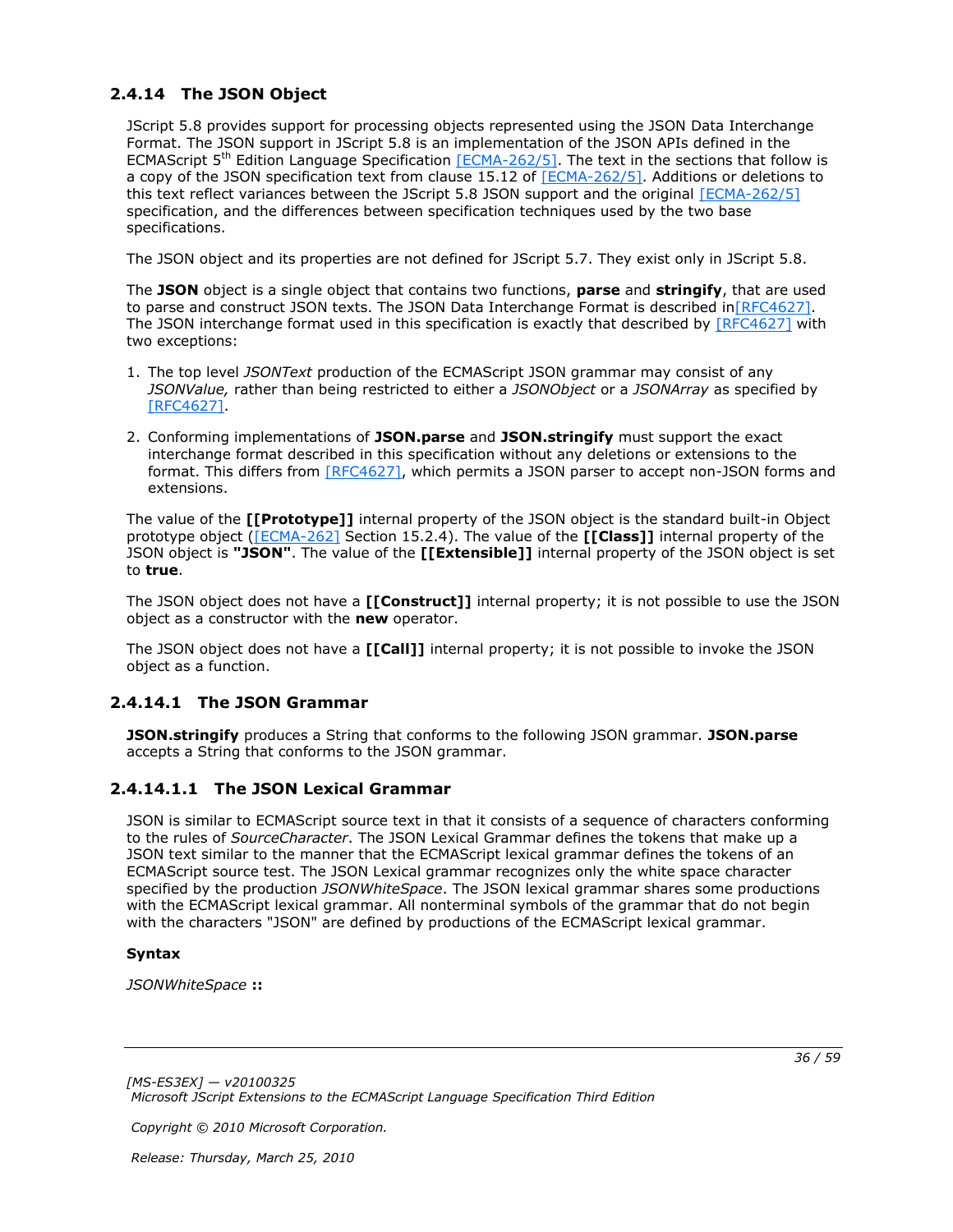<TAB><CR><LF><SP>

*JSONString* **::**

**"***JSONStringCharacters*opt **"**

*JSONStringCharacters* **::**

JSONStringCharacter JSONStringCharacters<sub>opt</sub>

*JSONStringCharacter* **::**

*SourceCharacter* **but not** *double-quote* **" or** *backslash* **\ or** *U+0000 thru U+001F*

**\** *JSONEscapeSequence*

*JSONEscapeSequence* **::**

*JSONEscapeCharacter*

*UnicodeEscapeSequence*

*JSONEscapeCharacter* **:: one of**

**" / \ b f n r t**

*JSONNumber* **::**

**-**opt *DecimalIntegerLiteral JSONFraction*opt *ExponentPart*opt

*JSONFraction* **::**

- **.** [lookahead *DecimalDigit*]
- **.** *DecimalDigits*

*JSONNullLiteral* **::**

*NullLiteral*

*JSONBooleanLiteral* **::**

<span id="page-36-1"></span>BooleanLiteral

### <span id="page-36-0"></span>**2.4.14.1.2 The JSON Syntactic Grammar**

The JSON Syntactic Grammar defines a valid JSON text in terms of tokens defined by the JSON lexical grammar. The goal symbol of the grammar is *JSONText*.

#### **Syntax**

*JSONText* **:**

*JSONValue*

*JSONValue* **:**

*JSONNullLiteralJSONBooleanLiteralJSONObjectJSONArrayJSONStringJSONNumber*

*Copyright © 2010 Microsoft Corporation.*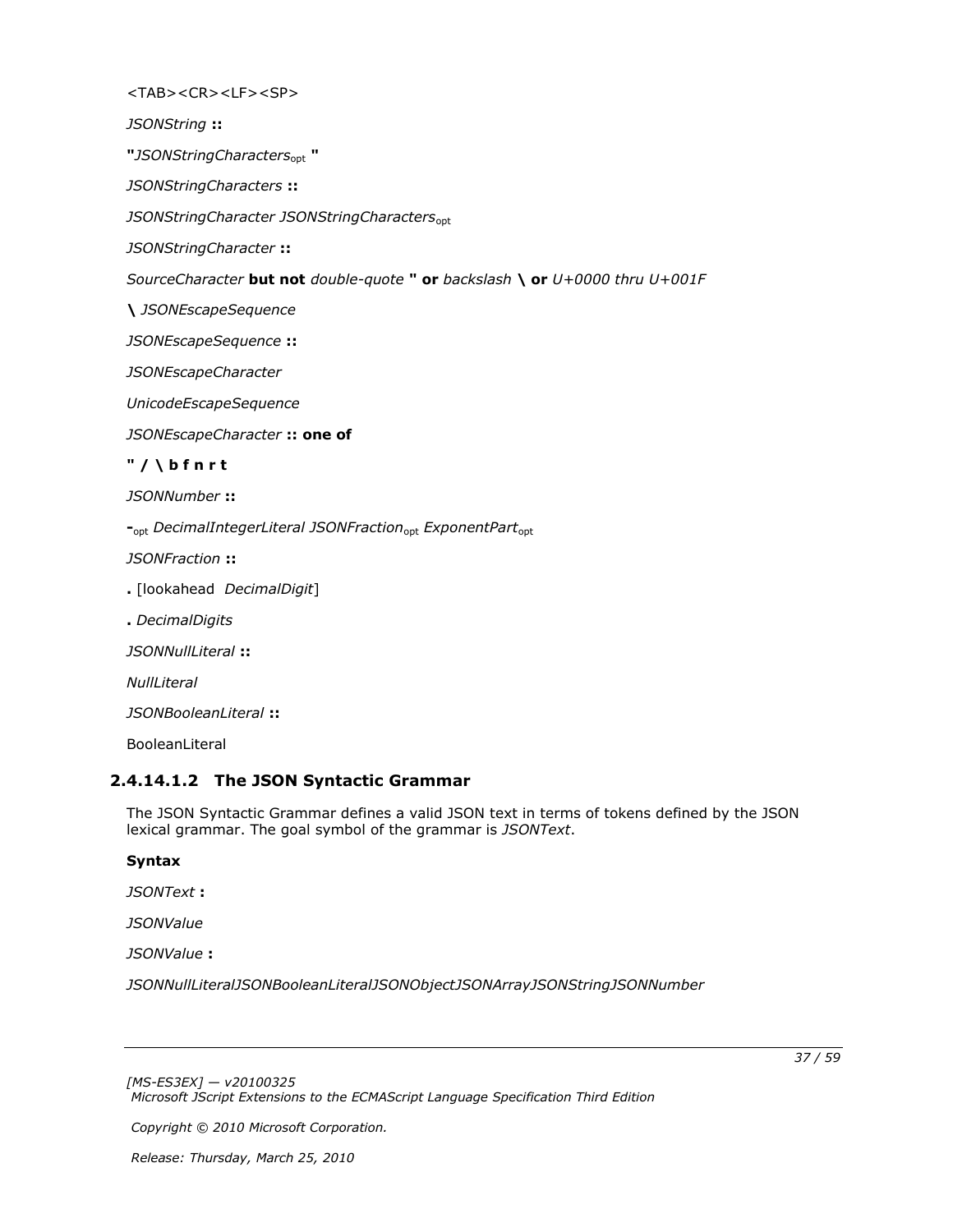*JSONObject* **:**

**{ }{** *JSONMemberList* **}** *JSONMember* **:** *JSONString* **:** *JSONValue JSONMemberList* **:** *JSONMember JSONMemberList* **,** *JSONMember JSONArray* **:**

**[ ][** *JSONElementList* **]**

*JSONElementList* **:**

<span id="page-37-1"></span>JSONValueJSONElementList *,* JSONValue

## <span id="page-37-0"></span>**2.4.14.2 parse ( text [ , reviver ] )**

The **parse** function parses a JSON text (a JSON-formatted String) and produces an ECMAScript value. The JSON format is a restricted form of ECMAScript literal. JSON objects are realized as ECMAScript objects. JSON arrays are realized as ECMAScript arrays. JSON strings, numbers, booleans, and null are realized as ECMAScript Strings, Numbers, Booleans, and **null**. JSON uses a more limited set of white space characters than *WhiteSpace,* and allows Unicode code points U+2028 and U+2029 to directly appear in *JSONString* literals without using an escape sequence. The process of parsing is similar to  $[ECMA-262/5]$  sections 11.1.4 and 11.1.5 as constrained by the JSON grammar.

The optional *reviver* parameter is a function that takes two parameters, (*key* and *value*). It can filter and transform the results. It is called with each of the *key*/*value* pairs produced by the parse, and its return value is used instead of the original value. If it returns what it received, the structure is not modified. If it returns **undefined**, the property is deleted from the result.

- 1. Let *JText* be ToString(*text*).
- 2. Parse *JText* using the grammars in [\[ECMA-262/5\]](http://go.microsoft.com/fwlink/?LinkId=185963) section 15.12.1. Raise a **SyntaxError** exception if *JText* did not conform to the JSON grammar for the goal symbol *JSONText*.
- 3. Let *unfiltered* be the result of parsing and evaluating *JText* as if it was the source text of an ECMAScript *program* (see [\[ECMA-262\]](http://go.microsoft.com/fwlink/?LinkId=153655) section 14) but using *JSONString* in place of *StringLiteral*. Note that since *JText* conforms to the JSON grammar, this result will be either a primitive value or an object that is defined by either an *ArrayLiteral* or an *ObjectLiteral*.
- 4. If (*reviver*) has a **[[Call]]** internal property, then
	- 1. Let *root* be a new object created as if by the expression **new Object()**, where **Object** is the standard built-in constructor with that name.
	- 2. Call the **[[Put]]** internal method of *root* with the empty String and *unfiltered* as arguments.
	- 3. Return the result of calling the abstract operation Walk, passing *root* and the empty String. The abstract operation Walk is described later in this section.

5. Else

*Copyright © 2010 Microsoft Corporation.*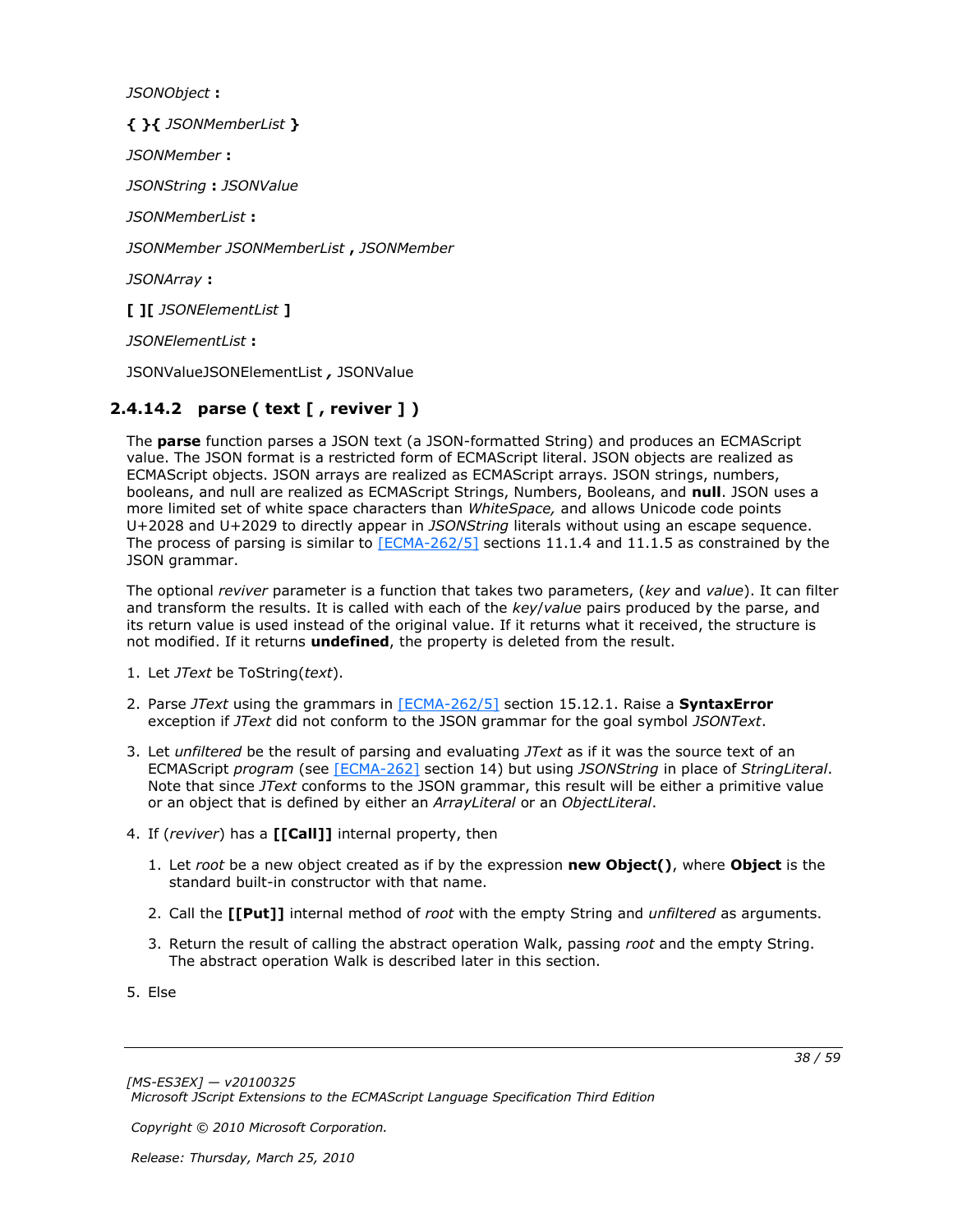Return *unfiltered*.

The abstract operation Walk is a recursive abstract operation that takes two parameters: a *holder* object and the String *name* of a property in that object. Walk uses the value of *reviver* that was originally passed to the previous parse function.

- 1. Let *val* be the result of calling the **[[Get]]** internal method of *holder* with argument *name*.
- 2. If *val* is an object, then
	- 1. If the **[[Class]]** internal property of *val* is **"Array"**
		- 1. Set *I* to 0.
		- 2. Let *len* be the result of calling the **[[Get]]** internal method of *val* with argument **"length"**.
		- 3. Repeat while *I* < *len*,
			- 1. Let *newElement* be the result of calling the abstract operation Walk, passing *val* and ToString(*I*).
			- 2. If *newElement* is **undefined**, then
				- Call the **[[Delete]]** internal method of *val* with ToString(*I*).
			- 3. Else
				- Call the **[[Put]]** internal method of *val* with arguments ToString(*I*) and *newElement*.
			- 4. Add 1 to *I*.
	- 2. Else
		- Let *keys* be an internal list of String values consisting of the names of all the own properties of *val* that do not have the DontEnum attribute. The ordering of the Strings should be the same as that used by the for-in statement.

Note that JScript 5.x defines properties (see [\[ECMA-262\]](http://go.microsoft.com/fwlink/?LinkId=153655) 8.6.2.2) such that their DontEnum attribute is inherited from prototype properties with the same name. As a result of this, any own properties of *value* that have the same name as built-in properties that have the DontEnum attribute are not included in *keys*.

- 1. For *each* String *P* in *keys* do,
	- 1. Let *newElement* be the result of calling the abstract operation Walk, *pa*ssing *val* and *P*.
	- 2. If *newElement* is **undefined**, then
		- Call the **[[Delete]]** internal method of *val* with argument *P*.
	- 3. Else
		- Call the **[[Put]]** internal method of *val* with arguments *P* and *newElement*.
- 2. Return the result of calling the **[[Call]]** internal method of *reviver* passing *holder* as the **this** value and with an argument list consisting of *name* and *val*.

*Copyright © 2010 Microsoft Corporation.*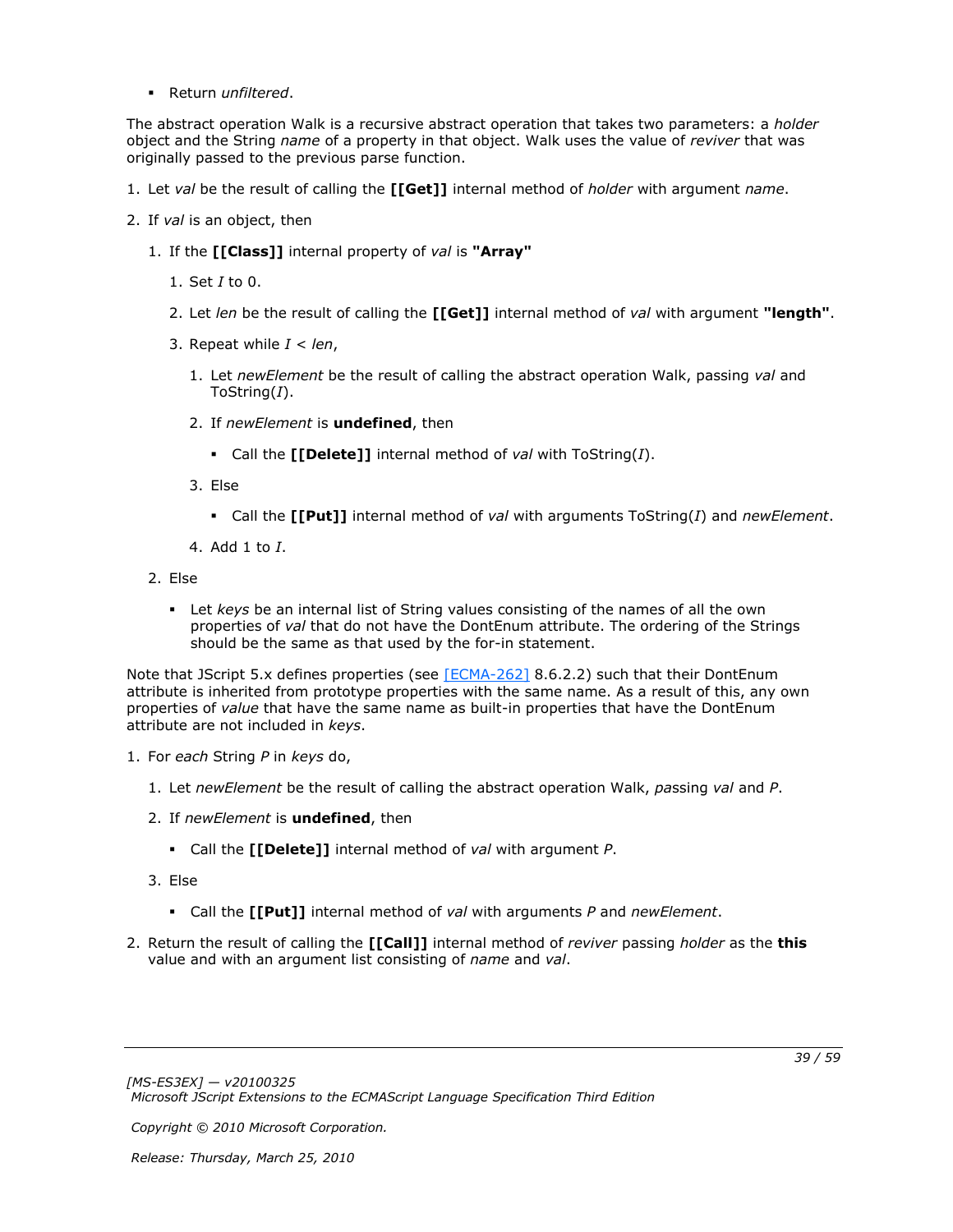It is not permitted for a conforming implementation of **JSON.parse** to extend the JSON grammars. If an implementation wants to support a modified or extended JSON interchange format, it must do so by defining a different parse function.

<span id="page-39-1"></span>NOTE: In the case where there are duplicate name Strings within an object, lexically preceding values for the same key shall be overwritten.

## <span id="page-39-0"></span>**2.4.14.3 stringify ( value [ , replacer [ , space ] ] )**

The **stringify** function returns a String in JSON format representing an ECMAScript value. It can take three parameters. The first parameter is required. The *value* parameter is an ECMAScript value, which is usually an object or array, although it can also be a String, Boolean, Number, or null. The optional *replacer* parameter is either a function that alters the way objects and arrays are stringified, or an array of Strings and Numbers that acts as a white list for selecting the object properties that will be stringified. The optional *space* parameter is a String or Number that allows the result to have white space injected into it to improve human readability.

These are the steps in stringifying an object:

- 1. Let *stack* be an empty List.
- 2. Let *indent* be the empty String.
- 3. Let *PropertyList* and *ReplacerFunction* be **undefined**.
- 4. If Type(*replacer*) is Object, then
	- 1. If *replacer* has a **[[Call]]** internal property, then
		- Let *ReplacerFunction* be *replacer*.
	- 2. Else if the **[[Class]]** internal property of *replacer* is **"Array"**, then
		- 1. Let *PropertyList* be an empty internal List.
		- 2. For each value *v* of a property of *replacer* that has an array index property name. The properties are enumerated in the ascending array index order of their names.
			- 1. Let *item* be **undefined**.
			- 2. If Type(*v*) is String then let *item* be *v.*
			- 3. Else if Type(*v*) is Object then,
				- If the **[[Class]]** internal property of *v* is **"String"** or **"Number"**, let *item* be ToString(*v*).
			- 4. If *item* is not undefined and *item* is not currently an element of *PropertyList* then,
				- Append *item* to the end of *PropertyList*.
- 5. If Type(*space*) is Object then,
	- 1. If the **[[Class]]** internal property of *space* is **"Number"** then,
		- Let *space* be ToNumber(*space*).
	- 2. Else if the **[[Class]]** internal property of *space* is **"String"** then,

*Copyright © 2010 Microsoft Corporation.*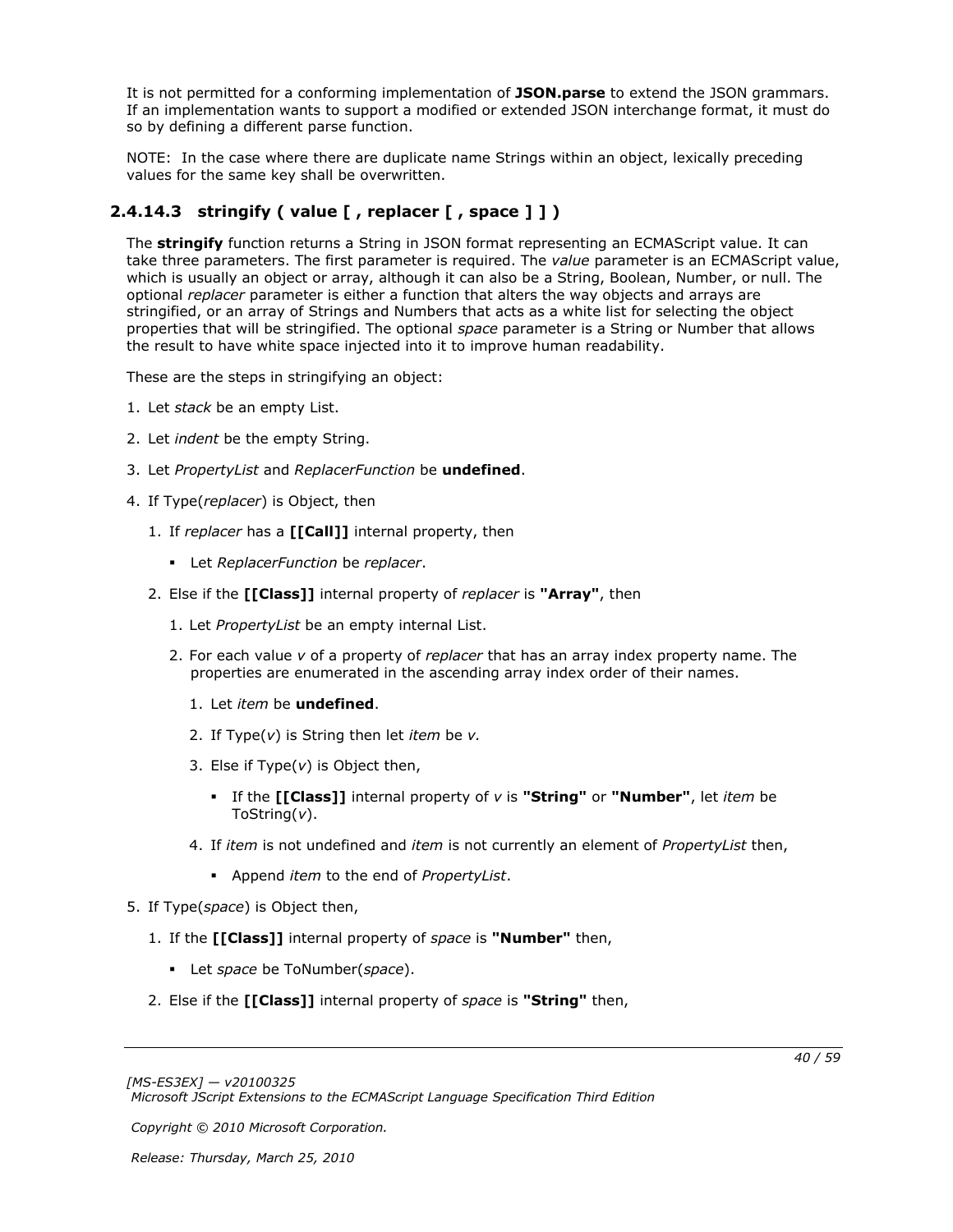- Let *space* be ToString(*space*).
- 6. If Type(*space*) is Number
	- 1. Let *space* be min(10, ToInteger(*space*)).
	- 2. Set *gap* to a String containing *space* space characters. This will be the empty String if *space* is less than 1.
- 7. Else if Type(*space)* is String
	- If the number of characters in *space* is 10 or less, set *gap* to *space*; otherwise, set *gap* to a String consisting of the first 10 characters of *space*.
- 8. Else
	- Set *gap* to the empty String.
- 9. Let *wrapper* be a new object created as if by the expression **new Object()**, where **Object** is the standard built-in constructor with that name.
- 10.Call the **[[Put]]** internal method of *wrapper* with arguments the empty String and *value*.
- 11.Return the result of calling the abstract operation *Str* with the empty String and *wrapper*.

The abstract operation *Str*(*key*, *holder*) has access to *ReplacerFunction* from the invocation of the **stringify** method. Its algorithm is as follows:

- 1. Let *value* be the result of calling the **[[Get]]** internal method of *holder* with argument *key*.
- 2. If Type(*value*) is Object, then
	- 1. If value is a host object, return **undefined**.
	- 2. Let *toJSON* be the result of calling the **[[Get]]** internal method of *value* with argument **"toJSON"**.
	- 3. If *toJSON* has a **[[Call]]** internal property
		- Let *value* be the result of calling the **[[Call]]** internal method of *toJSON*, passing *value* as the **this** value and with an argument list consisting of *key*.
- 3. If *ReplacerFunction* is not **undefined**, then
	- Let *value* be the result of calling the **[[Call]]** internal method of *ReplacerFunction*, passing *holder* as the **this** value and with an argument list consisting of *key* and *value*.
- 4. If Type(*value*) is Object, then
	- 1. If the **[[Class]]** internal property of *value* is **"Number"**, then
		- Let *value* be ToNumber(*value*).
	- 2. Else if the **[[Class]]** internal property of *value* is **"String"**, then
		- Let *value* be ToString(*value*).
	- 3. Else if the **Class]]** internal property of *value* is **"Boolean"**, then

*Copyright © 2010 Microsoft Corporation.*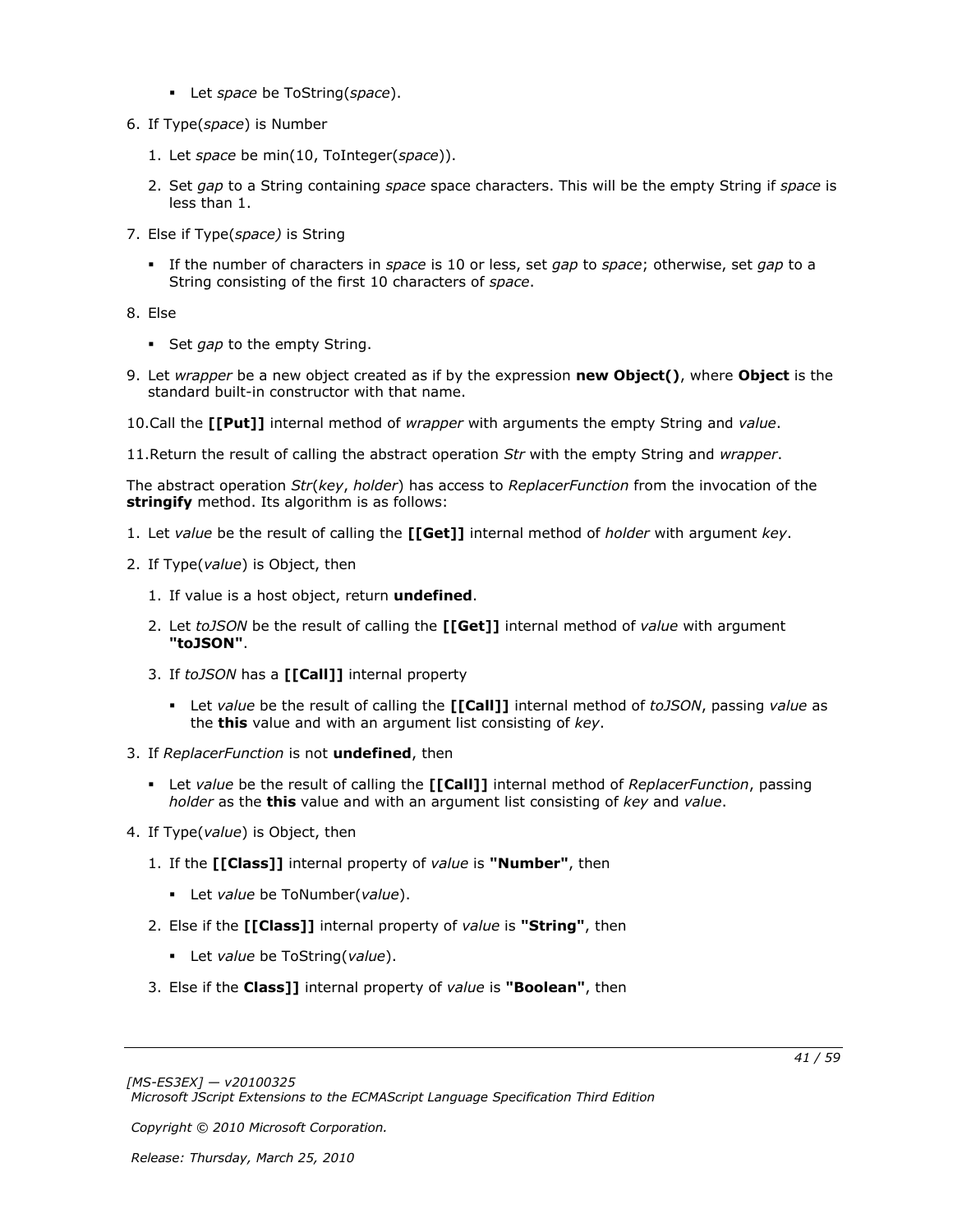- Let *value* be the value of the **[[Value]]** internal property of *value*.
- 5. If *value* is **null** then return **"null"**.
- 6. If *value* is **true** then return **"true"**.
- 7. If *value* is **false** then return **"false"**.
- 8. If Type(*value*) is String, then return the result of calling the abstract operation *Quote* with argument *value*.
- 9. If Type(*value*) is Number
	- 1. If *value* is finite, return ToString(*value*).
	- 2. Else return **"null"**.
- 10.If Type(*value*) is Object, and *value* does not have a **[[Call]]** internal property
	- 1. If the **[[Class]]** internal property of *value* is **"Array"**, then
		- Return the result of calling the abstract operation *JA* with argument *value*.
	- 2. Else, return the result of calling the abstract operation *JO* with argument *value*.

### 11.Return **undefined**.

The abstract operation *Quote*(*value*) wraps a String value in double quotation marks and escapes characters within it.

- 1. Let *product* be the double quotation mark character.
- 2. For each character *C* in *value*
	- 1. If *C* is the double quotation mark character or the backslash character
		- 1. Let *product* be the concatenation of *product* and the backslash character.
		- 2. Let *product* be the concatenation of *product* and *C*.
	- 2. Else if *C* is backspace, formfeed, newline, carriage return, or tab
		- 1. Let *product* be the concatenation of *product* and the backslash character.
		- 2. Let *abbrev* be the character corresponding to the value of *C* as follows:
			- 1. backspace**"b"**
			- 2. formfeed**"f"**
			- 3. newline**"n"**
			- 4. carriage return**"r"**
			- 5. tab**"t"**
		- 3. Let *product* be the concatenation of *product* and *abbrev*.
	- 3. Else if *C* is a control character having a code unit value less than the space character

*Copyright © 2010 Microsoft Corporation.*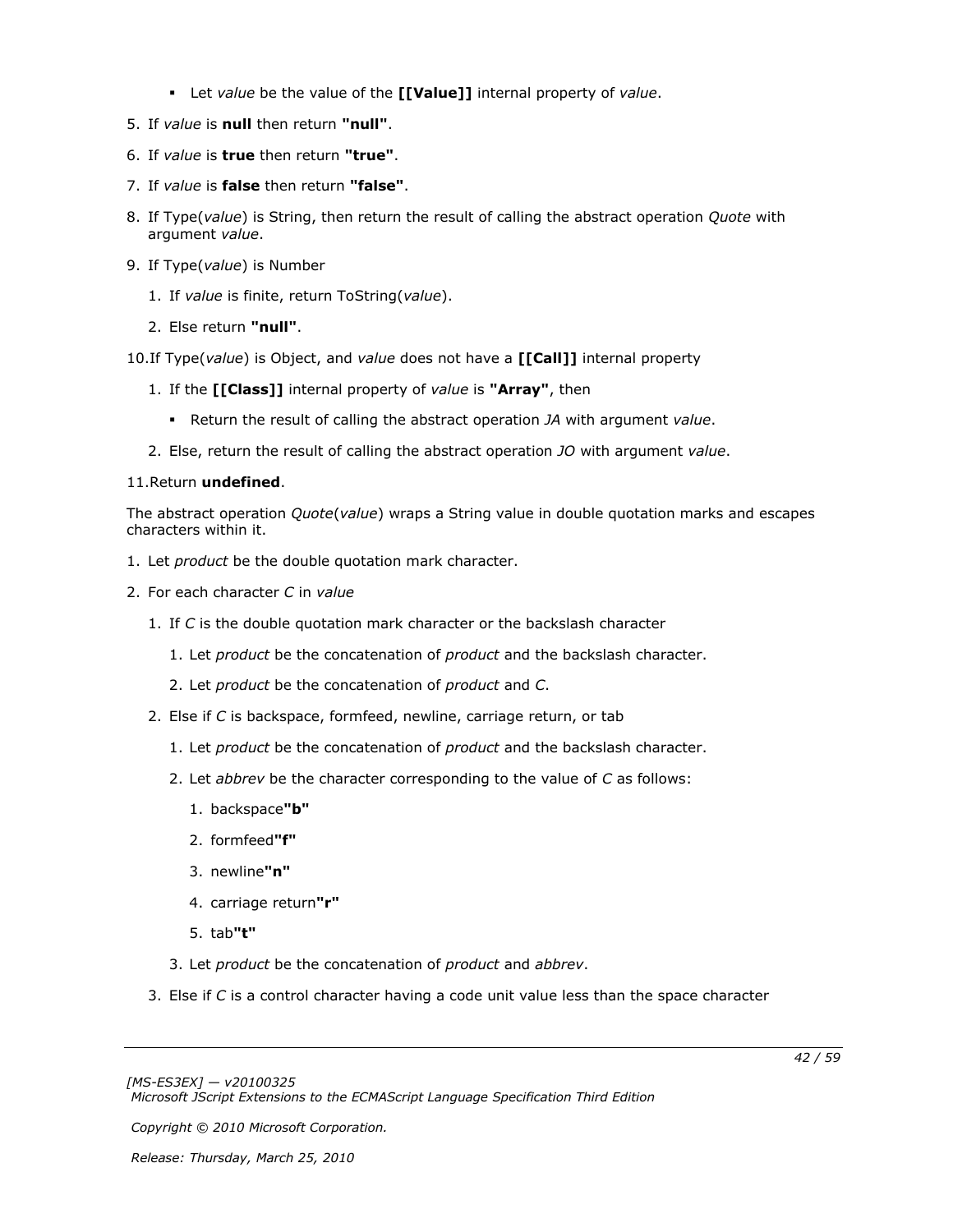- 1. Let *product* be the concatenation of *product* and the backslash character.
- 2. Let *product* be the concatenation of *product* and **"u"**.
- 3. Let *hex* be the result of converting the numeric code unit value of *C* to a String of four hexadecimal digits.
- 4. Let *product* be the concatenation of *product* and *hex*.
- 4. Else
	- Let *product* be the concatenation of *product* and *C*.
- 3. Let *product* be the concatenation of *product* and the double quotation mark character.
- 4. Return *product*.

The abstract operation *JO*(*value*) serializes an object. It has access to the *stack*, *indent*, *gap*, *PropertyList*, *ReplacerFunction*, and *space* of the invocation of the **stringify** method.

- 1. If *stack* contains *value*, raise a **TypeError** exception because the structure is cyclical.
- 2. Append *value* to *stack*.
- 3. Let *stepback* be *indent*.
- 4. Let *indent* be the concatenation of *indent* and *gap*.
- 5. If *PropertyList* is not **undefined**, then
	- Let *K* be *PropertyList*.
- 6. Else
	- Let *K* be an internal List of Strings consisting of the names of all the own properties of *value* that do not have the DontEnum attribute. The ordering of the Strings should be the same as that used by the for-in statement.

Note that JScript 5.x defines properties such that their DontEnum attribute is inherited from prototype properties with the same name. As a result of this, any own properties of *value* that have the same name as built-in properties that have the DontEnum attribute are not included in *K*.

- 1. Let *partial* be an empty List.
- 2. For each element *P* of *K*.
	- 1. Let *strP* be the result of calling the abstract operation *Str* with arguments *P* and *value*.
		- If *PropertyList* is **undefined** and the call to *Str* caused new properties to be added to*value,* add the names those properties to the end of *K*.
	- 2. If *strP* is not **undefined**
		- 1. Let *member* be the result of calling the abstract operation *Quote* with argument *P*.
		- 2. Let *member* be the concatenation of *member* and the colon character.
		- 3. If *gap* is not the empty String

*Copyright © 2010 Microsoft Corporation.*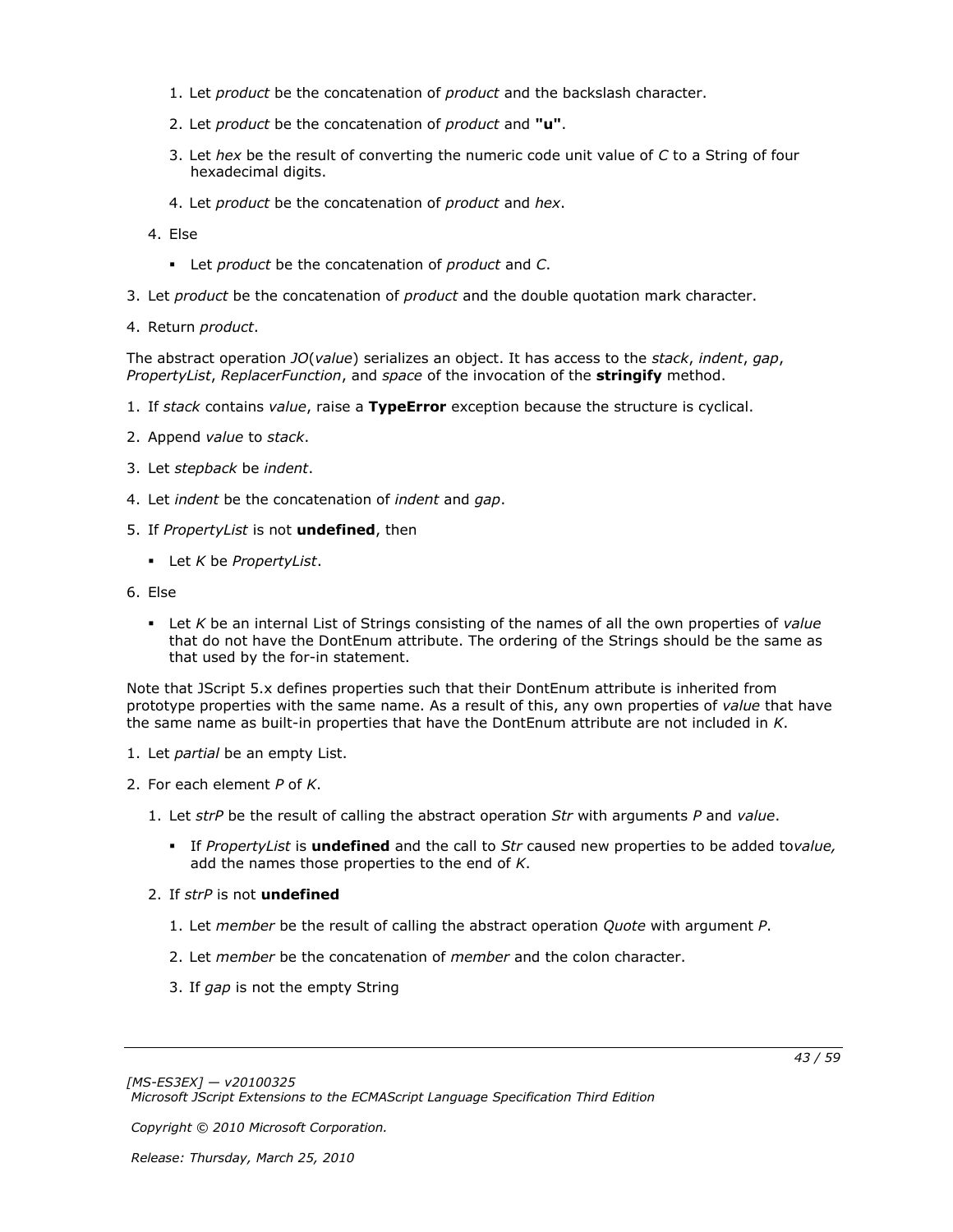- Let *member* be the concatenation of *member* and the *space* character.
- 4. Let *member* be the concatenation of *member* and *strP*.
- 5. Append *member* to *partial*.
- 3. If *partial* is empty, then
	- Let *final* be **"{}"**.

### 4. Else

- 1. If *gap* is the empty String
	- 1. Let *properties* be a String formed by concatenating all the element Strings of *partial* with each adjacent pair of Strings separated with the comma character. A comma is not inserted either before the first String or after the last String.
	- 2. Let *final* be the result of concatenating **"{",** *properties*, and **"}"**.
- 2. Else if *gap* is not the empty String
	- 1. Let *separator* be the result of concatenating the comma character, the line feed character, and *indent*.
	- 2. Let *properties* be a String formed by concatenating all the element Strings of *partial* with each adjacent pair of Strings separated with *separator*. The *separator* String is not inserted either before the first String or after the last String.
	- 3. Let *final* be the result of concatenating **"{"**, the line feed character, *indent*, *properties*, the line feed character, *stepback*, and **"}**".
- 5. Remove the last element of *stack*.
- 6. Let *indent* be *stepback*.
- 7. Return *final*.

The abstract operation *JA*(*value*) serializes an array. It has access to the *stack*, *indent*, *gap*, and *space* of the invocation of the stringify method. The representation of arrays includes only the elements between zero and **array.length** – 1 inclusive. Named properties are excluded from the stringification. An array is stringified as an open left bracket, elements separated by commas, and a closing right bracket.

- 1. If *stack* contains *value*, raise a **TypeError** exception because the structure is cyclical.
- 2. Append *value* to *stack*.
- 3. Let *stepback* be *indent*.
- 4. Let *indent* be the concatenation of *indent* and *gap*.
- 5. Let *partial* be an empty List.
- 6. Let *len* be the result of calling the **[[Get]]** internal method of value with argument **"length"**.
- 7. Let *index* be 0.
- 8. Repeat while *index* < *len*

*Copyright © 2010 Microsoft Corporation.*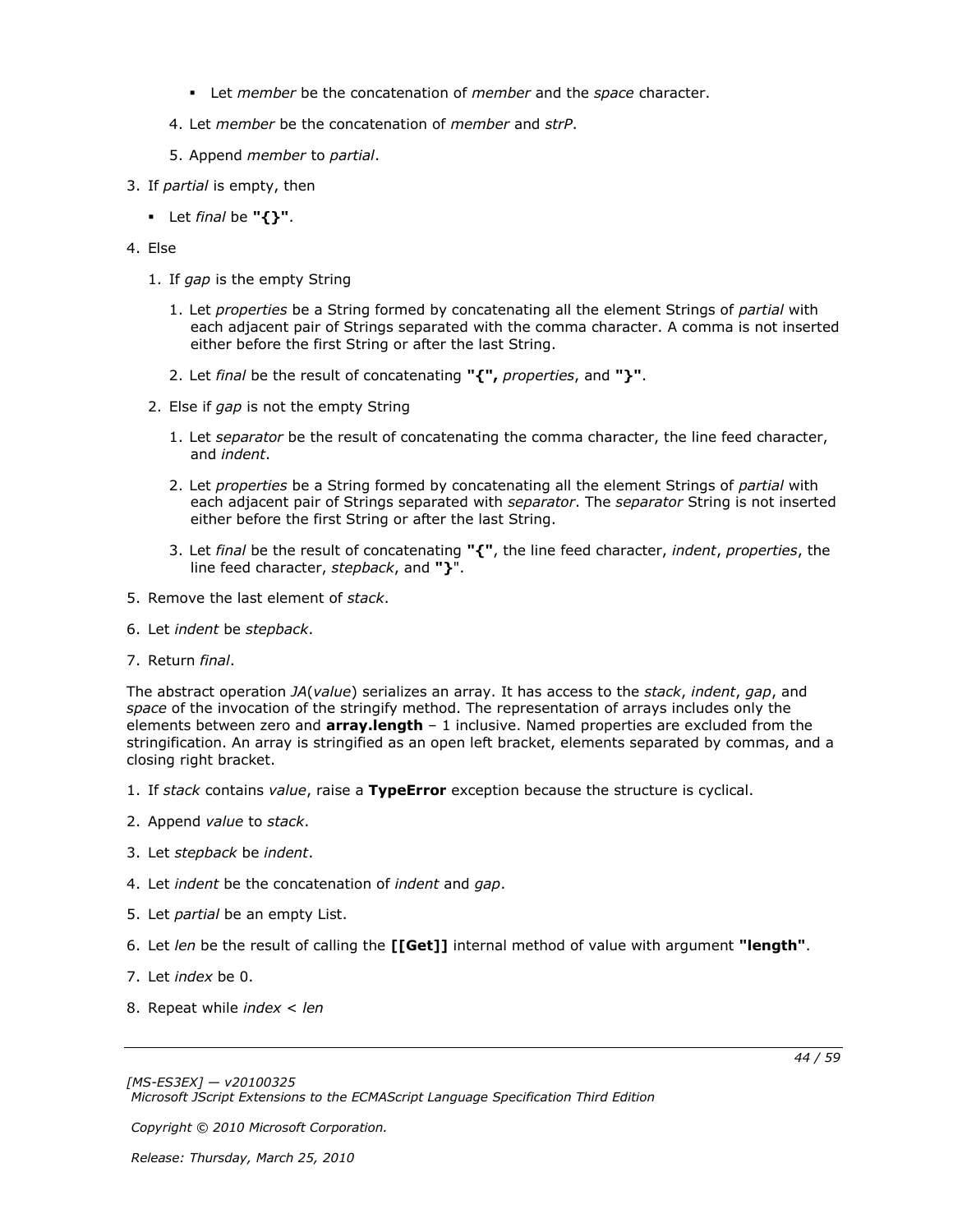- 1. Let *strP* be the result of calling the abstract operation *Str* with arguments ToString(*index*) and *value*.
- 2. If *strP* is **undefined**
	- Append **"null"** to *partial*.
- 3. Else
	- Append *strP* to *partial*.
- 4. Increment *index* by 1.
- 9. If *partial* is empty ,then
	- Let *final* be **"[]"**.

### 10.Else

- 1. If *gap* is the empty String
	- 1. Let *properties* be a String formed by concatenating all the element Strings of *partial* with each adjacent pair of Strings separated with the comma character. A comma is not inserted either before the first String or after the last String.
	- 2. Let *final* be the result of concatenating **"[",** *properties*, and **"]".**
- 2. Else
	- 1. Let *separator* be the result of concatenating the comma character, the line feed character, and *indent*.
	- 2. Let *properties* be a String formed by concatenating all the element Strings of *partial* with each adjacent pair of Strings separated with *separator*. The *separator* String is not inserted either before the first String or after the last String.
	- 3. Let *final* be the result of concatenating **"["**, the line feed character, *indent*, *properties*, the line feed character, *stepback*, and **"[**".

11.Remove the last element of *stack*.

12.Let *indent* be *stepback.*

13.Return *final.*

### **NOTE 1**:

JSON structures are allowed to be nested to any depth, but they must be acyclic. If *value* is or contains a cyclic structure, the **stringify** function must raise a **TypeError** exception. This is an example of a value that cannot be stringified:

## **a = [];**

**a[0] = a;**

### **my\_text = JSON.stringify(a); // This must raise a TypeError.**

*[MS-ES3EX] — v20100325 Microsoft JScript Extensions to the ECMAScript Language Specification Third Edition* 

*Copyright © 2010 Microsoft Corporation.*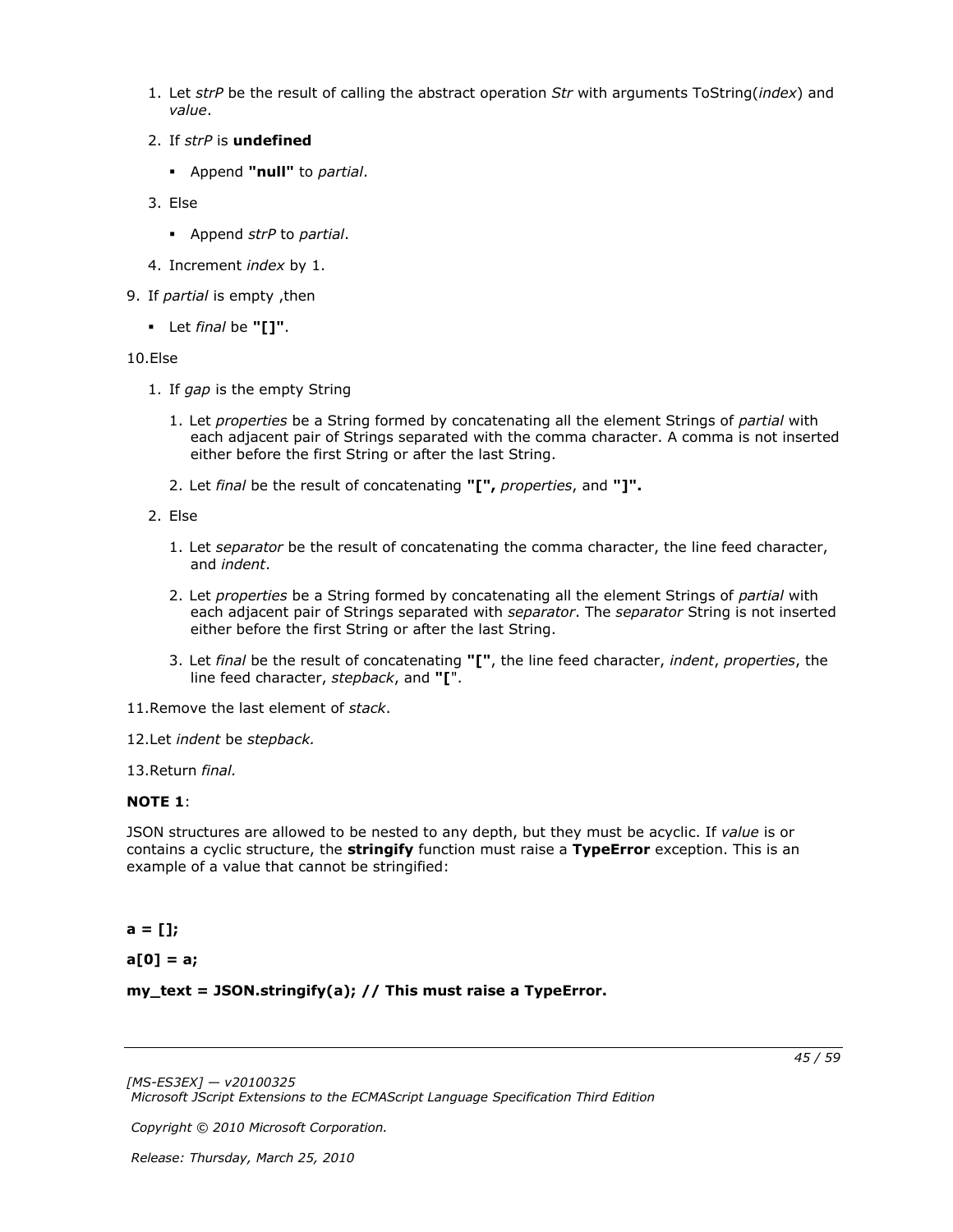#### **NOTE 2**:

Symbolic primitive values are rendered as follows:

- The **null** value is rendered in JSON text as the String null.
- **The undefined** value is not rendered.
- The **true** value is rendered in JSON text as the String true.
- The value is rendered in JSON text as the String false.

#### **NOTE 3**:

String values are wrapped in double quotes. The characters **"** and **\** are escaped with **\** prefixes. The characters **"** and **\** are escaped with **\** prefixes. Control characters are replaced with escape sequences **\uHHHH**, or with the shorter forms, **\b** (backspace), **\f** (formfeed), **\n** (newline), **\r** (carriage return), **\t** (tab).

#### **NOTE 4**:

Finite numbers are stringified as if by calling ToString**(***number***)**. **NaN** and Infinity regardless of sign are represented as the String **null**.

#### **NOTE 5**:

Values that do not have a JSON representation (such as **undefined** and functions) do not produce a String. Instead they produce the undefined value. In arrays, these values are represented as the String **null**. In objects, an unrepresentable value causes the property to be excluded from stringification.

#### **NOTE 6**:

An object is rendered as an opening left brace followed by zero or more properties, separated with commas, closed with a right brace. A property is a quoted String representing the key or property name, a colon, and the stringified property value. An array is rendered as an opening left bracket followed by zero or more values, separated with commas, closed with a right bracket.

<span id="page-45-2"></span>This is the end of the JSON specification text from the [\[ECMA-262/5\]](http://go.microsoft.com/fwlink/?LinkId=185963) standard.

## <span id="page-45-0"></span>**2.4.15 The Debug Object**

The **Debug** object is a single object that has some named properties, all of which are functions.

The value of the internal **[[Prototype]]** property of the **Debug** object is the **Object** prototype object (15.2.3.1). The value of the internal **[[Class]]** property of the **Debug** object is **"Object"**.

The **Debug** object does not have a **[[Construct]]** property; it is not possible to use the **Debug** object as a constructor with the **new** operator.

The **Debug** object does not have a **[[Call]]** property; it is not possible to invoke the **Debug** object as a function.

## <span id="page-45-1"></span>**2.4.15.1 Function Properties of the Debug Object**

<span id="page-45-3"></span>The Debug object inherits properties from the Object prototype object as specified previously, and also has the following properties.

*Copyright © 2010 Microsoft Corporation.*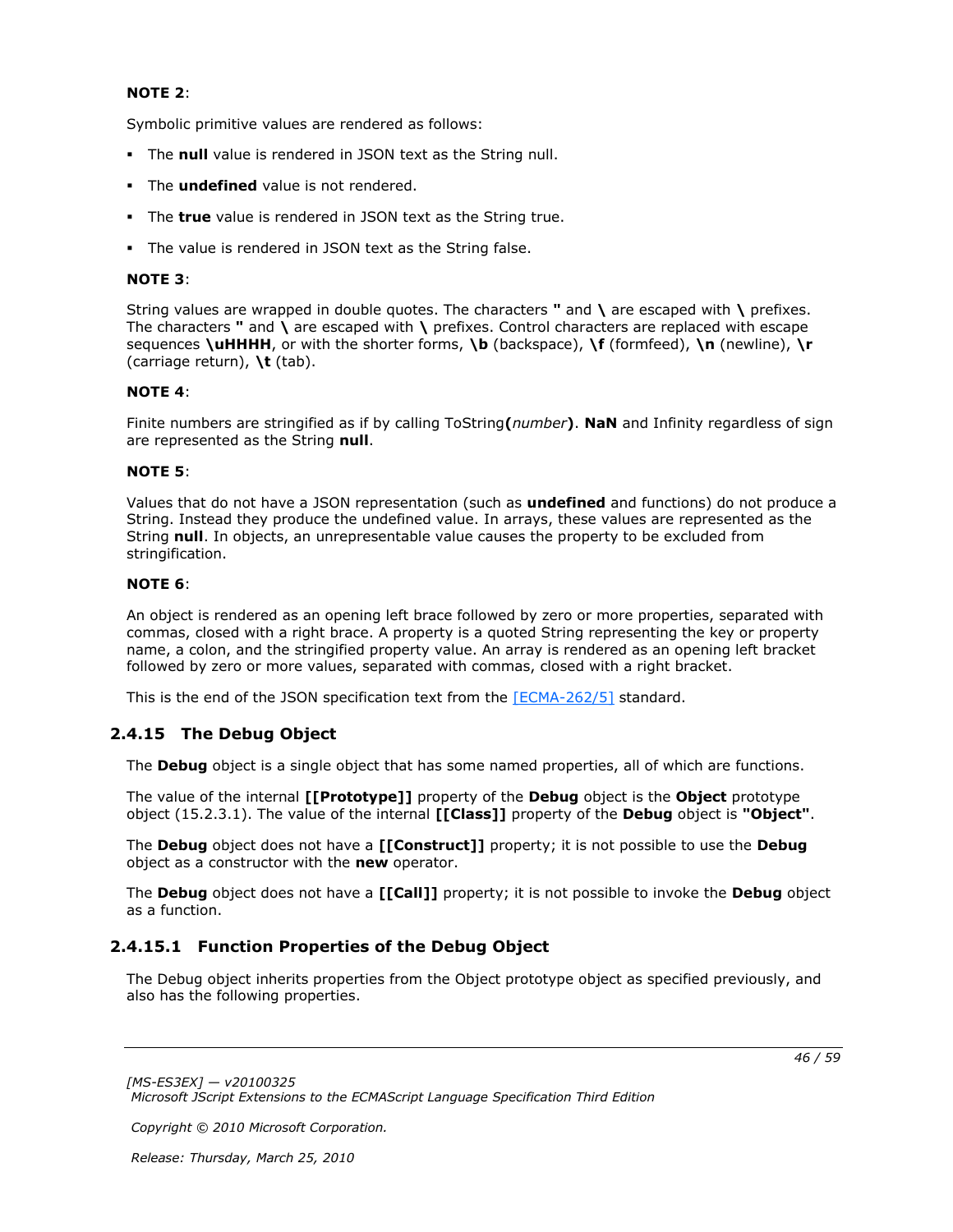## <span id="page-46-0"></span>**2.4.15.1.1 write ([ item1 [, item2 [, …]]])**

<span id="page-46-7"></span>If a host-dependent debugging facility is available, **ToString** is called once, in order, on each *item* argument. The result of the call is passed to the debugging facility with the intent that the result be output to the user without the addition of any line terminator characters. The function returns *undefined* regardless of whether or not a debugging facility is present.

## <span id="page-46-1"></span>**2.4.15.1.2 writeln ([ item1 [, item2 [, …]]]))**

<span id="page-46-8"></span>If a host-dependent debugging facility is available, **ToString** is called once, in order, on each *item* argument. The result of the call is passed to the debugging facility with the intent that the result be output to the user without the insertion of any line terminator characters between item results. A line terminator should be output after the last *item* or if there are no *item* arguments. The function returns *undefined* regardless of whether a debugging facility is present.

<span id="page-46-6"></span>The **length** property of the **write** function is *0*.

## <span id="page-46-2"></span>**2.4.16 Enumerator Objects**

Enumerator objects provide an alternative mechanism for iterating over the elements of **Array** instances and certain host objects.

For such objects, the order of enumeration is the same as occurs for the for-in statement [\(\[ECMA-](http://go.microsoft.com/fwlink/?LinkId=153655)[262\]](http://go.microsoft.com/fwlink/?LinkId=153655) Section 12.6.4)

### <span id="page-46-3"></span>**2.4.16.1 The Enumerator Constructor Called as a Function**

<span id="page-46-9"></span>When **Enumerator** is called as a function rather than as a constructor, it returns **undefined**.

### <span id="page-46-4"></span>**2.4.16.2 The Enumerator Constructor**

When **Enumerator** is called as part of a **new** expression, it is a constructor: it initializes the newly created object.

## <span id="page-46-5"></span>**2.4.16.2.1 new Enumerator ([collection])**

When the **Enumerator** constructor is called with zero or one argument the following steps are taken:

- 1. If *collection* is not present, let *collection* be **undefined** and then go to step 6.
- 2. If *collection* is an Array instance, go to step 5.
- 3. If *collection* is a host object that supports an implementation-dependent enumeration protocol, go to step 5.
- 4. Raise a **TypeError** exception.
- 5. The **[[EnumerationState]]** property of the newly created object is set to a state indicating that the enumeration is at the first item of the enumeration of *collection*. If *collection* has no enumerable items, the state will indicate that the end of the enumeration has been reached.
- 6. The **[[Collection]]** property of the newly created object is set to *collection*.
- 7. The **[[Prototype]]** property of the newly constructed object is set to the original Error prototype object, the one that is the initial value of **Enumerator.prototype** (15.12+2.3.1).

*Copyright © 2010 Microsoft Corporation.*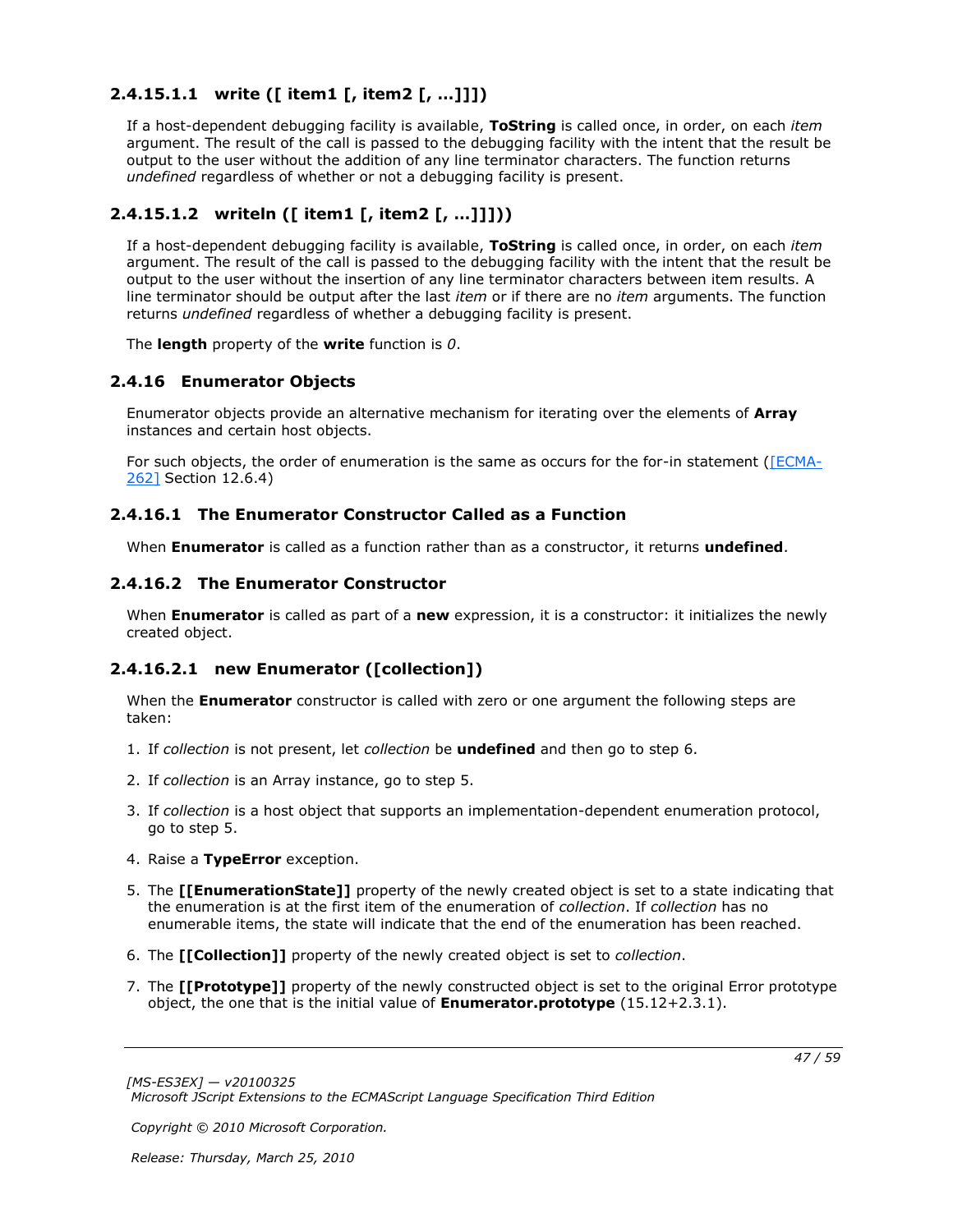- 8. The **[[Class]]** property of the newly constructed Error object is set to **"Object"**.
- <span id="page-47-7"></span>9. Return the newly constructed object.

## <span id="page-47-0"></span>**2.4.16.3 Properties of the Enumerator Constructor**

The value of the internal **[[Prototype]]** property of the **Enumerator** constructor is the **Function** prototype object [\(\[ECMA-262\]](http://go.microsoft.com/fwlink/?LinkId=153655) Section 15.3.4).

The value of the **length** property is **7** (seven). In addition, the **Enumerator** constructor has the following property:

## <span id="page-47-1"></span>**2.4.16.3.1 Enumerator.prototype**

<span id="page-47-8"></span>The initial value of **Enumerator.prototype** is the **Enumerator** prototype object (section [2.4.16.4\)](#page-47-6).

This property has the attributes { DontEnum, DontDelete, ReadOnly }.

## <span id="page-47-2"></span>**2.4.16.4 Properties of the Enumerator Prototype Object**

<span id="page-47-6"></span>The **Enumerator** prototype object is itself an **Enumerator** object whose **[[Collection]]** property is **undefined**, and which does not have an **[[EnumerationState]]** property.

The value of the internal **[[Prototype]]** internal property of the **Enumerator** prototype object is the **Object** prototype object [\(\[ECMA-262/5\]](http://go.microsoft.com/fwlink/?LinkId=185963) Section 15.2.3.1).

## <span id="page-47-3"></span>**2.4.16.4.1 Enumerator.prototype.constructor**

<span id="page-47-10"></span>The initial value of **Enumerator.prototype.constructor** is the built-in **Enumerator** constructor.

## <span id="page-47-4"></span>**2.4.16.4.2 Enumerator.prototype.atEnd ( )**

- <span id="page-47-9"></span>1. If the **this** object is not an **Enumerator** object, raise a **TypeError** exception.
- 2. Let *collection* be the value of the **this** object's **[[Collection]]** property.
- 3. If *collection* is **undefined**, return **true**.
- 4. Let *state* be the value of the **this** object's **[[EnumerationState]]** property.
- 5. If *state* indicates that the end of the enumeration has been reached, return **true**.
- 6. Return **false**.

## <span id="page-47-5"></span>**2.4.16.4.3 Enumerator.prototype.item ( )**

- <span id="page-47-11"></span>1. If the **this** object is not an Enumerator object, raise a **TypeError** exception.
- 2. Let *collection* be the value of the **this** object's **[[Collection]]** property.
- 3. If *collection* is **undefined**, return **undefined**.
- 4. Let *state* be the value of the **this** object's **[[EnumerationState]]** property.
- 5. If *state* indicates that the end of the enumeration has been reached, return **undefined**.
- 6. Return the current enumeration item as indicated by *state*.

*Copyright © 2010 Microsoft Corporation.*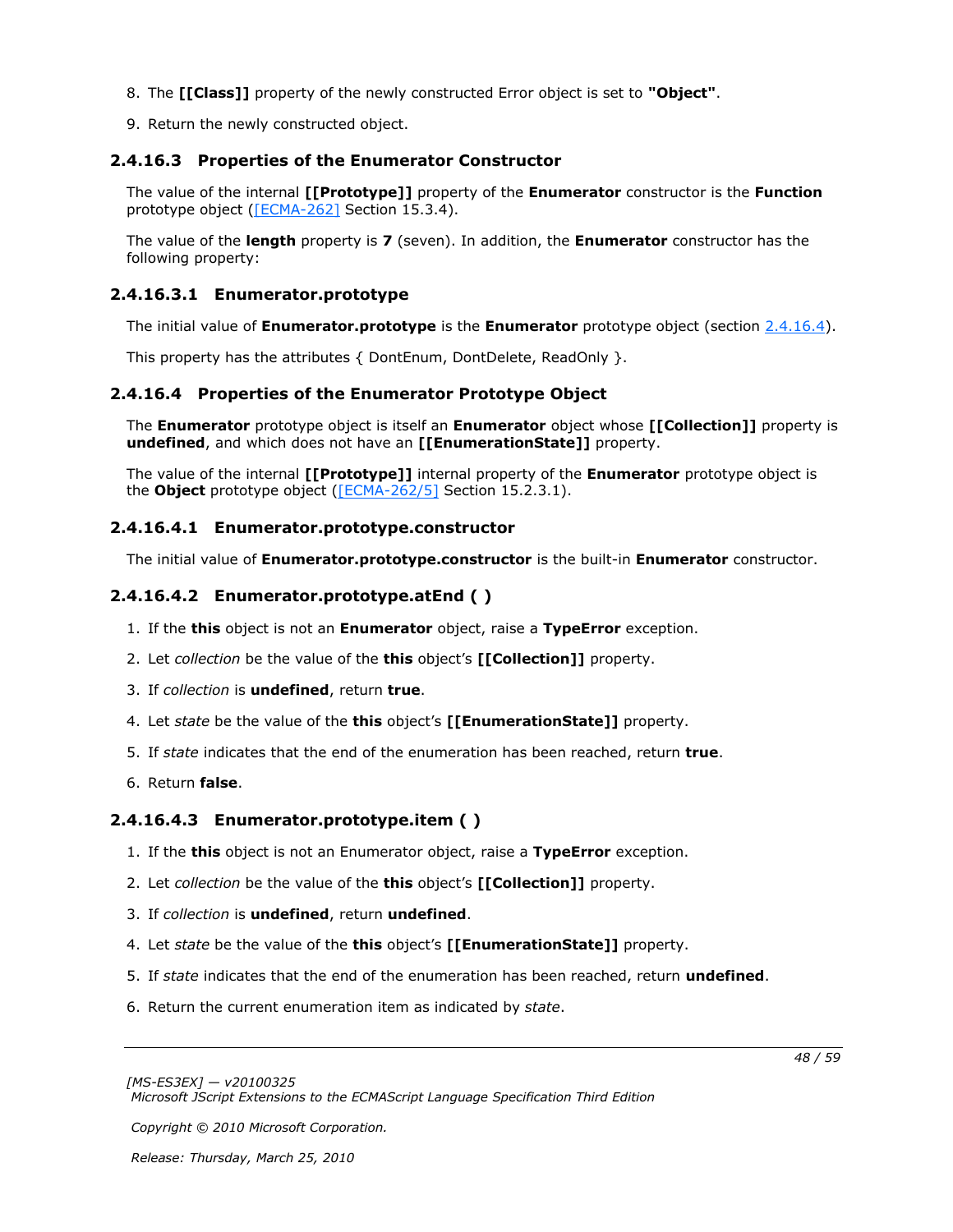## <span id="page-48-0"></span>**2.4.16.4.4 Enumerator.prototype.moveFirst ( )**

- <span id="page-48-8"></span>1. If the **this** object is not an Enumerator object raise a **TypeError** exception.
- 2. Let *collection* be the value of the **this** object's **[[Collection]]** property.
- 3. If *collection* is **undefined**, return **undefined**.
- 4. Modify the **[[EnumerationState]]** property of the **this** object to a state indicating that the current enumeration of *collection* is now positioned at the original first item of the enumeration. If the current **[[EnumerationState]]** property indicates that the collection has no enumerable items, the new state will indicate that the end of the enumeration has been reached.
- 5. Return **undefined**.

### <span id="page-48-1"></span>**2.4.16.4.5 Enumerator.prototype.moveNext ( )**

- <span id="page-48-9"></span>1. If the **this** object is not an Enumerator object raise a **TypeError** exception.
- 2. Let *collection* be the value of the **this** object's **[[Collection]]** property.
- 3. If *collection* is **undefined**, return **undefined**.
- 4. Let *state* be the value of the **this** object's **[[EnumerationState]]** property.
- 5. If *state* indicates that the end of the enumeration has been reached, return **undefined**.
- 6. Modify *state* to a state indicating that the current enumeration of *collection* is now positioned at the next item beyond the current item of the enumeration. The new state may indicate that the end of the enumeration has been reached.
- 7. Update the **[[EnumerationState]]** property of the **this** object to *state*.
- <span id="page-48-7"></span>8. Return **undefined**.

#### <span id="page-48-2"></span>**2.4.16.5 Properties of Enumerator Instances**

**Enumerator** instances inherit properties from their **[[Prototype]]** object as specified previously. In addition, **Enumerator** instances have an internal **[[Collection]]** property, and may have an internal **[[EnumeratorState]]** property.

### <span id="page-48-3"></span>**2.4.17 VBArray Objects**

<span id="page-48-6"></span>Enumerator objects provide an alternative mechanism for iterating over the elements of **Array** instances and certain host objects.

For such objects, the order of enumeration is the same as the **for-in** statement [\(\[ECMA-262\]](http://go.microsoft.com/fwlink/?LinkId=153655) section 12.6.4).

### <span id="page-48-4"></span>**2.4.17.1 The VBArray Constructor Called as a Function**

When **VBArray** is called as a function, it raises an exception if the argument is not a **SafeArray** value.

### <span id="page-48-5"></span>**2.4.17.1.1 VBArray ( value)**

<span id="page-48-10"></span>When the **VBArray** function is called, the following steps are taken:

*[MS-ES3EX] — v20100325 Microsoft JScript Extensions to the ECMAScript Language Specification Third Edition* 

*Copyright © 2010 Microsoft Corporation.*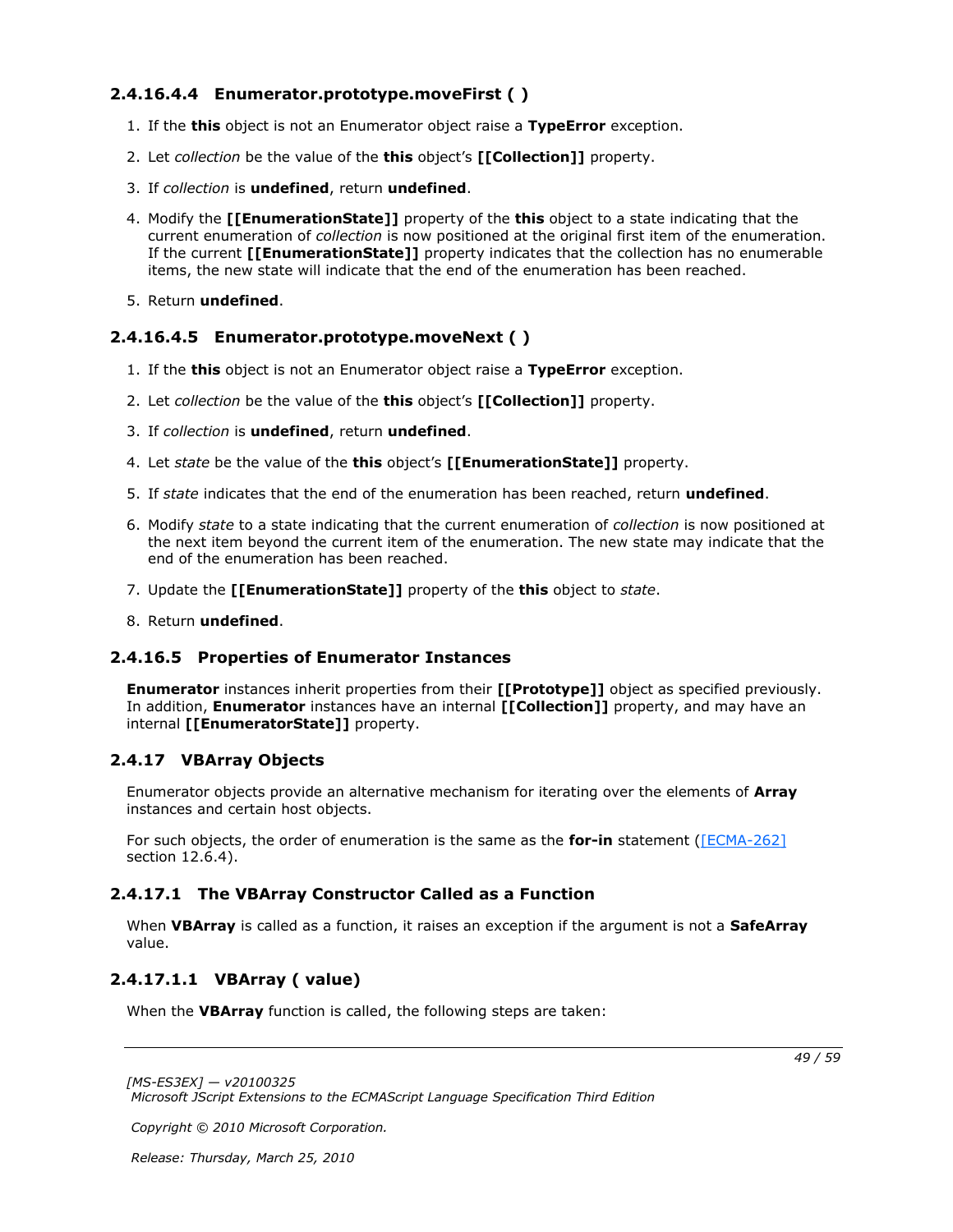- 1. If *Type(value)* is **SafeArray**, return *value*.
- <span id="page-49-10"></span>2. Raise a **TypeError** exception.

## <span id="page-49-0"></span>**2.4.17.2 The VBArray Constructor**

When **VBArray** is called as part of a new expression, it is a constructor: it initializes the newly created object.

## <span id="page-49-1"></span>**2.4.17.2.1 new VBArray ( value )**

<span id="page-49-9"></span>When the **VBArray** constructor is called with an argument value of zero or one, the following steps are taken:

- 1. If *Type(value)* is not **SafeArray**, raise a **TypeError** exception.
- 2. The **[[SArray]]** property of the newly created object is set to *value*.

3. The **[[Prototype]]** property of the newly constructed object is set to the initial value of the **VBArray prototype** object (section [2.4.17.3.1\)](#page-49-7).

- 4. The **[[Class]]** property of the newly constructed **Error** object is set to Object.
- <span id="page-49-11"></span>5. Return the newly constructed object.

## <span id="page-49-2"></span>**2.4.17.3 Properties of the VBArray Constructor**

The value of the internal **[[Prototype]]** property of the **VBArray constructo**r is the **Function prototype** object (section [2.4.17.4\)](#page-49-8).

The value of the **length** property is 1. In addition, the **VBArray constructor** has the **VBArray.prototype** property (section [2.4.17.3.1\)](#page-49-7).

## <span id="page-49-3"></span>**2.4.17.3.1 VBArray.prototype**

<span id="page-49-7"></span>The initial value of **VBArray.prototype** is the **VBArray prototype object** section [2.4.17.4.](#page-49-8)

<span id="page-49-8"></span>This property has the attributes DontEnum, DontDelete, ReadOnly.

## <span id="page-49-4"></span>**2.4.17.4 Properties of the VBArray Prototype Object**

The VBArray prototype object is **VBArray** object whose **[[SArray]]** property is a **SafeArray** that references a **COM SAFEARRAY** with *0* dimensions.

The value of the internal **[[Prototype]]** property of the **VBArray** prototype object is the **Object** prototype object [\(\[ECMA-262\]](http://go.microsoft.com/fwlink/?LinkId=153655) section 15.2.3.1).

## <span id="page-49-5"></span>**2.4.17.4.1 VBArray.prototype.constructor**

<span id="page-49-13"></span><span id="page-49-12"></span>The initial value of **VBArray.prototype.constructor** is the built-in **VBArray** constructor.

## <span id="page-49-6"></span>**2.4.17.4.2 VBArray.prototype.dimensions ( )**

- 1. Call **ToObject** passing the **this** value as the argument.
- 2. If *Result(1)* is not a **VBArray** instance, raise a **TypeError** exception.

*Copyright © 2010 Microsoft Corporation.* 

*<sup>[</sup>MS-ES3EX] — v20100325 Microsoft JScript Extensions to the ECMAScript Language Specification Third Edition*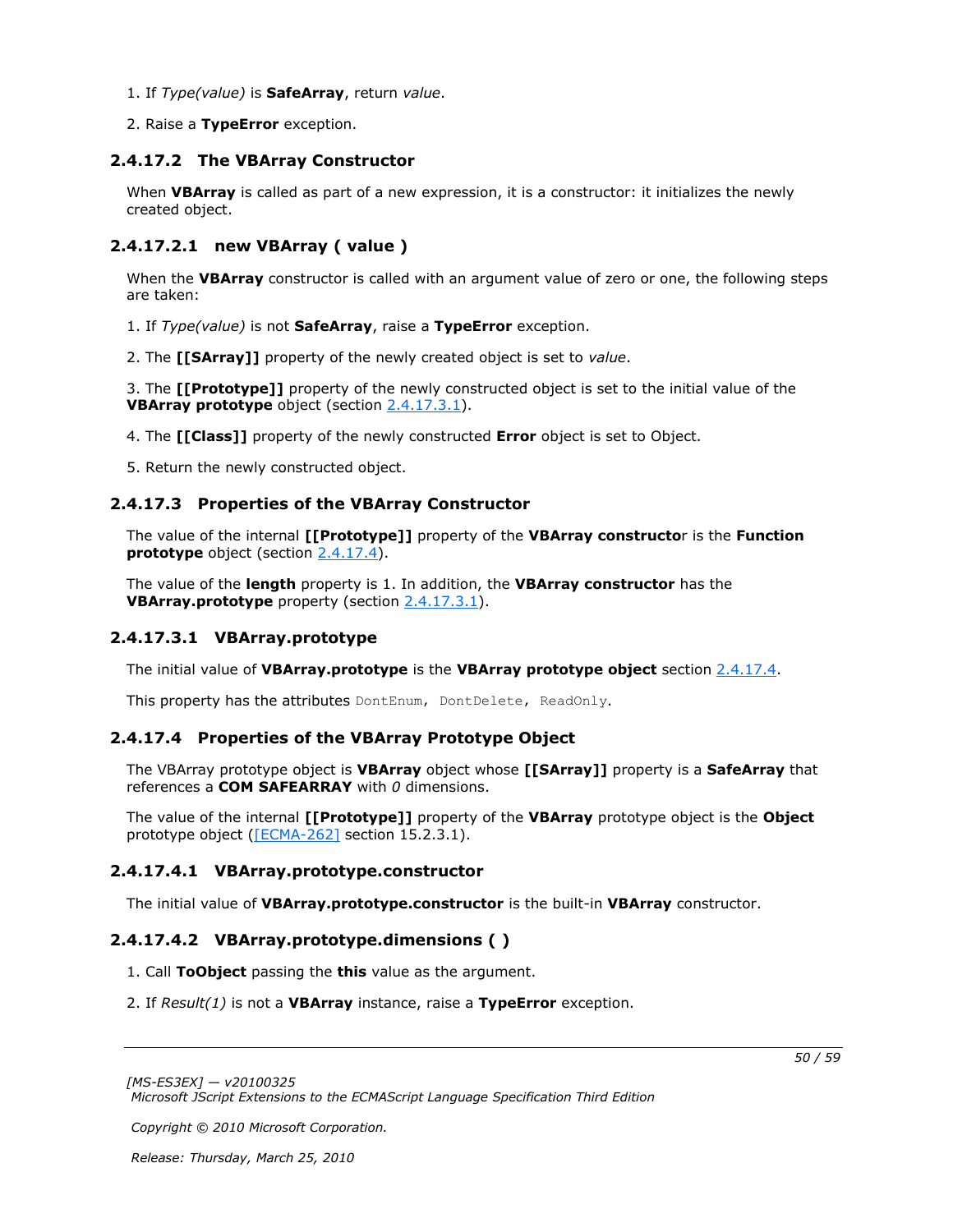3. Get the value of the **[[SArray]]** property of *Result(1)*.

4. Return the **Number** that is the number of dimensions of the **COM SAFEARRAY** referenced by Result(3).

### <span id="page-50-0"></span>**2.4.17.4.3 VBArray.prototype.getItem ( dim1 [, dim2, [dim3, …]])**

<span id="page-50-3"></span>1. Call **ToObject** passing the **this** value as the argument.

2. If *Result(1)* is not a **VBArray** instance, raise a **TypeError** exception.

3. Get the value of the **[[SArray]]** property of *Result(1)*.

4. If no arguments were passed to this call, or if the number of arguments passed is greater than *Result(3)*, raise a **RangeError** exception.

5. For each argument *dim1* through *dimN*, let *IdimX* be **ToInteger**(*dimX*) where *X* is the numeric suffix of the argument name.

6. For each of *Idim1* through *IdimN*, if *IdimX* is less than the **lower** bound of dimension *X* of the **COM SAFEARRAY** referenced by *Result(3)* or if *IdimX* is greater than the **upper** bound of dimension *X*, raise a **RangeError** exception.

7. Return the value of the element identified by array indices *Idim1* through *IdimN* in the **COM SAFEARRAY** referenced by *Result(3)*.

The **length** property of the **getItem** function is 1.

### <span id="page-50-1"></span>**2.4.17.4.4 VBArray.prototype.lbound ( [dimension] )**

<span id="page-50-4"></span>1. Call **ToObject** passing the **this** value as the argument.

2. If *Result(1)* is not a **VBArray** instance, raise a **TypeError** exception.

3. Get the value of the **[[SArray]]** property of *Result(1)*.

4. If *dimension* is not defined, use 1; otherwise, use **ToInteger**(*dimension*).

5. Get the Number that is the number of dimensions of the **COM SAFEARRAY** referenced by *Result(3)*.

6. If *Result(4)* is less than 1 or greater than *Result(5)*, raise a **RangeError** exception.

7. Return the Number that is the lower bound of dimension number *Result(4)* of the **COM SAFEARRAY** referenced by *Result(3*).

<span id="page-50-5"></span>The **length** property of the **lbound** function is 0.

## <span id="page-50-2"></span>**2.4.17.4.5 VBArray.prototype.toArray ( )**

The method copies all the elements of a multi-dimensional **COM SAFEARRAY** into a onedimensional **ECMAScript** Array instance. When called with no arguments, **toArray** performs the following steps:

1. Call **ToObject** passing the **this** value as the argument.

2. If Result(1) is not a **VBArray** instance, raise a **TypeError** exception.

*Copyright © 2010 Microsoft Corporation.*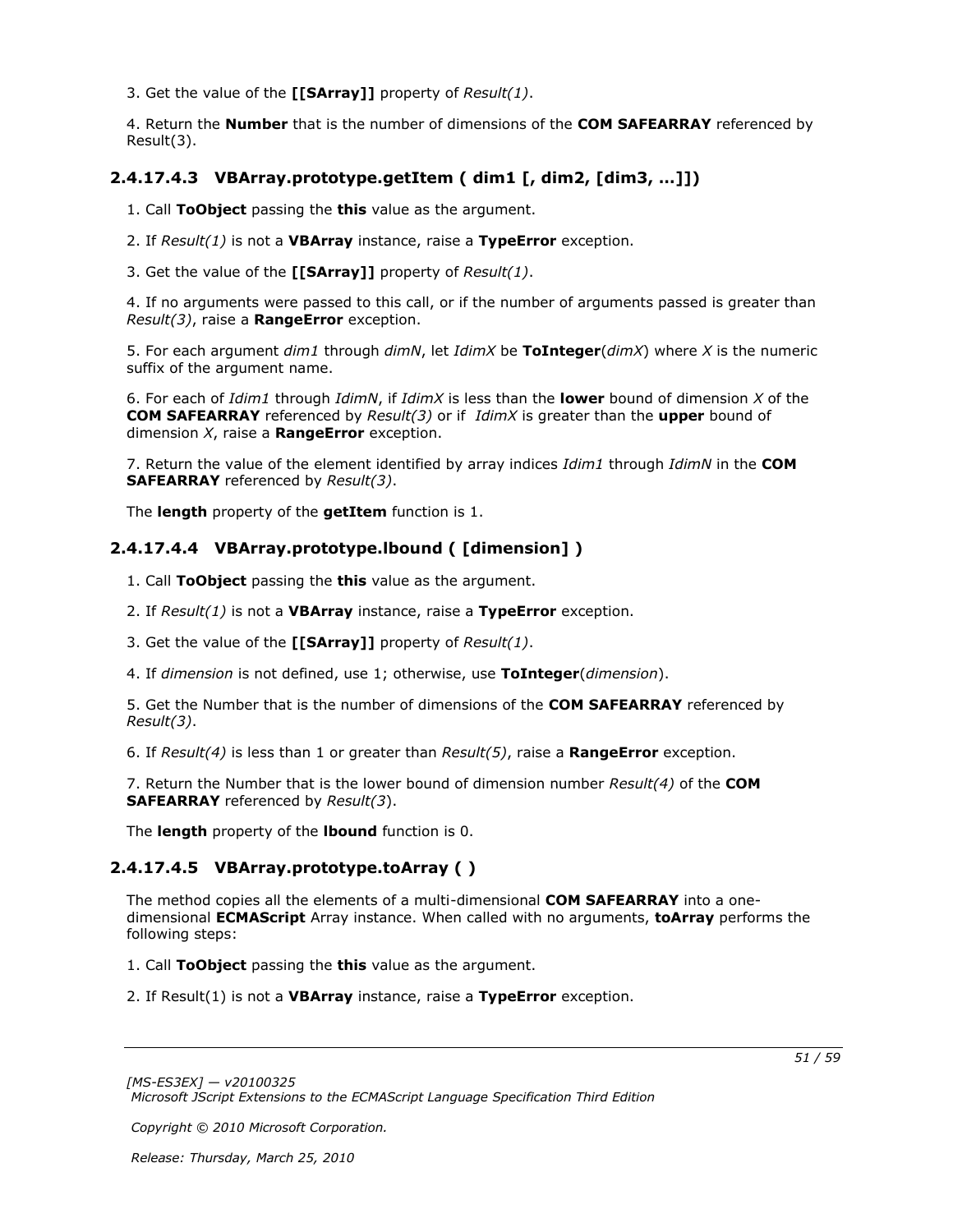3. Get the value of the **[[SArray]]** property of Result(1).

4. Let *SA* be the **COM SAFEARRAY** referenced by Result(3).

5. Let *dim* be the number of dimensions of the *SA*.

6. If *dim* is zero, return a new **Array** object that is created as if by evaluating the expression new Array(0) using the original **Array** constructor object.

7. Let *size* be the total number of array elements of *SA*.

8. Let *A* be a new **Array** object that is created as if by evaluating the expression new **Array**(*size*) using the original **Array** constructor object.

9. Access the elements of *SA* in row-major order and store the elements into the array indexed properties for *A* starting with property 0.

<span id="page-51-5"></span>10.Return *A*.

## <span id="page-51-0"></span>**2.4.17.4.6 VBArray.prototype.ubound ( [dimension] )**

1. Call **ToObject** passing the **this** value as the argument.

2. If *Result(1)* is not a **VBArray** instance, raise a **TypeError** exception.

3. Get the value of the **[[SArray]]** property of *Result(1)*.

4. If *dimension* is not defined, use 1; otherwise, use **ToInteger**(*dimension*).

5. Get the Number that is the number of dimensions of the **COM SAFEARRAY** referenced by *Result(3)*.

6. If Result(4) is less than 1 or greater than Result(5), raise a **RangeError** exception.

7. Return the Number that is the upper bound of dimension number *Result(4)* of the **COM SAFEARRAY** referenced by *Result(3)*.

The **length** property of the **ubound** function is 0.

## <span id="page-51-1"></span>**2.4.17.4.7 VBArray.prototype.valueOf ( )**

- <span id="page-51-3"></span>1. Call **ToObject**, passing the **this** value as the argument.
- 2. If *Result(1)* is not a **VBArray** instance, raise a **TypeError** exception.
- 3. Get the value of the **[[SArray]]** property of *Result(1)*.
- <span id="page-51-4"></span>4. Return *Result(3)*.

### <span id="page-51-2"></span>**2.4.17.5 Properties of VBArray Instances**

**VBArray** instance inherits properties from the **[[Prototype]]** object as specified in **VBArray.prototype.valueOf ( )** section [2.4.17.4.7.](#page-51-3) In addition, **VBArray** instances have an internal **[[SArray]]** property whose value is the **SafeArray** from which the instance was constructed.

*Copyright © 2010 Microsoft Corporation.*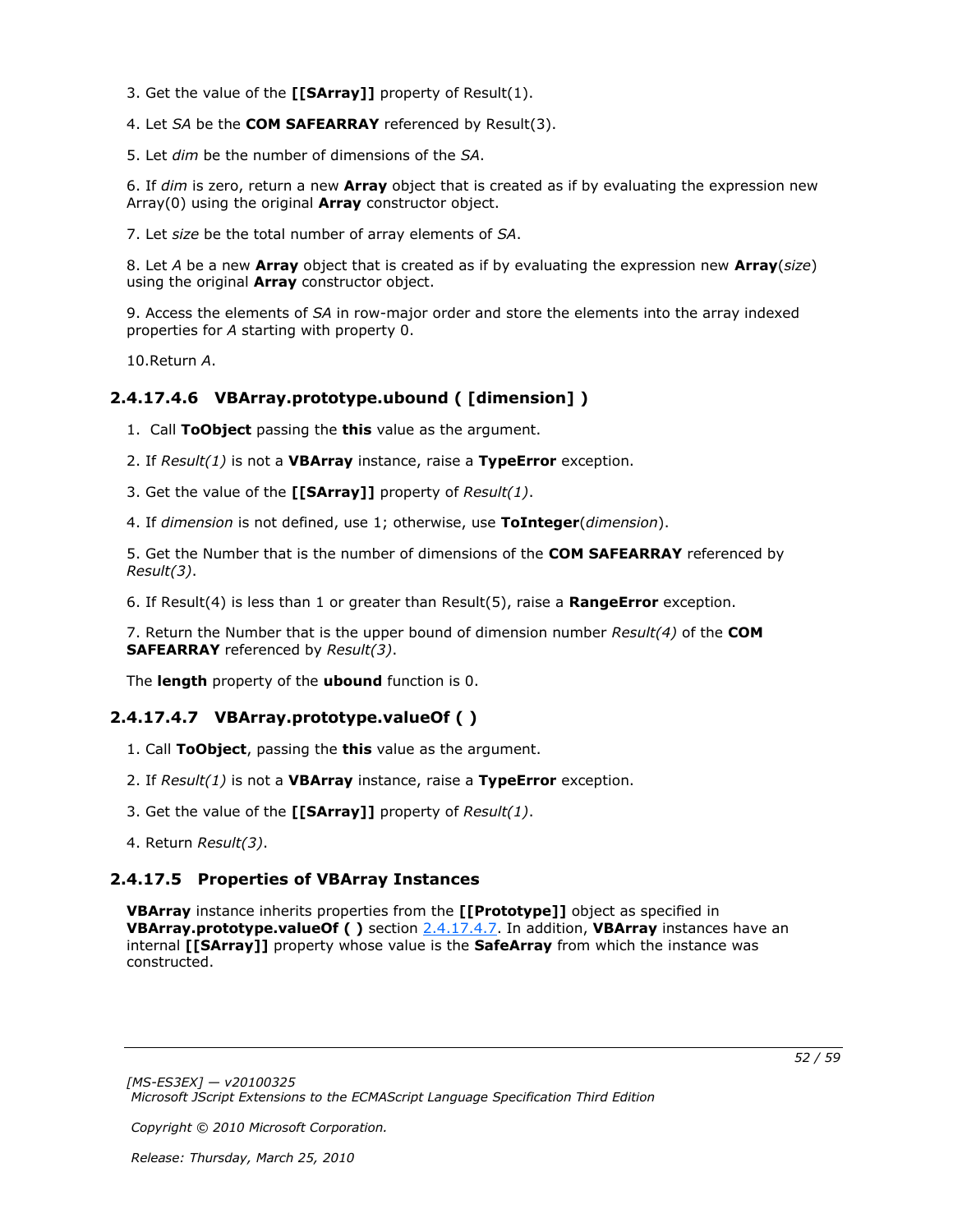## <span id="page-52-0"></span>**2.4.18 ActiveXObject Objects**

<span id="page-52-5"></span>**ActiveXObject** objects provide a mechanism for creating and interacting with host objects provided by Microsoft Windows ActiveX automation servers.

### <span id="page-52-1"></span>**2.4.18.1 The ActiveXObject Constructor Called as a Function**

When **ActiveXObject** is called as a function, it performs the same argument validation that it performs when it is called as part of a new expression. After successfully completing validation, it always raises an **Error** exception.

## <span id="page-52-2"></span>**2.4.18.1.1 ActiveXObject ( name [, location]))**

<span id="page-52-8"></span>When the **ActiveXObject** function is called with one or more arguments, the following steps are taken:

- 1. Call **toPrimitve**(*name*, *hint Number*).
- 2. If the type *of Result(1)* is not **String**, raise a **TypeError** exception.
- 3. If *Result(1)* is an empty string, raise a **TypeError** exception.
- 4. If *location* is not present go to step 7.
- 5. Call **toPrimitve**(*location*, *hint Number*).
- 6. If the type of *Result(5)* is not **String**, raise a **TypeError** exception.
- <span id="page-52-7"></span>7. Raise an **Error** exception.

### <span id="page-52-3"></span>**2.4.18.2 The ActiveXObject Constructor**

<span id="page-52-6"></span>When **ActiveXObject** is called as part of a new expression, it attempts to create a host object that corresponds to a Microsoft Windows ActiveX automation object.

## <span id="page-52-4"></span>**2.4.18.2.1 new ActiveXObject (( name [, location]) )**

When the **ActiveXObject** constructor is called with one or more arguments, the following steps are taken:

- 1. Call **toPrimitve**(*name*, *hint Number*).
- 2. If the type of *Result(1)* is not **String**, raise a **TypeError** exception.
- 3. If *Result(1)* is an empty string, raise a **TypeError** exception.
- 4. If *location* is not present, go to step 7.
- 5. Call **toPrimitve**(*location*, *hint Number*).
- 6. If the type of *Result(5)* is not **String**, raise a **TypeError** exception.

7. Attempt to create a host object than can be used to communicate with the application and application-specific object identified by the **String** Result(1). If *location* was present, *Result(5)* identifies the server where the application resides; otherwise, the default server (the current machine) is used as the *location* of the application.

*Copyright © 2010 Microsoft Corporation.*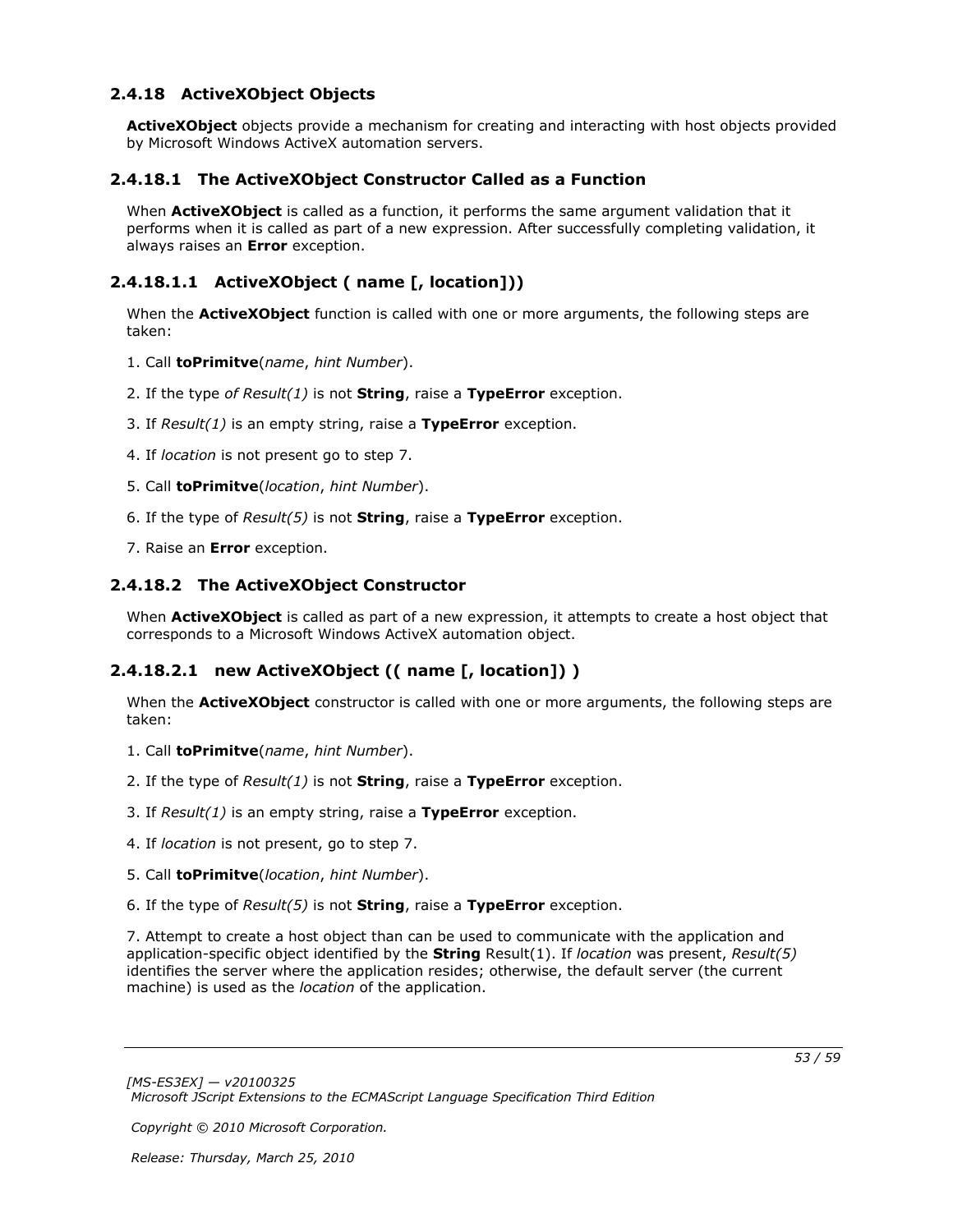8.If any error occurs during Step 7, such that the host object cannot be created, raise an **Error** exception.

9.Return *Result(7)*.

The format of the string values passed as arguments to this constructor are defined by the host operating system.

The object returned by this constructor is a host object. It is not an instance of **ActiveXObject** and does not inherit properties from the **ActiveXObject** prototype object or from **Object.prototype**. The specific properties of such objects will vary and are dependent upon the specific argument values passed to this constructor.

## <span id="page-53-0"></span>**2.4.18.3 Properties of the ActiveXObject Constructor**

<span id="page-53-6"></span>The value of the internal **[[Prototype]]** property of the **ActiveXObject** constructor is the Function prototype object [\(\[ECMA-262\]](http://go.microsoft.com/fwlink/?LinkId=153655) section 15.3.4).

The value of the **length** property is **1**. In addition, the **ActiveXObject** constructor has the **ActiveXObject.prototype** property (section [2.4.18.3.1\)](#page-53-5).

## <span id="page-53-1"></span>**2.4.18.3.1 ActiveXObject.prototype**

<span id="page-53-5"></span>The initial value of **ActiveXObject.prototype** is the ActiveXObject prototype object [\(\[ECMA-262\]](http://go.microsoft.com/fwlink/?LinkId=153655) section 15.12+3.4).

This property has the attributes *DontEnum, DontDelete, ReadOnly*.

The value of this property is not used by the **ActiveXObject** constructor. The value is not used as the **[[Prototype]]** value of host objects returned by the **ActiveXConstructor**.

### <span id="page-53-2"></span>**2.4.18.4 Properties of the ActiveXObject Prototype Object**

<span id="page-53-8"></span>The **ActiveXObject prototype** object is an **Object** instance, not an **ActiveXObject** instance.

The value of the internal **[[Prototype]]** property of the **ActiveXObject prototype** object is the **Object prototype** object [\(\[ECMA-262\]](http://go.microsoft.com/fwlink/?LinkId=153655) section 15.2.3.1).

## <span id="page-53-3"></span>**2.4.18.4.1 ActiveXObject.prototype.constructor**

<span id="page-53-9"></span>The initial value of **ActiveXObject.prototype.constructor** is the built-in **ActiveXObject** constructor.

## <span id="page-53-4"></span>**2.4.18.5 Properties of ActiveXObject Instances**

<span id="page-53-7"></span>**ActiveXObject** has no instances. Objects created by the **ActiveXObject** constructor are host objects whose properties are determined by the external application associated with the specific host object.

*Copyright © 2010 Microsoft Corporation.*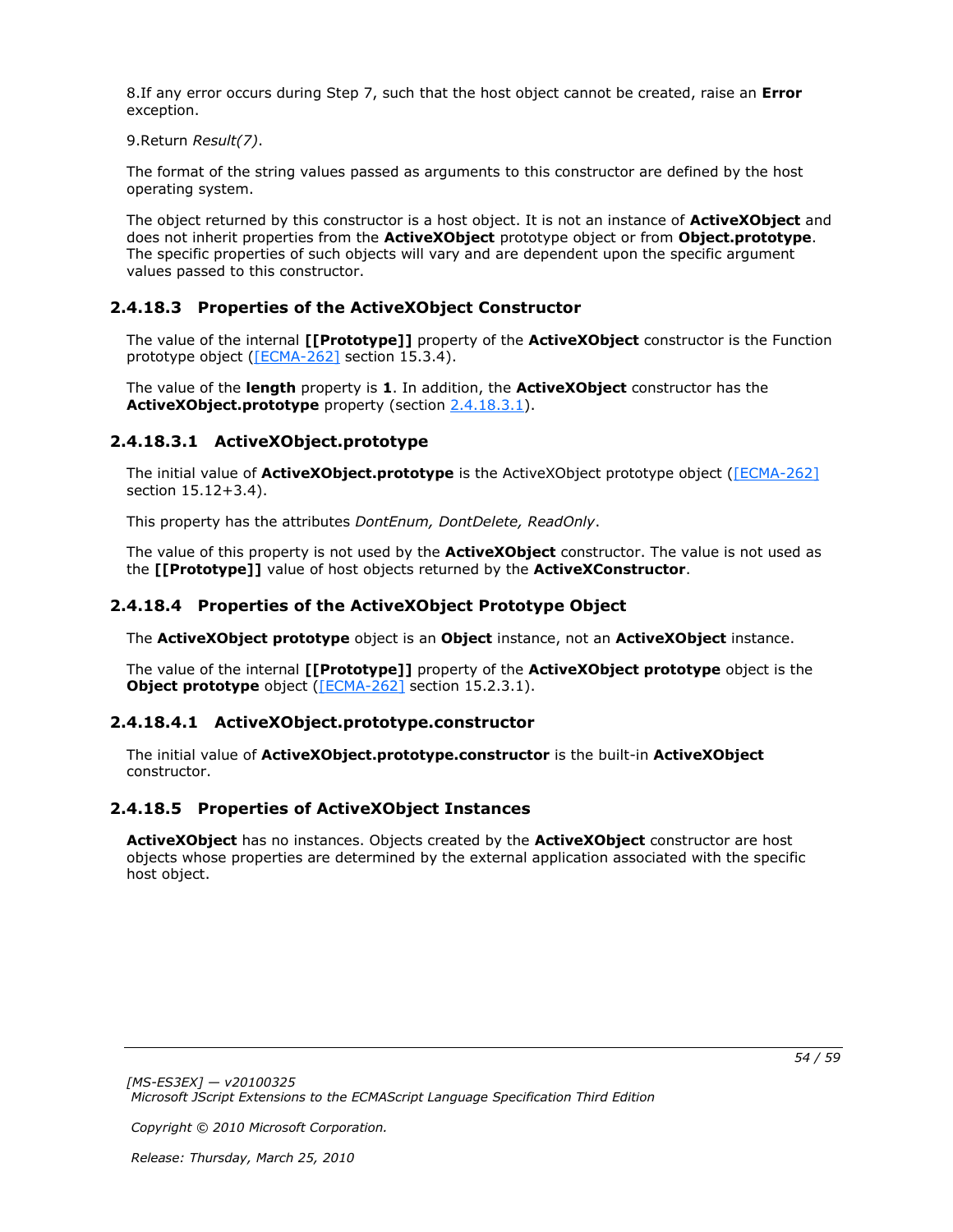# <span id="page-54-0"></span>**3 Security Considerations**

<span id="page-54-1"></span>There are no additional security considerations.

*[MS-ES3EX] — v20100325 Microsoft JScript Extensions to the ECMAScript Language Specification Third Edition* 

*Copyright © 2010 Microsoft Corporation.*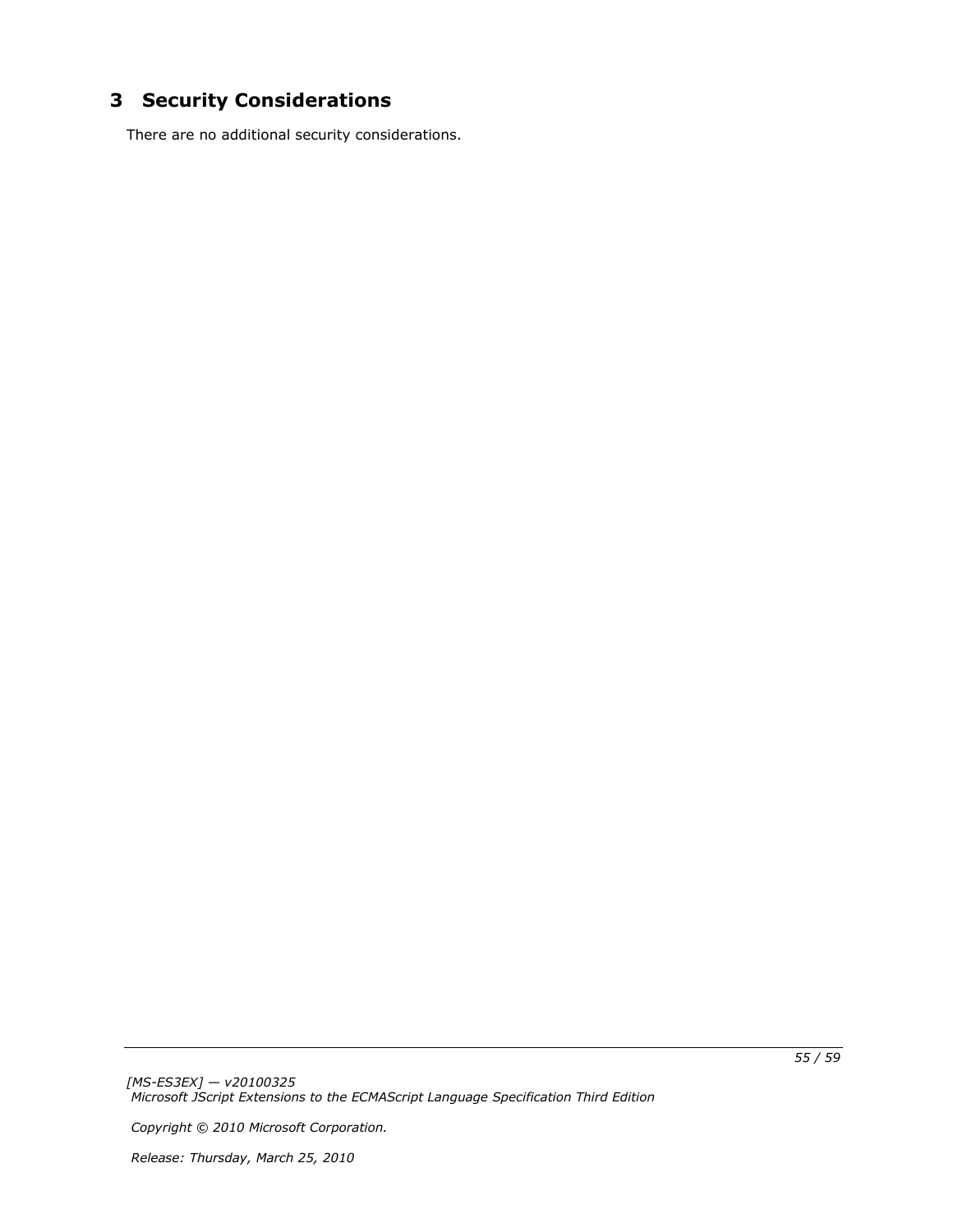# <span id="page-55-0"></span>**4 Appendix A: Product Behavior**

<span id="page-55-1"></span>The information in this specification is applicable to the following product versions. References to product versions include released service packs.

- Windows® Internet Explorer® 7
- Windows® Internet Explorer® 8

Exceptions, if any, are noted below. If a service pack number appears with the product version, behavior changed in that service pack. The new behavior also applies to subsequent service packs of the product unless otherwise specified.

Unless otherwise specified, any statement of optional behavior in this specification prescribed using the terms SHOULD or SHOULD NOT implies product behavior in accordance with the SHOULD or SHOULD NOT prescription. Unless otherwise specified, the term MAY implies that product does not follow the prescription.

*Copyright © 2010 Microsoft Corporation.*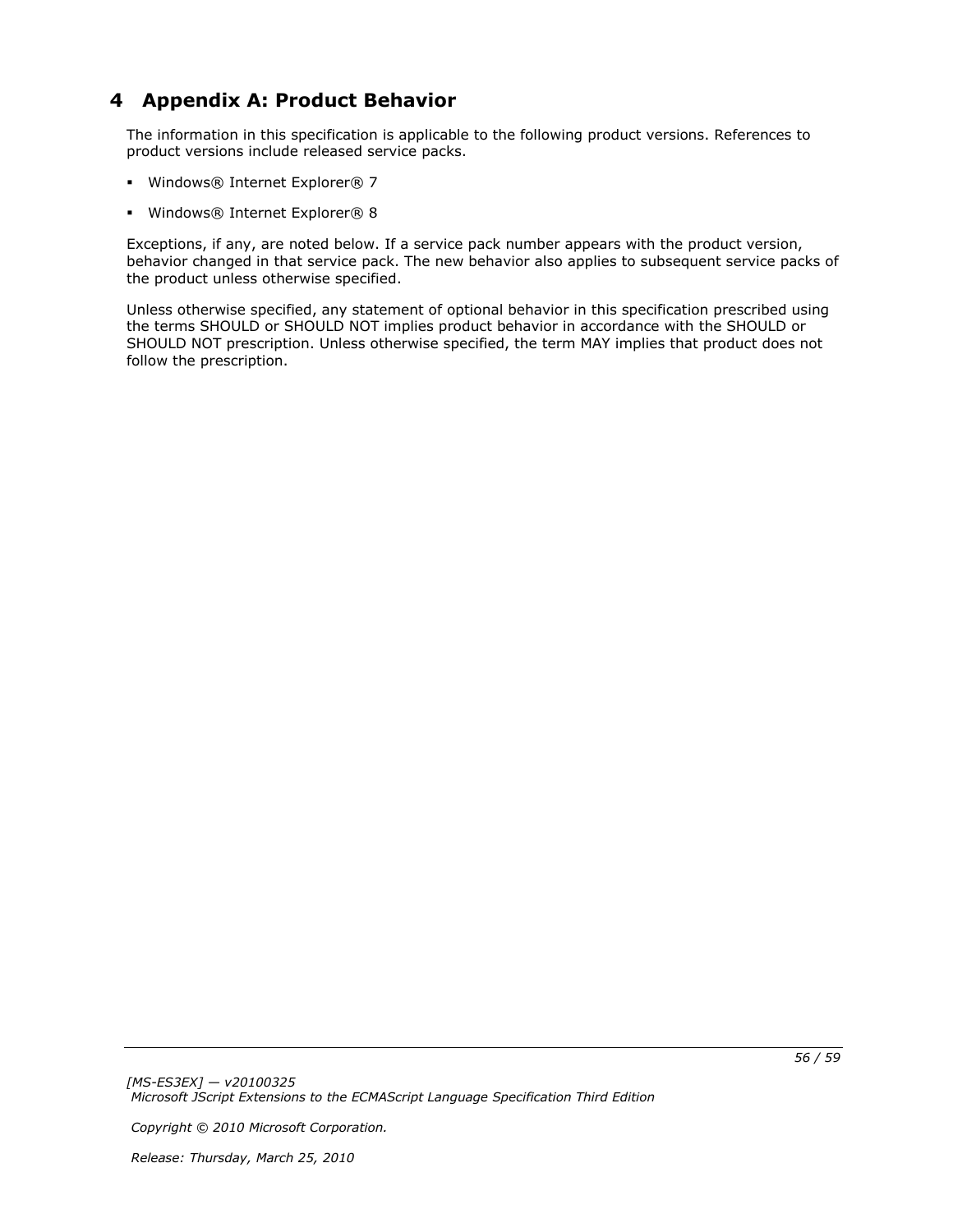# <span id="page-56-0"></span>**5 Change Tracking**

<span id="page-56-1"></span>No table of changes is available. The document is either new or has had no changes since its last release.

*Copyright © 2010 Microsoft Corporation.*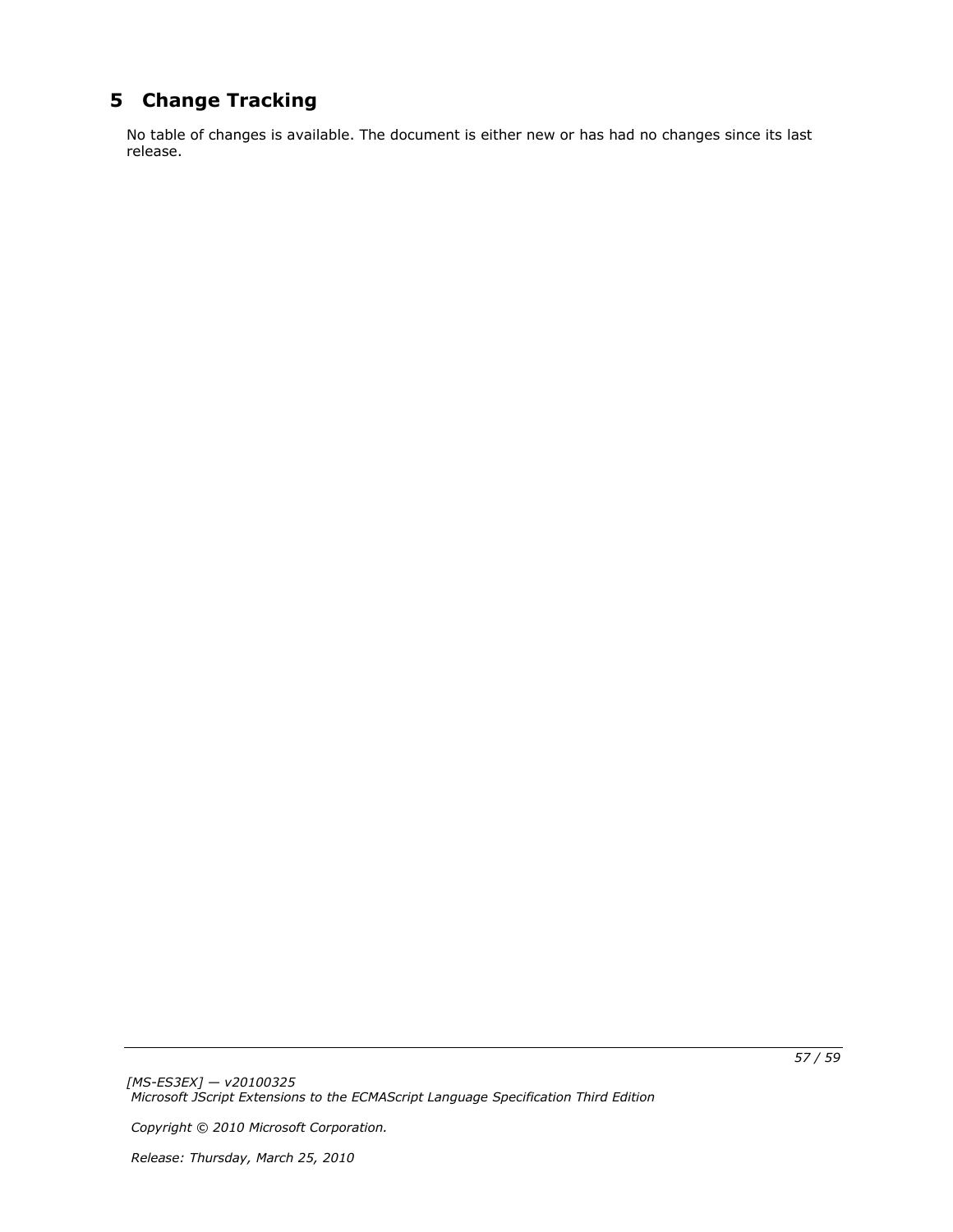# <span id="page-57-0"></span>**6 Index**

### **A**

ActiveXObject Constructor [newActiveXObject](#page-52-6) 53 [The](#page-52-7) 53 [ActiveXObject Constructor Properties](#page-53-6) 54 [prototype](#page-53-5) 54 **[ActiveXObject function](#page-52-8) 53** [ActiveXObject Instances Properties](#page-53-7) 54 **[ActiveXObject Objects](#page-52-5) 53** [ActiveXObject Prototype Object Properties](#page-53-8) 54 [constructor](#page-53-9) 54 [Applicability](#page-7-3) 8

## **C**

[Change tracking](#page-56-1) 57 [Conditional processing algorithm](#page-9-1) 10 [Conditional source text processing](#page-8-3) 9

### **D**

[Debug Object Function Properties](#page-45-3) 46 [write](#page-46-7) 47 [writeIn](#page-46-8) 47

## **E**

Enumerator Constructor [The](#page-46-9) 47 **[Enumerator Constructor Properties](#page-47-7) 48** [prototype](#page-47-8) 48 [Enumerator Instances Properties](#page-48-7) 49 [Enumerator Objects](#page-46-6) 47 [Enumerator Prototype Object Properties](#page-47-6) 48 [atEnd](#page-47-9) 48 [constructor](#page-47-10) 48 [item](#page-47-11) 48 [moveFirst](#page-48-8) 49 [moveNext](#page-48-9) 49 [Error Constructor](#page-33-6) 34 [newError \(\)](#page-33-8) 34 newError(number [message\)](#page-33-9) 34 [Error Instances](#page-34-9) Properties 35 [number](#page-34-14) 35

#### **F**

Function Instance Properties [arguments](#page-26-4) 27 [caller](#page-26-5) 27 [Function Instances](#page-26-3) 27 Function Object Methods [\[\[Get\]\]](#page-27-3) 28

### **G**

Global Object Function Properties

[CollectGarbage](#page-20-2) 21 [GetObject](#page-21-1) 22 [RuntimeObject](#page-20-3) 21 [ScriptEngine](#page-19-9) 20 [ScriptEngineBuildVersion](#page-19-10) 20 [ScriptEngineMajorVersion](#page-19-11) 20 [ScriptEngineMinorVersion](#page-19-12) 20 [Global state](#page-8-4) 9 [Glossary](#page-5-4) 6

## **I**

Implementer - [security considerations](#page-54-1) 55 [Informative references](#page-6-2) 7 [Introduction](#page-5-5) 6

### **J**

JSON Grammar [The](#page-35-4) 36 JSON Lexical Grammar [The](#page-35-5) 36 JSON methods date time string format [\(section 2.4.6](#page-29-3) 30, section [2.4.6.1](#page-30-6) 31) [getVarDate](#page-30-7) 31 [toSJON](#page-30-8) 31 JSON Object [The](#page-35-3) 36 JSON Object Functions [parse](#page-37-1) 38 [stringify](#page-39-1) 40 JSON Syntactic Grammar [The](#page-36-1) 37

#### **N**

[Native Error Instances Properties](#page-34-11) 35 [description](#page-34-15) 35 [number](#page-34-16) 35 [Native Error Types](#page-34-10) 35 [ConversionError](#page-34-13) 35 [RegExpError](#page-34-12) 35 [Normative references](#page-5-6) 6

#### **O**

[Object Functions](#page-22-4) 23 [defineProperty](#page-23-1) 24 [getOwnPropertyDescriptor](#page-22-5) 23 Objects [Global](#page-19-8) 20 [Overview \(synopsis\)](#page-6-3) 7

### **P**

[Product behavior](#page-55-1) 56

#### **R**

*[MS-ES3EX] — v20100325 Microsoft JScript Extensions to the ECMAScript Language Specification Third Edition* 

*Copyright © 2010 Microsoft Corporation.*